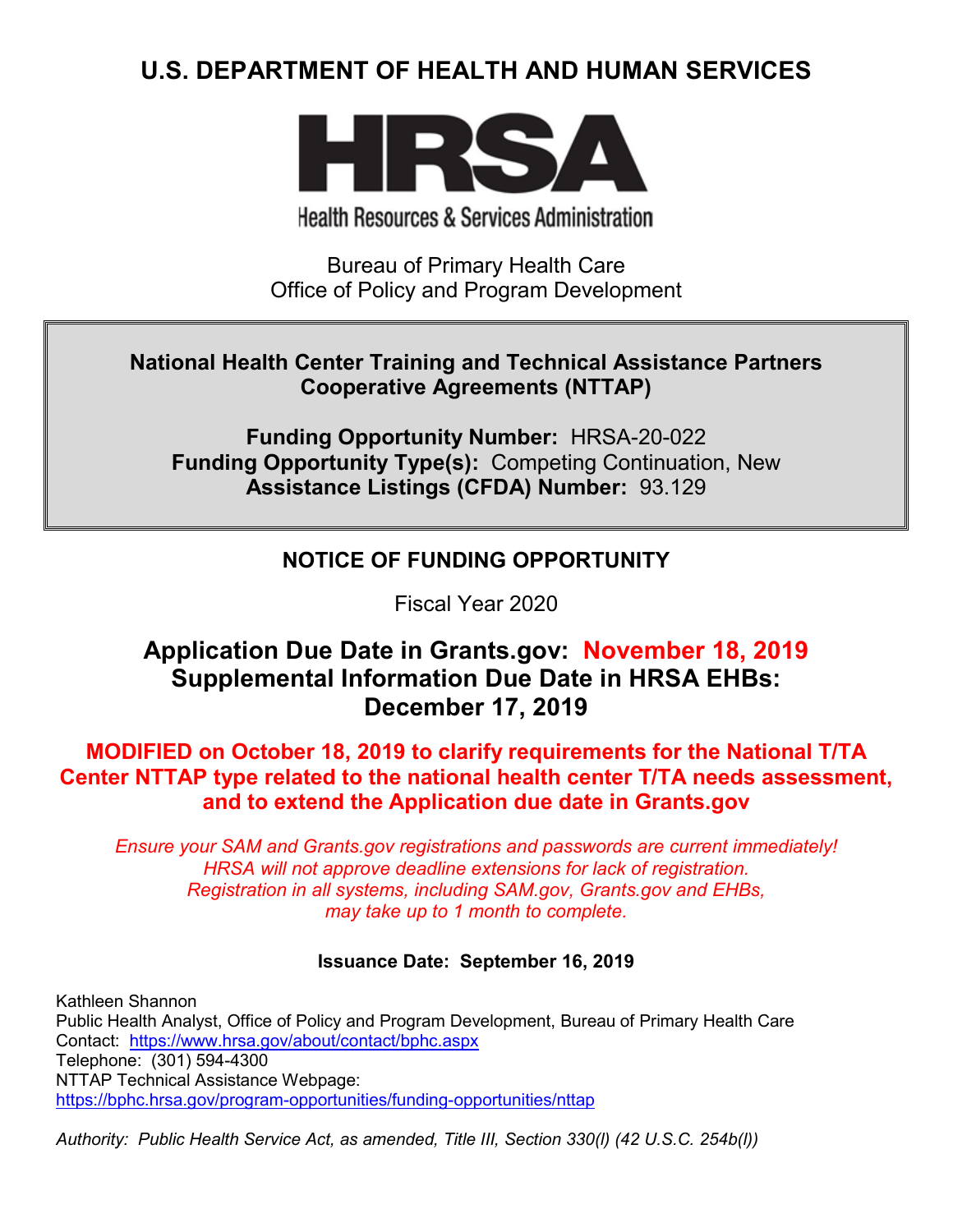# **EXECUTIVE SUMMARY**

The Health Resources and Services Administration (HRSA) is accepting applications for the fiscal year (FY) 2020 National Health Center Training and Technical Assistance Partners (NTTAP) Cooperative Agreements. [1](#page-1-0) This funding will establish or maintain cooperative agreements with organizations to provide national-level training and technical assistance (T/TA) to existing and potential health centers to increase access to high quality, comprehensive primary care services for underserved populations in an evolving health care landscape. Existing health centers include Health Center Program award recipients and look-alikes. Potential health centers include organizations that are applying for or seeking information about applying for a Health Center Program award or look-alike designation. NTTAPs provide health center T/TA directly and through collaborations with HRSA-funded and other T/TA partners.

| <b>Funding Opportunity Title:</b>                                                    | National Health Center Training and<br><b>Technical Assistance Partners (NTTAP)</b><br><b>Cooperative Agreements</b>                                                                                                                                                                                                                                          |
|--------------------------------------------------------------------------------------|---------------------------------------------------------------------------------------------------------------------------------------------------------------------------------------------------------------------------------------------------------------------------------------------------------------------------------------------------------------|
| <b>Funding Opportunity Number:</b>                                                   | <b>HRSA-20-022</b>                                                                                                                                                                                                                                                                                                                                            |
| Due Date for Applications in Grants.gov:                                             | November 18, 2019 (11:59 pm ET)                                                                                                                                                                                                                                                                                                                               |
| Due Date for Supplemental Information in<br><b>HRSA Electronic Handbooks (EHBs):</b> | December 17, 2019 (5:00 pm ET)                                                                                                                                                                                                                                                                                                                                |
| <b>Anticipated Total Annual Available FY</b><br>2020 Funding:                        | \$22 million                                                                                                                                                                                                                                                                                                                                                  |
| <b>Estimated Number and Type of Awards:</b>                                          | Up to 21 cooperative agreements                                                                                                                                                                                                                                                                                                                               |
| <b>Estimated Award Amount:</b>                                                       | Varies                                                                                                                                                                                                                                                                                                                                                        |
| <b>Cost Sharing/Match Required:</b>                                                  | <b>No</b>                                                                                                                                                                                                                                                                                                                                                     |
| Period of Performance:                                                               | July 1, 2020 through June 30, 2023                                                                                                                                                                                                                                                                                                                            |
| Eligible Applicants:                                                                 | Eligible applicants include domestic<br>public, non-profit, and for-profit entities,<br>including tribal and faith-based<br>organizations. New organizations and<br>organizations currently receiving funding<br>as NCAs may submit applications.<br>See Section III of this notice of funding<br>opportunity (NOFO) for complete<br>eligibility information. |

<span id="page-1-0"></span> $\overline{a}$ <sup>1</sup> NTTAP Cooperative Agreements were previously referred to as National Training and Technical Assistance Cooperative Agreements or NCAs.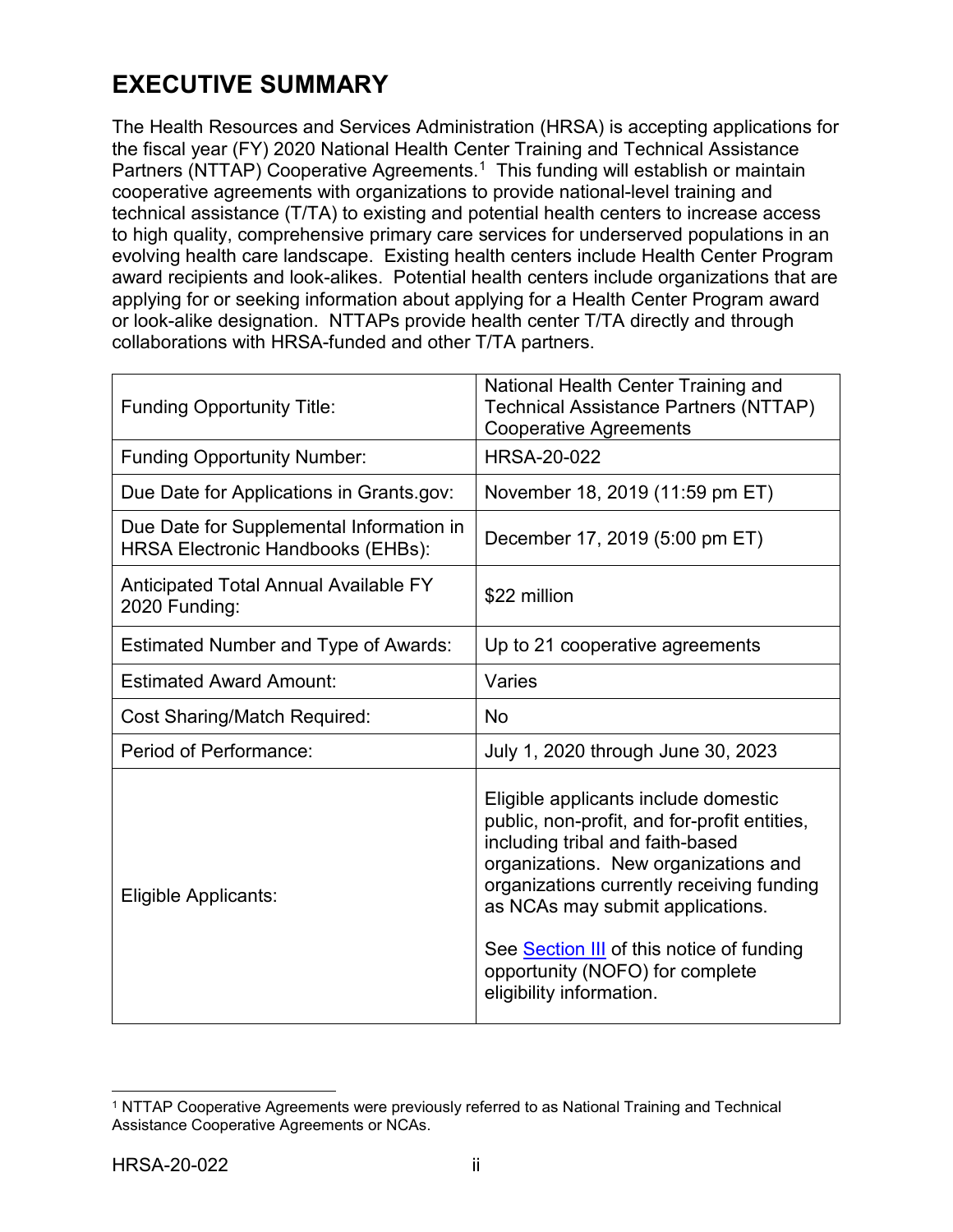## **Application Guide**

You (the applicant organization/agency) are responsible for reading and complying with the instructions included in HRSA's *SF-424 Two-Tier Application Guide,* available online at [http://www.hrsa.gov/grants/apply/applicationguide/sf424programspecificappguide.pdf.](http://www.hrsa.gov/grants/apply/applicationguide/sf424programspecificappguide.pdf)

#### **Technical Assistance**

Application resources, frequently asked questions (FAQs), and sample forms and documents are available at the NTTAP Technical Assistance webpage [\(https://bphc.hrsa.gov/program-opportunities/funding-opportunities/nttap\)](https://bphc.hrsa.gov/program-opportunities/funding-opportunities/nttap). HRSA will hold a pre-application technical assistance (TA) call for applicants seeking funding through this opportunity. This TA session will provide an overview of this NOFO and an opportunity for applicants to ask questions. Visit the webpage above for TA webinar details (date, time, dial-in number, web link).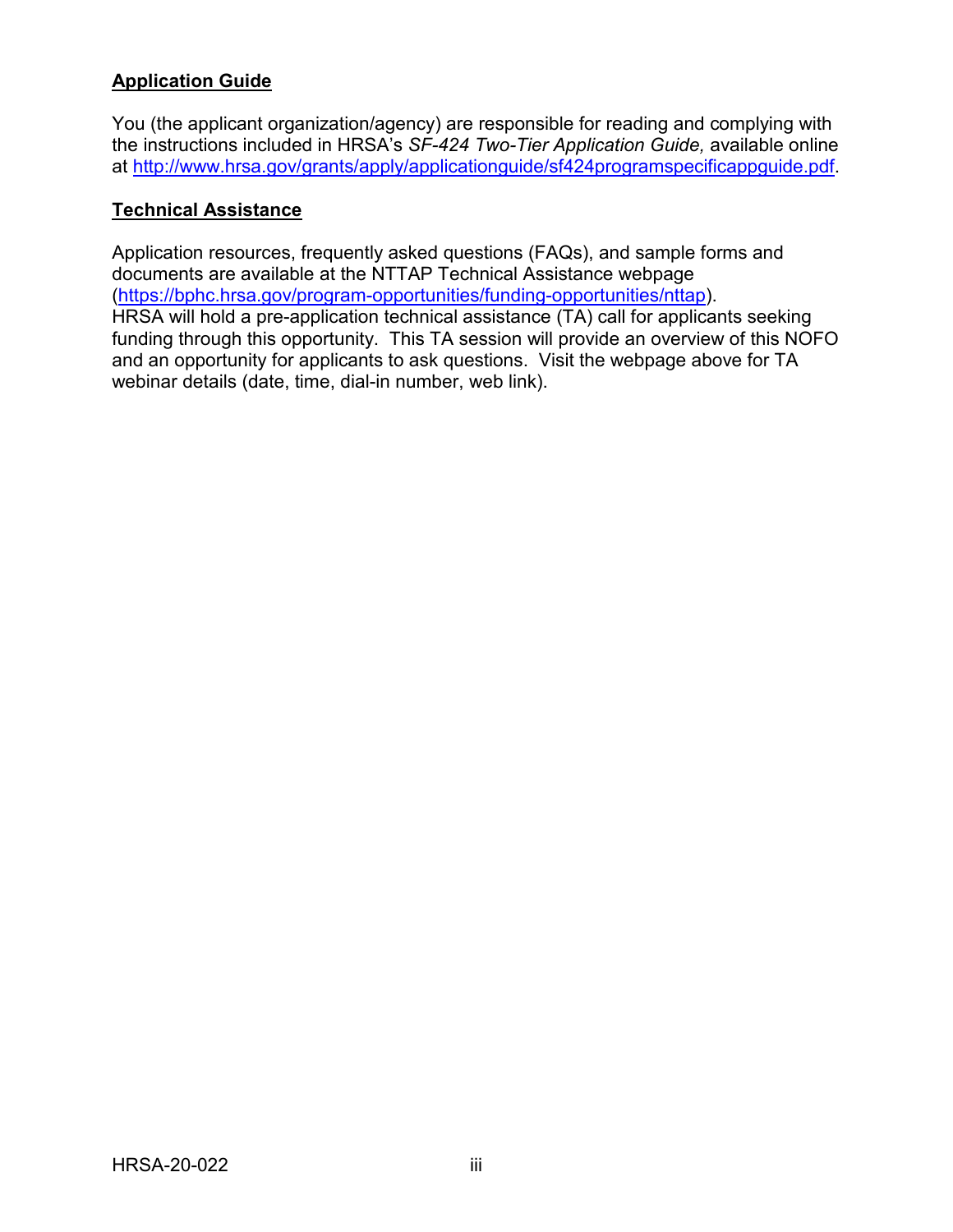# **Table of Contents**

| i.<br>Н.<br>iii.<br>V.<br>3. DUN AND BRADSTREET DATA UNIVERSAL NUMBERING SYSTEM (DUNS) NUMBER SYSTEM |  |
|------------------------------------------------------------------------------------------------------|--|
|                                                                                                      |  |
|                                                                                                      |  |
|                                                                                                      |  |
|                                                                                                      |  |
|                                                                                                      |  |
|                                                                                                      |  |
| APPENDIX A: INSTRUCTIONS FOR COMPLETING APPLICATION FORMS IN EHBS28                                  |  |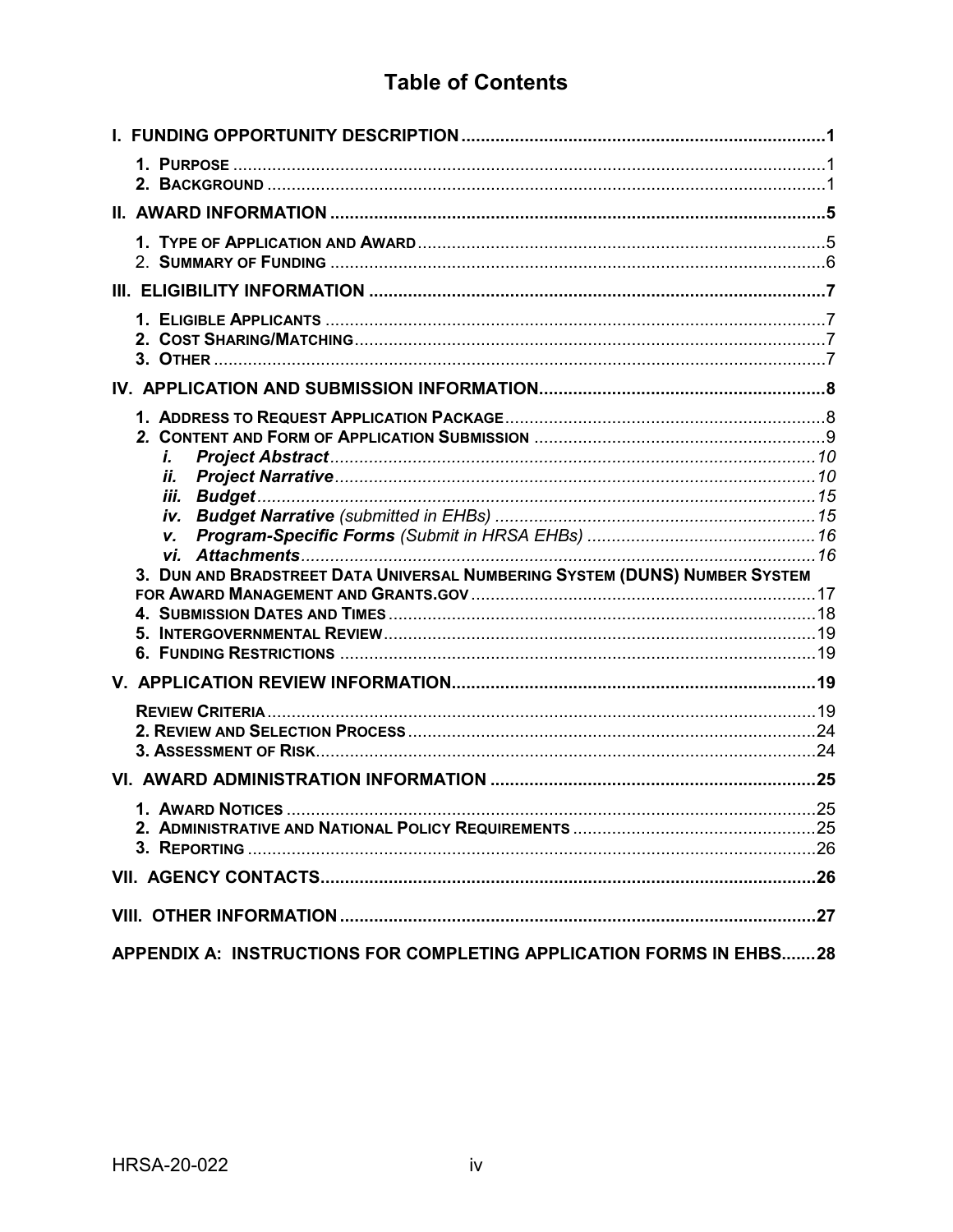# <span id="page-4-0"></span>**I. Funding Opportunity Description**

### <span id="page-4-1"></span>**1. Purpose**

This notice announces the opportunity to apply for funding under the National Health Center Training and Technical Assistance Partners (NTTAP) cooperative agreements, formerly known as National Training and Technical Assistance Cooperative Agreements (NCA). NTTAPs provide training and technical assistance (T/TA) to existing and potential Health Center Program award recipients and look-alikes (health centers) nationwide, both directly and through collaborations with other Health Resources and Services Administration (HRSA) funded T/TA partners.

HRSA will provide funding to organizations to identify health center T/TA needs and develop and deliver T/TA for health centers at a national level. NTTAPs will provide T/TA to support health centers that serve statutorily defined special populations and vulnerable populations,<sup>[2](#page-4-3)</sup> and to support all health centers through <u>development area</u>specific T/TA. NTTAPs maximize the impacts of Health Center Program investments through T/TA that strategically positions health centers to increase access to high quality, comprehensive primary care services for underserved populations in an evolving health care landscape.

## <span id="page-4-2"></span>**2. Background**

NTTAPs are authorized by the [Public Health Service Act, Title III, Section 330\(l\), \(42](http://uscode.house.gov/view.xhtml?req=granuleid:USC-prelim-title42-section254b&num=0&edition=prelim)  [U.S.C. 254b\(l\)\).](http://uscode.house.gov/view.xhtml?req=granuleid:USC-prelim-title42-section254b&num=0&edition=prelim) For more than 25 years, HRSA has provided funding to partners that maximize the impact of the Health Center Program through the development and delivery of T/TA to health centers. The Health Center Program currently includes nearly 1,400 Health Center Program award recipients and approximately 50 look-alikes that operate approximately 12,000 service delivery sites in every state, the District of Columbia, Puerto Rico, the Virgin Islands, and the Pacific Basin. In 2018, funded health centers and look-alikes provided care to nearly 28.4 million patients.

NTTAPs provide national-level T/TA to support health centers to innovate and otherwise advance their operations and care delivery models to adapt to current and anticipated changes in the health care environment and in their local communities. T/TA provided by NTTAPs is an integral component of HRSA's continuous learning health center system through which T/TA activities support health centers to systematically integrate internal data and experience with external evidence and shared knowledge to inform and improve the treatment and care of patients. NTTAPs identify health center T/TA needs and develop and coordinate T/TA resources with other HRSA-supported T/TA providers, including other NTTAPs, State and Regional Primary Care Associations (PCAs), and Health Center Controlled Networks (HCCNs).

<span id="page-4-3"></span> $2$  Vulnerable populations have unique characteristics that affect culturally and linguistically competent health care access and utilization.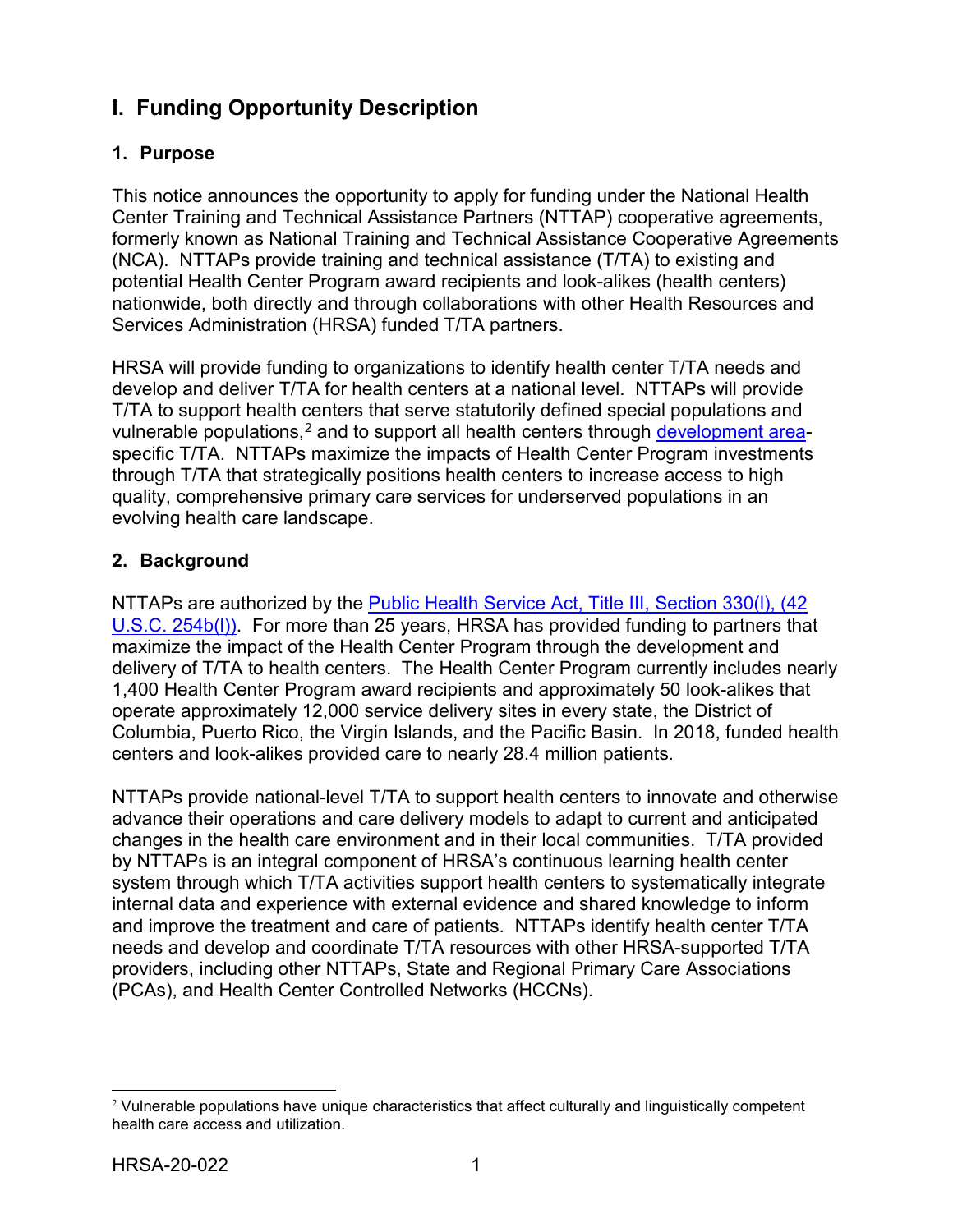## **Program Overview**

NTTAP funding is for a 3-year period of performance (July 1, 2020 to June 30, 2023) and will support the development, provision, coordination, and evaluation of national T/TA activities for health centers to maximize the impact of Health Center Program investments and thereby assist health centers to increase access to high quality, comprehensive primary care services for underserved populations in an evolving health care landscape.

NTTAPs will accomplish these goals and the related Objectives outlined in Appendix B: [NTTAP Types and Required Objectives](#page-33-0) through identifying and disseminating promising practices, $^3$  $^3$  developing and delivering trainings, and other T/TA activities.

To effectively meet the required objectives, at a national level, NTTAPs must:

- Monitor factors that affect health centers to inform T/TA activities and support HRSA awareness of issues that may affect health centers' ability to maximize their impact and effectively address HRSA priorities.
- Support health centers to identify and implement evidence-based and promising practices to address HRSA priorities in ways that are most effective for the population or development area.
- Leverage health centers' shared experience and data, along with evidence-based and promising practices knowledge, to improve the treatment and care of patients.

NTTAPs must engage and collaborate with other HRSA-supported T/TA partners (e.g., PCAs, HCCNs) to share data on T/TA needs, coordinate and align T/TA activities, and share T/TA resources and tools that will amplify impacts and reduce duplication of effort, as illustrated on the next page. To improve the outcomes of future T/TA activities, NTTAPs must collect, analyze, and disseminate T/TA evaluation results to health centers and HRSA T/TA partners, and contribute to a national health center T/TA needs assessment. T/TA provided by other HRSA T/TA partners includes:

- State and region-specific T/TA developed by PCAs to support increased access to comprehensive primary care services, accelerated value-based care delivery, a health center workforce that addresses current and emerging needs, enhanced emergency preparedness and response, and advanced health center clinical quality and performance.
- Tools and resources developed by HCCNs to increase participation in valuebased care through enhancing the patient and provider experience, advancing interoperability, and using data to enhance value.

<span id="page-5-0"></span> $\overline{a}$ <sup>3</sup> A promising practice is an activity, procedure, approach, or policy that leads to, or is likely to lead to, improved outcomes or increased efficiency for health centers.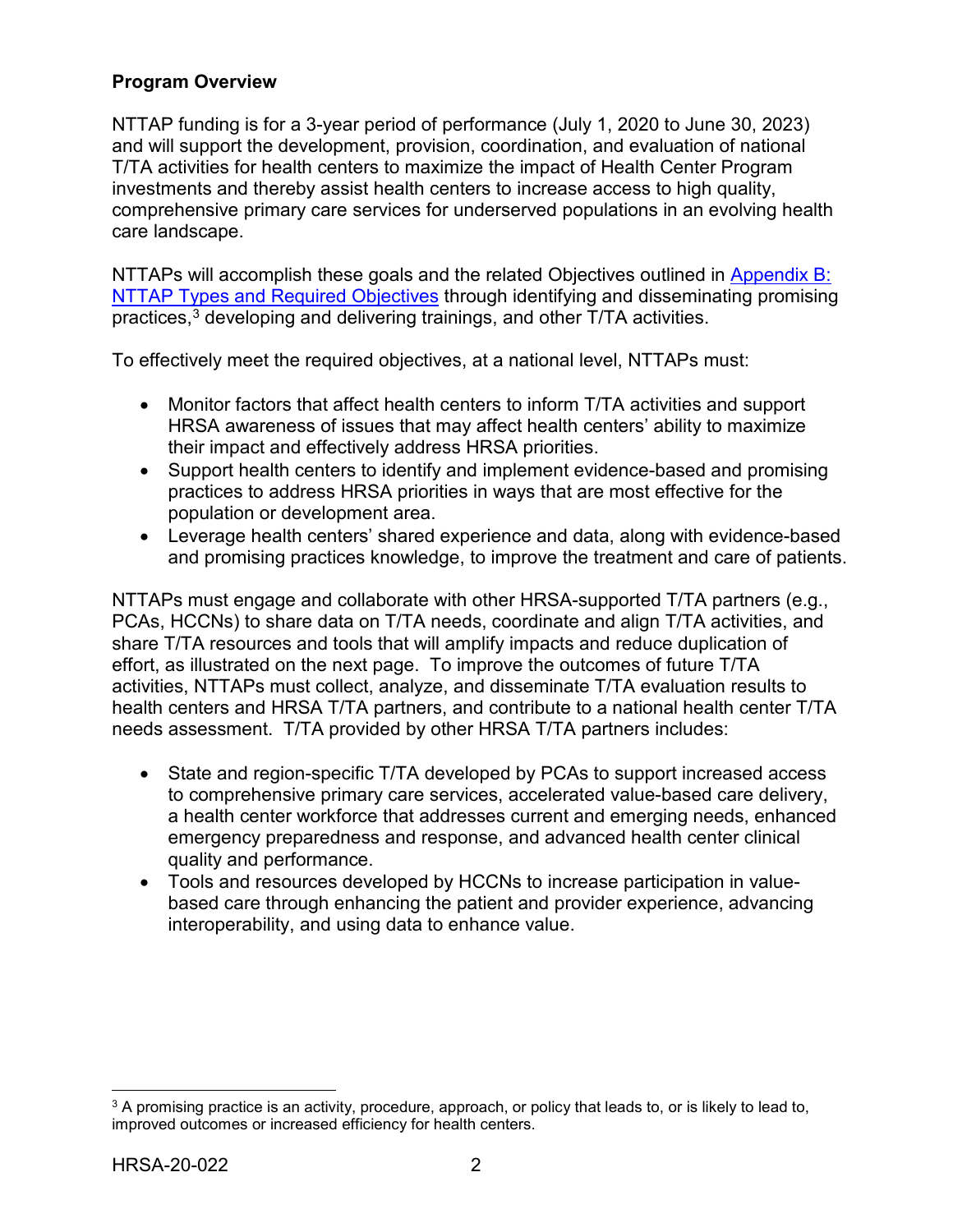

## **Training and Technical Assistance**

For the purposes of this funding opportunity, training is defined as an educational tool designed to teach key concepts related to a particular topic, which is often delivered in small or large group settings (in-person seminars, distance webinars, workshops, or courses). Technical assistance is the process of providing targeted support to an organization to facilitate quality or performance improvement. Technical assistance can take many forms, which could include:

- Providing training such as webinars, networking meetings, and conferences to build knowledge, skills, or abilities;
- Conducting consultations on particular challenges to advance strategic priorities;
- Developing and sharing resources such as readiness tools, implementation manuals, and fact sheets; and
- Identifying, disseminating, and facilitating the implementation of evidence-based and promising practices.

### <span id="page-6-0"></span>**NTTAP Requirements**

For the purposes of this funding opportunity, applicants must propose to provide T/TA *for only one NTTAP type in one category* as summarized below. The number of projected awards for each NTTAP type is also indicated.

- **Special Populations (9 awards) category:**
	- o Migratory and Seasonal Agricultural Workers type (5 awards)
	- o People Experiencing Homelessness type (2 awards)
	- o Residents of Public Housing type (2 awards)
- **Vulnerable Populations (4 awards) category:**
	- o Lesbian, Gay, Bisexual and Transgender (LGBT) Populations type (1 award)
	- $\circ$  Asian Americans, Native Hawaiians and other Pacific Islanders type (1) award)
	- o School-Aged Children type (1 award)
	- o Older Adults type (1 award)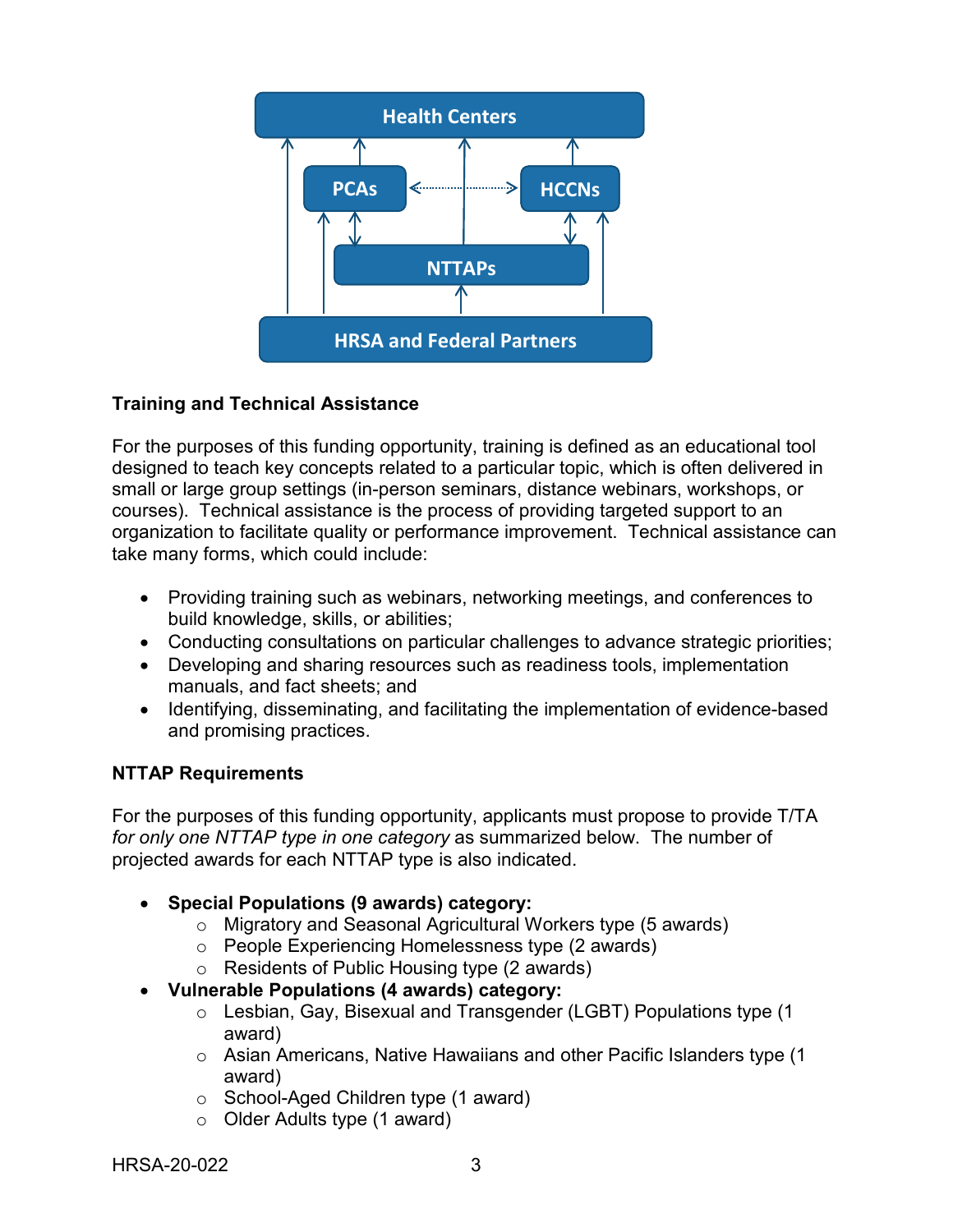#### <span id="page-7-0"></span>• **Development Areas (7 awards) category:**

- o Clinical Workforce Development type (1 award)
- o Health Workforce Recruitment and Retention type (1 award)
- $\circ$  Capital Development and Growth type (1 award)
- o Health Information Technology and Data type (1 award)
- o Oral Health Care type (1 award)
- o Medical-Legal Partnerships type (1 award)
- o Intimate Partner Violence Prevention type (1 award)

### • **National T/TA Center category and type (1 award)**

NTTAPs must monitor and share data on health center T/TA needs for the proposed NTTAP type. Specifically, the National Training and Technical Assistance Center NTTAP category and type must coordinate and conduct a national health center T/TA needs assessment once per period of performance, and all NTTAPs must contribute to the national health center T/TA needs assessment.

NTTAPs must ensure access to T/TA resources without regard to health center award or designation status, NTTAP membership status, or location.[4](#page-7-1) The ability for an NTTAP to charge for T/TA varies:

- NTTAPs cannot charge for T/TA supported solely with HRSA funds.
- For T/TA funded with a mix of HRSA and non-HRSA funds, charging participants to offset non-HRSA funded costs is permissible if the NTTAP can demonstrate that the charge is not a barrier to access.

NTTAPs should ensure that T/TA resources are accessible to the widest possible health center audience nationwide, which may include use of free webinars and on-demand recordings, following any live events. NTTAPs must also make T/TA available through the health center resource clearinghouse. $^5$  $^5$ 

In addition to providing T/TA to national health center audiences, NTTAPs must establish and conduct learning collaborative activities. NTTAP learning collaboratives must have:

- A minimum of 10 health center participants, with the majority being funded health centers.
- Documentation of commitment from participating health center leadership.
- At least 4 in-person and/or distance learning sessions in each budget period.
- A curriculum tailored to health center needs that contains planning periods, action periods, coaching, scaled implementation of models, and evaluation.
- Health center-level objectives that are clear, specific, data-driven, and measurable.

See Appendix [A: Instructions](#page-31-0) for Completing Application Forms in EHBs and [Appendix](#page-33-0) [B: NTTAP](#page-33-0) Types and Required Objectives for additional details, including the required number of national and learning collaborative activities.

 $\overline{a}$ 

<span id="page-7-2"></span><span id="page-7-1"></span><sup>&</sup>lt;sup>5</sup> To see the current version of the health center resource clearinghouse, visit <https://www.healthcenterinfo.org/>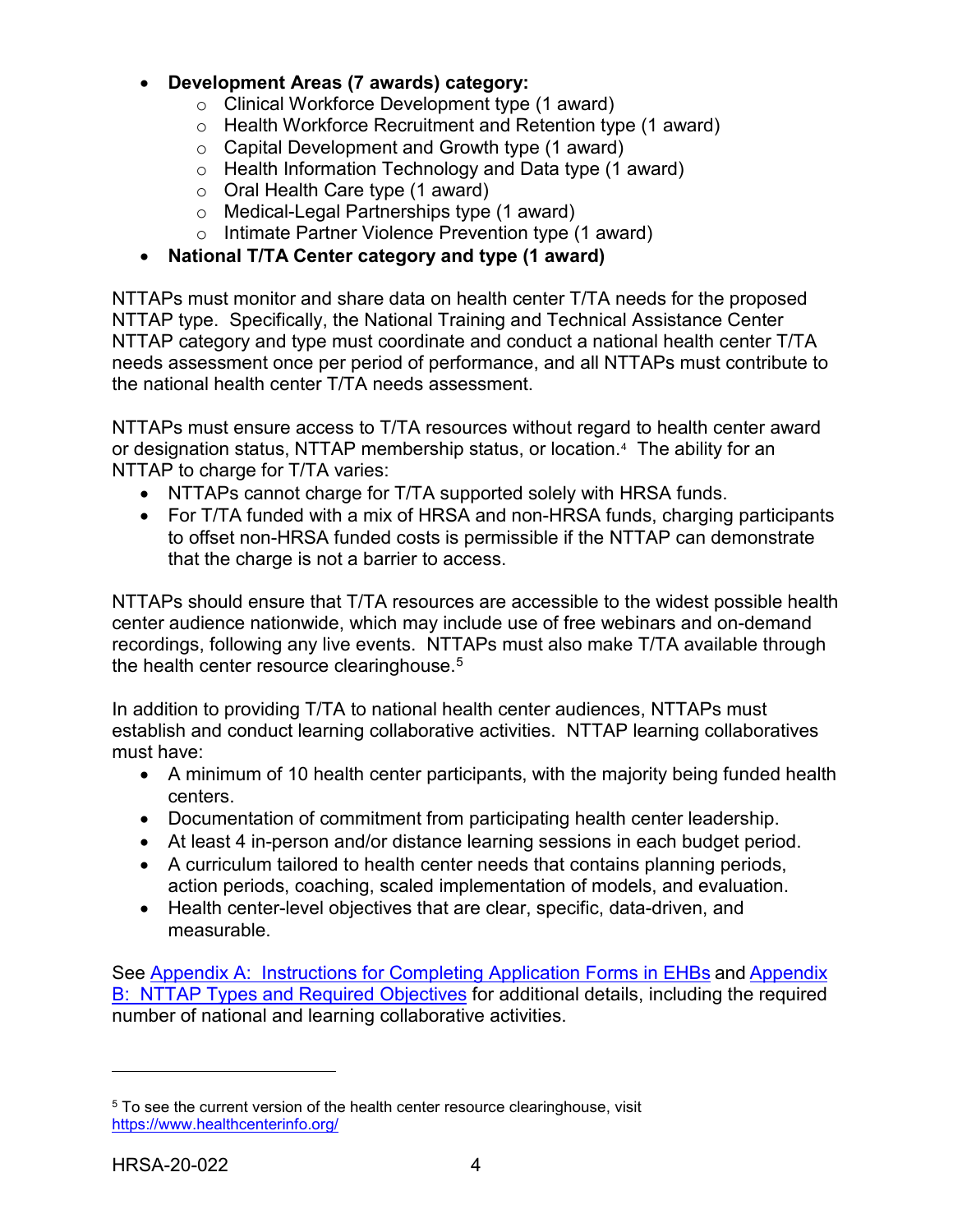Failure to meet NTTAP [Requirements](#page-6-0) may jeopardize NTTAP funding per Uniform Guidance [2 CFR part 200](http://www.ecfr.gov/cgi-bin/text-idx?tpl=/ecfrbrowse/Title02/2cfr200_main_02.tpl) as codified by HHS at [45 CFR part 75.](http://www.ecfr.gov/cgi-bin/retrieveECFR?gp=1&SID=4d52364ec83fab994c665943dadf9cf7&ty=HTML&h=L&r=PART&n=pt45.1.75) HRSA will assess award recipients for compliance during the period of performance. When noncompliance is identified, HRSA will place a condition on the recipient's award. If an organization fails to successfully resolve conditions, HRSA may withdraw support through cancellation of all or part of the cooperative agreement award (see penalties for noncompliance outlined by [45 CFR 75.371\)](http://www.ecfr.gov/cgi-bin/text-idx?node=pt45.1.75&rgn=div5#se45.1.75_1371).

## <span id="page-8-0"></span>**II. Award Information**

### <span id="page-8-1"></span>**1. Type of Application and Award**

Type(s) of applications sought:

- **Competing continuation** A current National Training and Technical Assistance Cooperative Agreement (NCA) award recipient whose period of performance ends June 30, 2020 that seeks to continue providing national health center T/TA.
- **New** An organization not currently receiving NCA funding that seeks to provide national T/TA as one of the NTTAP types outlined in the Requirements section and listed in [Appendix B: NTTAP Types and Required Objec](#page-33-0)tives.

HRSA will provide NTTAP funding in the form of a cooperative agreement. A cooperative agreement is a financial assistance mechanism where substantial involvement is anticipated between HRSA and the recipient during performance of the contemplated project.

### **HRSA involvement in the cooperative agreement will include the following:**

- Collaborate with award recipients to refine and approve the Project Work Plan according to HRSA priorities and changes in the health care landscape through such activities as identifying and prioritizing T/TA needs to be addressed using federal funds.
- Monitor and support implementation of the Project Work Plan through collaborative meetings, monthly calls, and progress report reviews.
- Review and support the development of key deliverables, including approval of the publication plan and specialized materials for general distribution prior to publication, distribution, and/or online posting.
- Attend and participate in NTTAP-related meetings, as appropriate.
- Coordinate with other Bureaus and Offices within HRSA to identify and support collaboration across and within programs.
- Identify opportunities to coordinate activities with other federally funded cooperative agreements.
- Conduct an NTTAP site visit once per period of performance to review and assess NTTAP [Requirements](#page-6-0) compliance, review activities and key accomplishments, and identify promising practices that support the T/TA needs of health centers.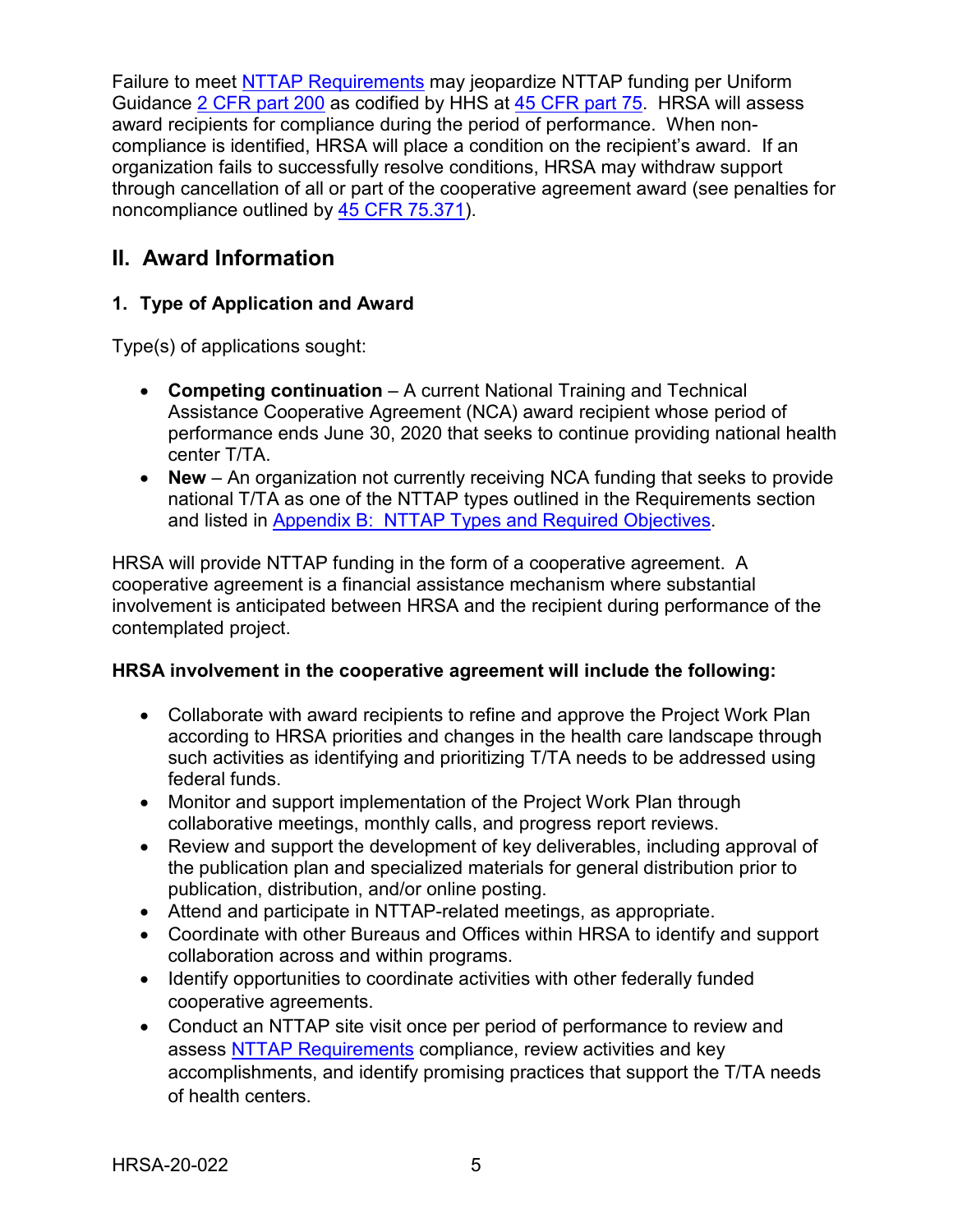## **The cooperative agreement recipient's responsibilities will include:**

- Collaborate with HRSA on refining and implementing the Project Work Plan based on HRSA priorities and changes in the health care landscape, to include updates needed based on changes at the national level.
- Engage with HRSA to update Project Work Plans at least annually, or more frequently as needed (e.g., in response to site visit findings, to establish new Objectives and Activities once current Objectives are met).
- Provide a plan for publications to be created or disseminated with NTTAP funds and are intended for general audiences. The plan should include each publication's purpose, target audience, title, publication code or type, summary description, expected impact and benefit, and projected publication date in accordance with HRSA's Publication Protocol.
- Adhere to HRSA guidelines pertaining to required acknowledgement and disclaimer on all products produced with HRSA award funds, as noted on the Notice of Award.
- Participate in HRSA and related stakeholder meetings, as appropriate.
- Coordinate with national, federal, and state organizations to strengthen Project Work Plan development and implementation.
- Ensure NTTAP [Requirements](#page-6-0) compliance, including that activities supported in whole or in part with NTTAP funds are available to all existing and potential health centers, regardless of Health Center Program award or look-alike status, NTTAP organization membership, and/or location.
- Participate in a HRSA-led NTTAP site visit once during the 3-year period of performance. Information about the current NCA site visit process is available in the [NCA Site Visit Guide.](https://bphc.hrsa.gov/sites/default/files/bphc/datareporting/pdf/2019-nca-site-visit-guide.pdf)

## <span id="page-9-0"></span>2. **Summary of Funding**

HRSA expects approximately \$22 million to be available annually to fund 21 recipients. You may apply for up to the maximum annual award amount for the NTTAP type you selected. The actual amount available will not be determined until enactment of the final FY 2020 federal appropriation. This program notice is subject to the appropriation of funds, and is a contingency action taken to ensure that, should funds become available for this purpose, HRSA can process applications and award funds in a timely manner.

• **Special and Vulnerable Populations NTTAPs**: New applicants in this category may request up to  $$550,000$  annually<sup>[6](#page-9-1)</sup>; currently funded applicants will receive communication directly from HRSA with the maximum annual award amount, based on the FY 2019 award.

<span id="page-9-1"></span> <sup>6</sup> LGBT NTTAP type may request up to \$625,000 annually due to required effort to support the [Ending the](https://www.hrsa.gov/ending-hiv-epidemic)  [HIV Epidemic: A Plan for America.](https://www.hrsa.gov/ending-hiv-epidemic)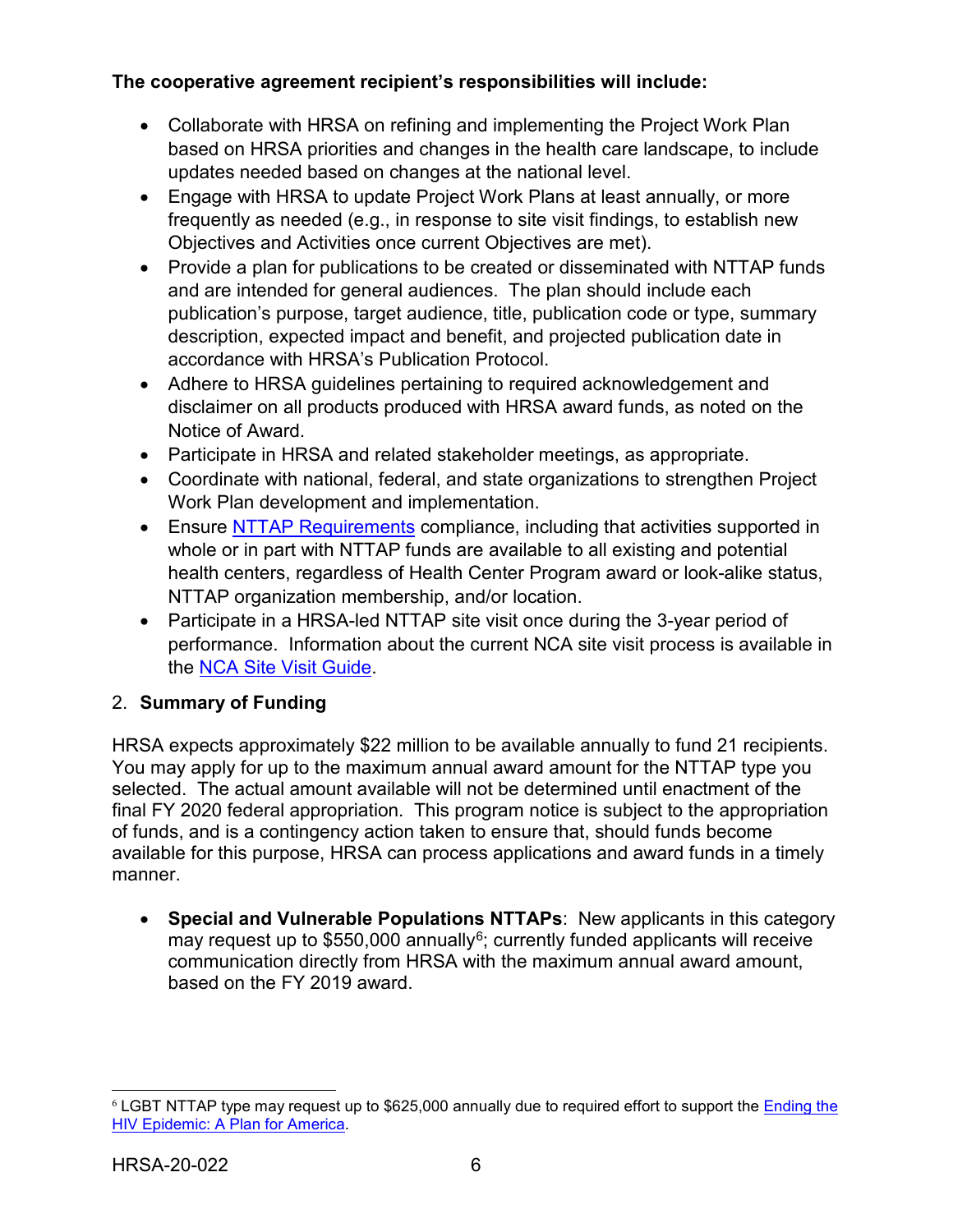- **Development Areas NTTAPs**: New and currently funded applicants in this category may request up to the following maximum annual funding amount:
	- o Clinical Workforce Development: \$550,000
	- o Health Workforce Recruitment and Retention: \$550,000
	- o Capital Development and Growth: \$1,168,750
	- o Health Information Technology and Data: \$693,000
	- o Oral Health Care: \$550,000
	- o Medical-Legal Partnerships: \$550,000
	- o Intimate Partner Violence Prevention: \$550,000
- **National T/TA Center:** New and currently funded applicants in this category may request up to \$6,625,000 annually.

The period of performance is July 1, 2020 through June 30, 2023 (3 years). Funding beyond the first year is subject to the availability of appropriated funds for NTTAPs in subsequent fiscal years, satisfactory recipient performance, and a decision that continued funding is in the best interest of the Federal Government. All HRSA awards are subject to the Uniform Administrative Requirements, Cost Principles, and Audit Requirements at [45 CFR part](http://www.ecfr.gov/cgi-bin/retrieveECFR?gp=1&SID=4d52364ec83fab994c665943dadf9cf7&ty=HTML&h=L&r=PART&n=pt45.1.75) 75.

Note: Recipients may request supplemental funding at any point in their period of performance to address unique national health center T/TA needs that are connected to, but not duplicative of, the funded scope of work. HRSA may provide support such supplemental projects if funding is available and allocable, the request is reasonable and allowable, sufficient time remains in the budget period to approve the request, and the activities are aligned with HRSA priorities and nonduplicative of work performed by HRSA or other funding recipients.

# <span id="page-10-0"></span>**III. Eligibility Information**

### <span id="page-10-1"></span>**1. Eligible Applicants**

Eligible applicants include domestic public or private, non-profit, or for-profit entities that provide T/TA to community-based organizations that have or are seeking Health Center Program award recipient or look-alike designation status. Faith-based, tribes, and tribal organizations are eligible to apply for NTTAP funding. New organizations and organizations currently receiving funding as NCAs under Section 330(l) may submit applications.

### <span id="page-10-2"></span>**2. Cost Sharing/Matching**

Cost sharing or matching is not required for this cooperative agreement.

#### <span id="page-10-3"></span>**3. Other**

Applications that do not include the Project Narrative will be considered non-responsive and will not be considered for funding under this notice.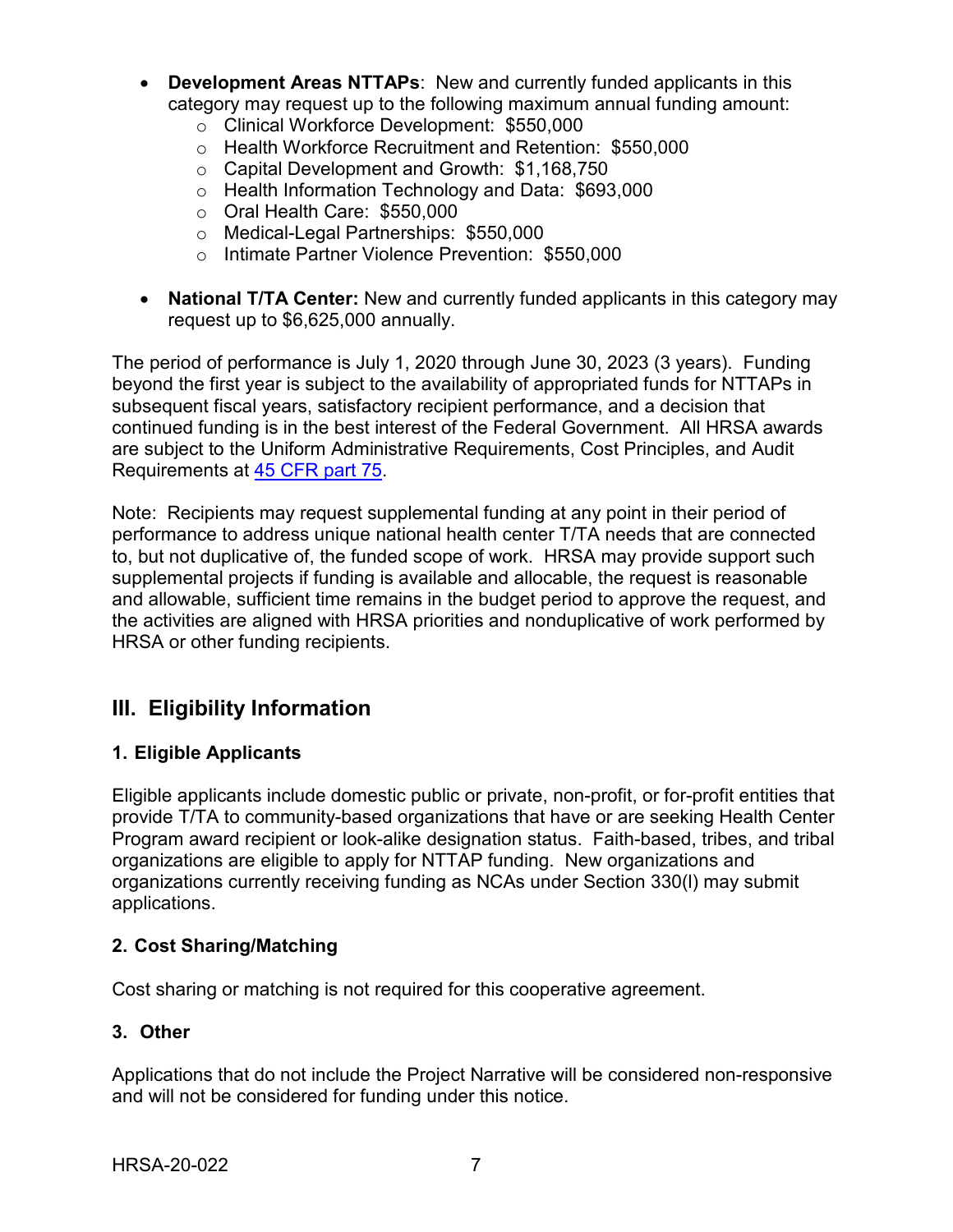Applications in which the applicant organization (as listed on the SF-424) does not propose to perform a substantive role in the project will be considered non-responsive and will not be considered for funding under this notice.

HRSA will consider any application that fails to satisfy the deadline requirements referenced in Section [VI.4: Submission](#page-21-0) Dates and Times non-responsive and will not consider it for funding under this notice.

HRSA will only accept your first validated electronic submission, under the correct funding opportunity number (HRSA-20-022), in Grants.gov. Subsequent applications will be marked as duplicates and considered ineligible for review. If you wish to change information submitted in a Grants.gov application, you may do so in the HRSA Electronic Handbooks (HRSA EHBs) application phase.

Multiple applications from an organization are not allowable. HRSA will only review the first application you submit for Health Center Program T/TA funding in Fiscal Year 2020. Subsequent applications across FY 2020 NOFOs focused on state, regional, and/or national Health Center Program T/TA will be considered non-responsive and will not be considered for funding.

You may apply for only one NTTAP type listed in the NTTAP [Requirements](#page-6-0) section and Appendix [B: NTTAP](#page-33-0) Types and Required Objectives.

Your annual funding request (as presented on the SF-424A and Budget Narrative) must not exceed the maximum allowable funding request for your proposed NTTAP type as outlined in the [Summary](#page-9-0) of Funding section or communicated by HRSA. Applications that exceed this amount for Year 1 of the period of performance will be considered nonresponsive and will not be considered for funding under this opportunity.

# <span id="page-11-0"></span>**IV. Application and Submission Information**

## <span id="page-11-1"></span>**1. Address to Request Application Package**

HRSA *requires* you to apply electronically through Grants.gov **and** the HRSA EHBs. You must use a two-phase submission process associated with this NOFO and follow the directions provided at<http://www.grants.gov/applicants/apply-for-grants.html> and in the NTTAP EHBs user guide located on the [NTTAP Technical Assistance webpage.](https://bphc.hrsa.gov/program-opportunities/funding-opportunities/nttap)

- **Phase 1 – Grants.gov**  Required information must be submitted and validated via Grants.gov with a due date of November 18, 2019 at 11:59 p.m. ET; **and**
- **Phase 2 – HRSA EHBs** –Supplemental information must be submitted via HRSA EHBs with a due date of December 17, 2019 at 5 p.m. ET. Note that access to the HRSA EHBs application module will start October 18, 2019. You may submit in Grants.gov prior to this date, but you will not be able to begin Phase 2 of your application in HRSA EHBs until October 18.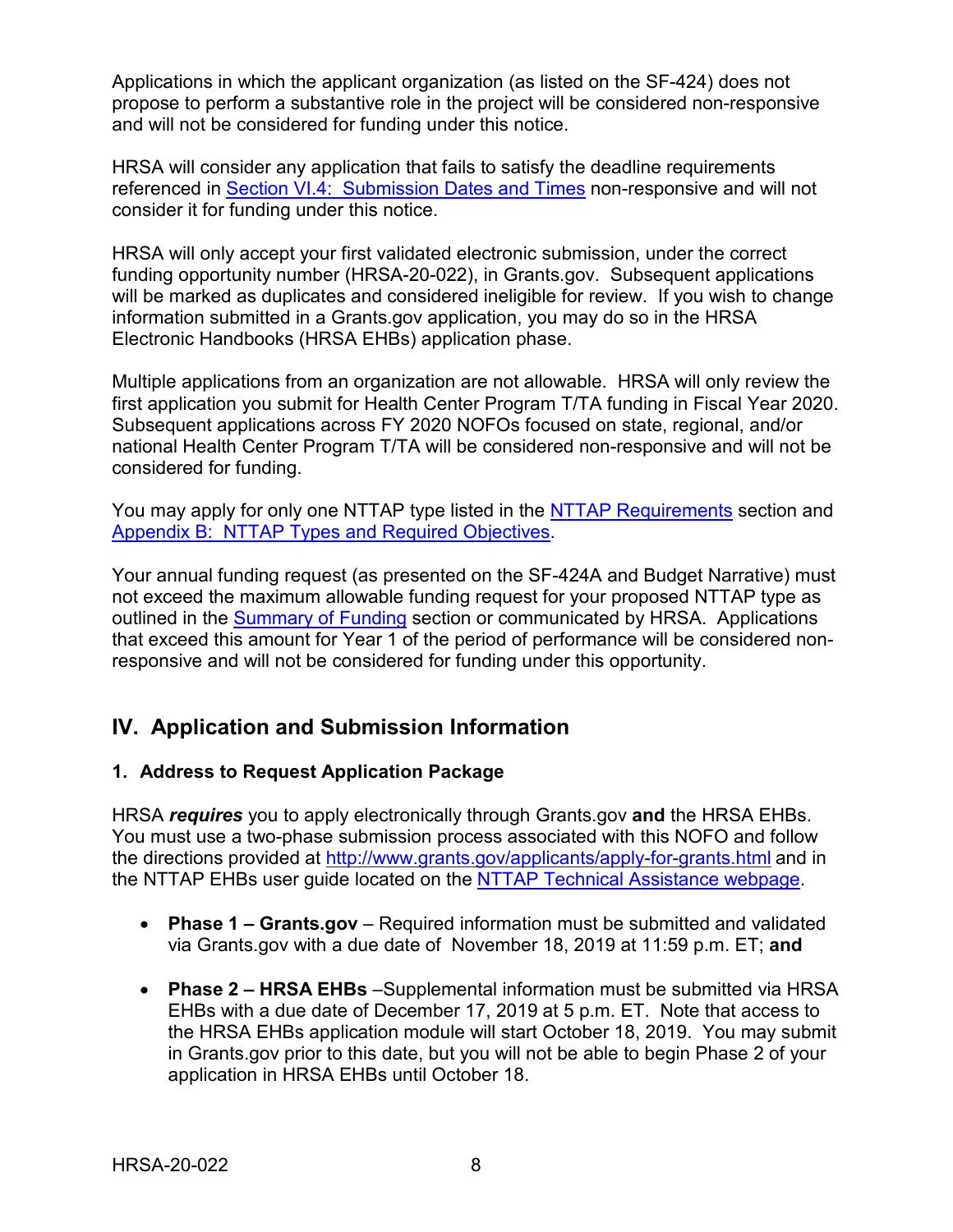#### **You must successfully submit the workspace application package associated with this NOFO in Grants.Gov (Phase 1) by the [Grants.gov](https://www.grants.gov/) due date to submit the additional required forms and attachments in HRSA EHBs (Phase 2)**.

The NOFO is also known as "Instructions" on Grants.gov. You must provide your email address when reviewing or preparing the workspace application package, in order to receive notifications and/or republications of the NOFO on Grants.gov before its closing date. Responding to an earlier version of a modified notice may result in a less competitive or ineligible application. *Please note you are ultimately responsible for reviewing the [For Applicants](https://www.grants.gov/web/grants/applicants.html) page for all information relevant to desired opportunities.*

### <span id="page-12-0"></span>*2.* **Content and Form of Application Submission**

#### **Application Format Requirements**

Section 5 of HRSA's *SF-424 [Two-Tier Application Guide](http://www.hrsa.gov/grants/apply/applicationguide/sf424programspecificappguide.pdf)* provides instructions for the budget, budget narrative, staffing plan and personnel requirements, assurances, certifications, and abstract. You must submit the information outlined in the Application Guide in addition to the program-specific information below. You are responsible for reading and complying with the instructions included in HRSA's *SF-424 [Two-Tier](http://www.hrsa.gov/grants/apply/applicationguide/sf424programspecificappguide.pdf)  [Application Guide](http://www.hrsa.gov/grants/apply/applicationguide/sf424programspecificappguide.pdf)* except where instructed in the NOFO to do otherwise. You must submit the application in the English language and in the terms of U.S. dollars (45 CFR § 75.111(a)).

See Section 9.5 of the *Application Guide* for the Application Completeness Checklist.

#### **Application Page Limit**

The total size of all uploaded files may not exceed the equivalent of **80 pages** when printed by HRSA. The page limit includes the abstract, project and budget narratives, attachments, and letters of agreement and support. Standard OMB-approved forms do not count in the page limit. Indirect Cost Rate Agreement and proof of non-profit status (if applicable) do not count in the page limit. **Take appropriate measures to ensure your application does not exceed the specified page limit.**

**Applications must be complete, within the specified page limit, validated by Grants.gov, and submitted under the correct funding opportunity number prior to the Grants.gov and HRSA EHBs deadlines to be considered under this notice.**

#### **Debarment, Suspension, Ineligibility, and Voluntary Exclusion Certification**

- 1) You certify on behalf of the applicant organization, by submission of your proposal, that neither it nor its principals are presently debarred, suspended, proposed for debarment, declared ineligible, or voluntarily excluded from participation in this transaction by any federal department or agency.
- 2) Failure to make required disclosures can result in any of the remedies described in 45 CFR § 75.371, including suspension or debarment (See also 2 CFR parts 180 and 376, and 31 U.S.C. 3321).
- 3) Where you are unable to attest to the statements in this certification, an explanation shall be included in [Attachment 8: Other](#page-20-1) Relevant Documents.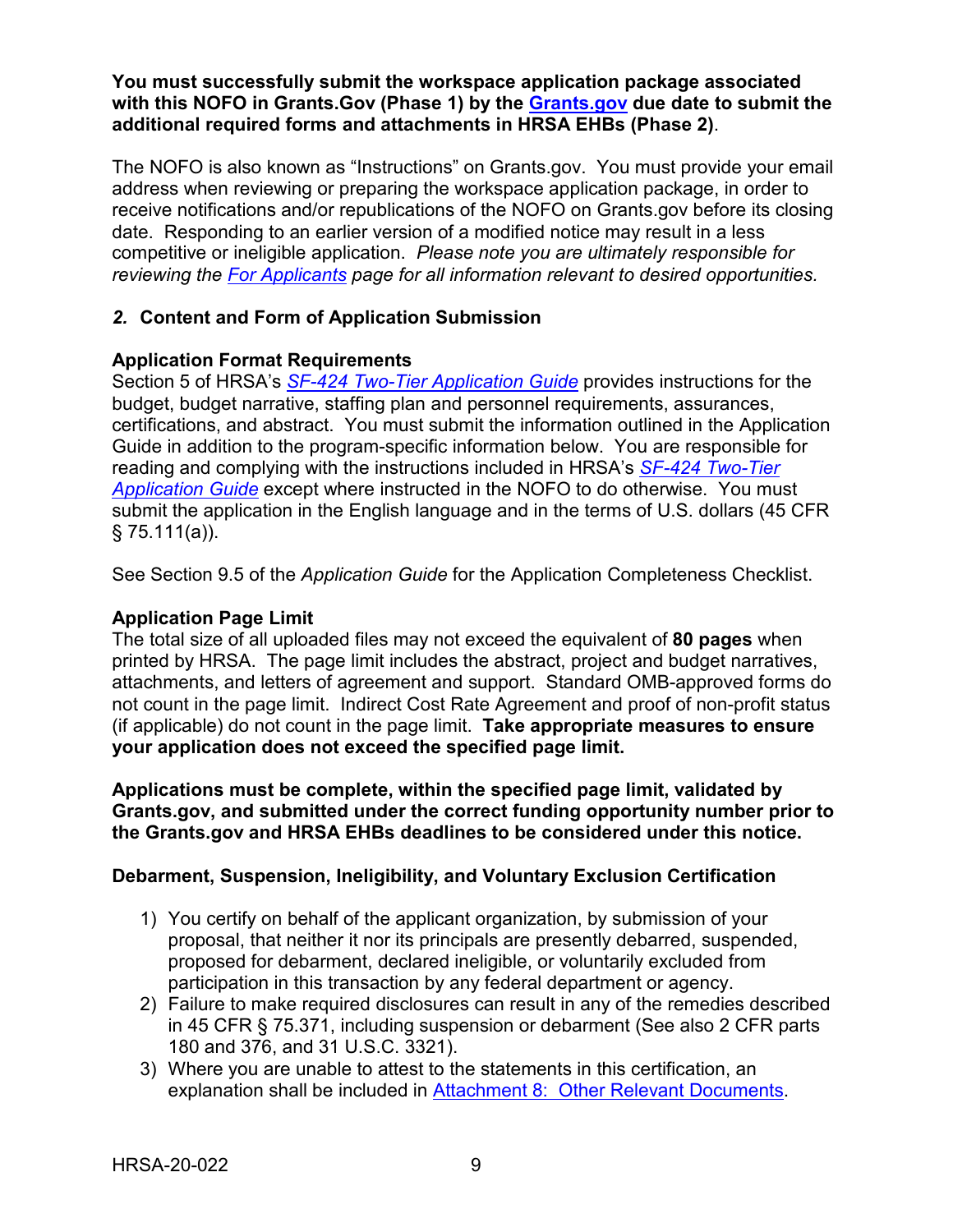See Section 5.1 viii of HRSA's *SF-424 [Two-Tier Application Guide](http://www.hrsa.gov/grants/apply/applicationguide/sf424programspecificappguide.pdf)* for additional information on all certifications.

#### **Project-Specific Instructions**

In addition to application requirements and instructions in Sections 4 and 5 of HRSA's *SF-424 [Two-Tier Application Guide](http://www.hrsa.gov/grants/apply/applicationguide/sf424programspecificappguide.pdf)* (including the budget, budget narrative, staffing plan and personnel requirements, assurances, certifications, and abstract), include the following:

#### <span id="page-13-0"></span>**i.** *Project Abstract*

See Section 5.1.ix of HRSA's *SF-424 [Two-Tier Application Guide.](http://www.hrsa.gov/grants/apply/applicationguide/sf424programspecificappguide.pdf)*

### <span id="page-13-1"></span>**ii.** *Project Narrative*

This section provides a comprehensive framework and description of all aspects of the proposed project. It should be succinct, self-explanatory, supported by and consistent with forms and attachments, and well organized so that reviewers can understand the proposed project.

Successful applications will contain the information below. Please use the following section headers for the narrative:

#### <span id="page-13-2"></span>*NEED -- Corresponds to Section V's Review [Criterion](#page-23-0) 1: Need*

Information provided in this section must serve as the basis for and align with the Objectives specific to the proposed NTTAP type (see Appendix [B: NTTAP](#page-33-0) Types and [Required](#page-33-0) Objectives) and Activities described in the Project Work Plan.

Data must be specific to NTTAP type's population of focus or developmental area and must reflect the needs of existing and potential health centers (e.g., organizations applying for the Oral Health Care NTTAP must outline oral health care needs of health centers).

- 1) Describe current conditions and recent or expected changes in the national health care environment relevant to your selected NTTAP type impacting existing and potential health centers and other safety net providers, including:
	- a. Natural disasters or emerging health issues and priorities (e.g., hurricanes, floods, the opioid crisis, the HIV epidemic).
	- b. Socio-cultural or environmental changes affecting statutorily defined special populations (migratory and seasonal agricultural workers, people experiencing homelessness, or residents of public housing) or vulnerable populations.
	- c. Shifting health information technology (health IT) opportunities, priorities, and resources.
	- d. Changing workforce needs and related recruitment and retention challenges.
	- e. New and emerging reimbursement mechanisms for primary health care (e.g., value-based; insurance coverage changes).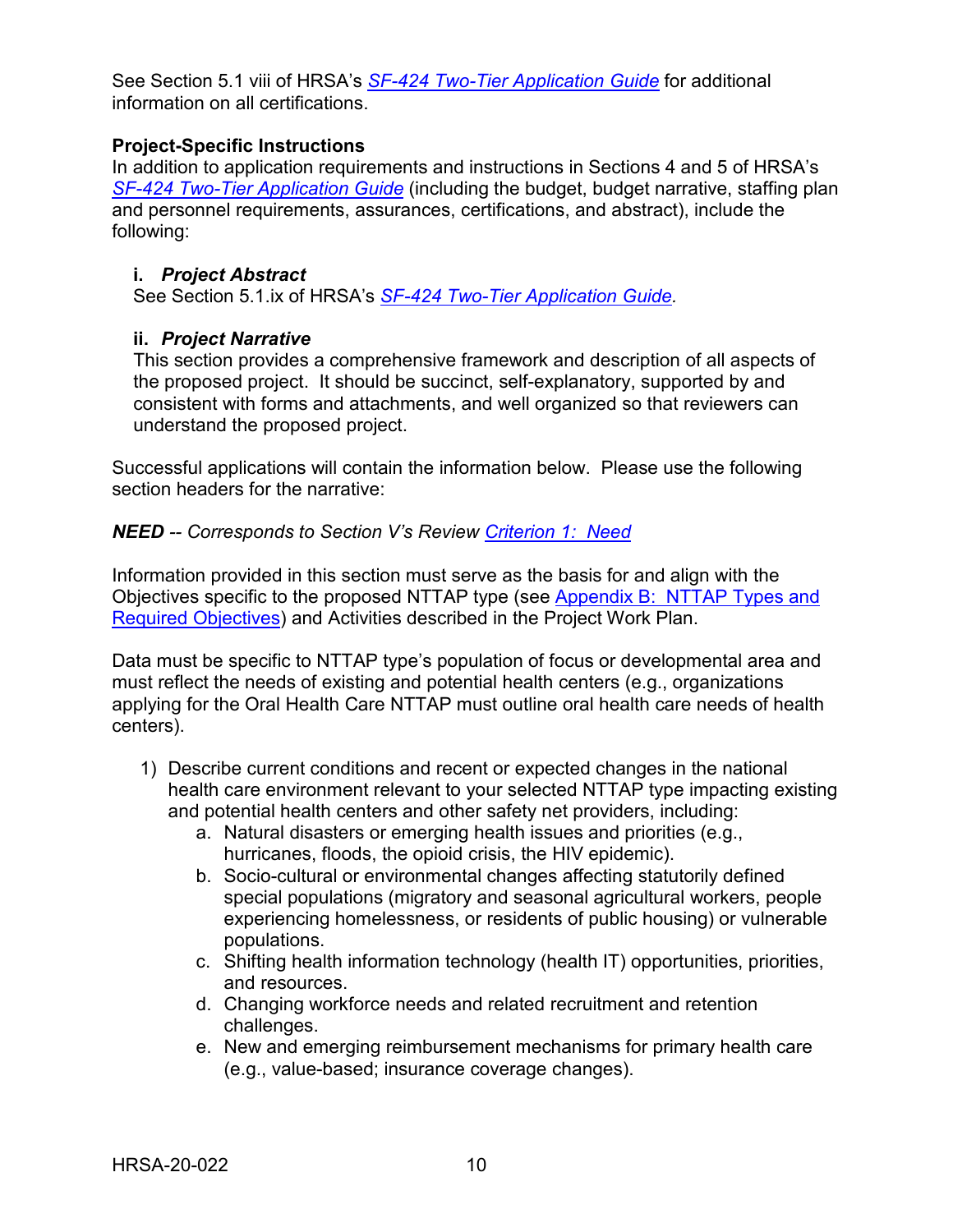- 2) Describe the data sources that inform your understanding of national T/TA needs of existing and potential health centers within your NTTAP type. Current data sources may include Health Center Program data (e.g., Uniform Data System (UDS) reports), annual T/TA satisfaction survey results, participant feedback from past T/TA trainings, and the national health center T/TA needs assessment. You must include needs related to each Objective applicable to the NTTAP type you selected in Appendix [B: NTTAP](#page-33-0) Types and Required Objectives.
- 3) Based on your current understanding of national T/TA needs of health centers as described above, discuss short- and long-term health center T/TA priorities specific to your proposed NTTAP type over the next 3 years. For the purpose of this NOFO, short-term refers to the first 12 months of funding, while long-term refers to the remaining two years of the 3-year period of performance.

#### <span id="page-14-0"></span>*RESPONSE -- Corresponds to Section V's Review Criterion 2 [Response](#page-24-0)*

**Note:** The Project Work Plan should address ONLY activities that will be funded under the proposed cooperative agreement and will fulfill this NOFO's Objectives.

- 1) Complete the structured Project Work Plan form electronically in EHBs, outlining activities to be completed in the first 12 months of the period of performance. The Project Work Plan must:
	- a. Demonstrate compliance with all NTTAPs [Requirements.](#page-6-0)
	- b. Outline a complete plan to make progress toward achieving the NOFO's Objectives within the first 12 months.
	- c. Propose activities that are tailored to the needs of existing and potential health centers nationwide under one of the NTTAP types listed in [NTTAPs](#page-6-0) [Requirements](#page-6-0) and detailed in Appendix [B: NTTAPs Types](#page-33-0) and Required [Obje](#page-33-0)ctives.
	- d. Propose Objective Targets and activities based on current national health center T/TA needs that: (1) you describe in the application Project Narrative, and (2) are scaled to your capacity and level of funding requested.
	- e. Include at least two Activities for the national audience and one Activity for the learning collaborative audience for each Objective.

Instructions for completing the Project Work Plan are available in [Appendix](#page-31-0) A: [Instructions](#page-31-0) for Completing Application Forms in EHBs. Required Goals and Objectives can be found in Appendix [B: NTTAP](#page-33-0) Types and Required Objectives. Appendix B also provides information on baseline data calculations for the Project Work Plan. A sample Project Work Plan is also provided on the NTTAP [Technical Assistance webpage.](https://bphc.hrsa.gov/program-opportunities/funding-opportunities/nttap)

- 2) Describe how you will evolve and/or add new activities in Years 2 and 3 of the period of performance to achieve the stated Objectives by the end of the period of performance (June 30, 2023).
- 3) Describe strategies to overcome potential challenges in implementing the activities described in the Project Work Plan, approaches that will be used to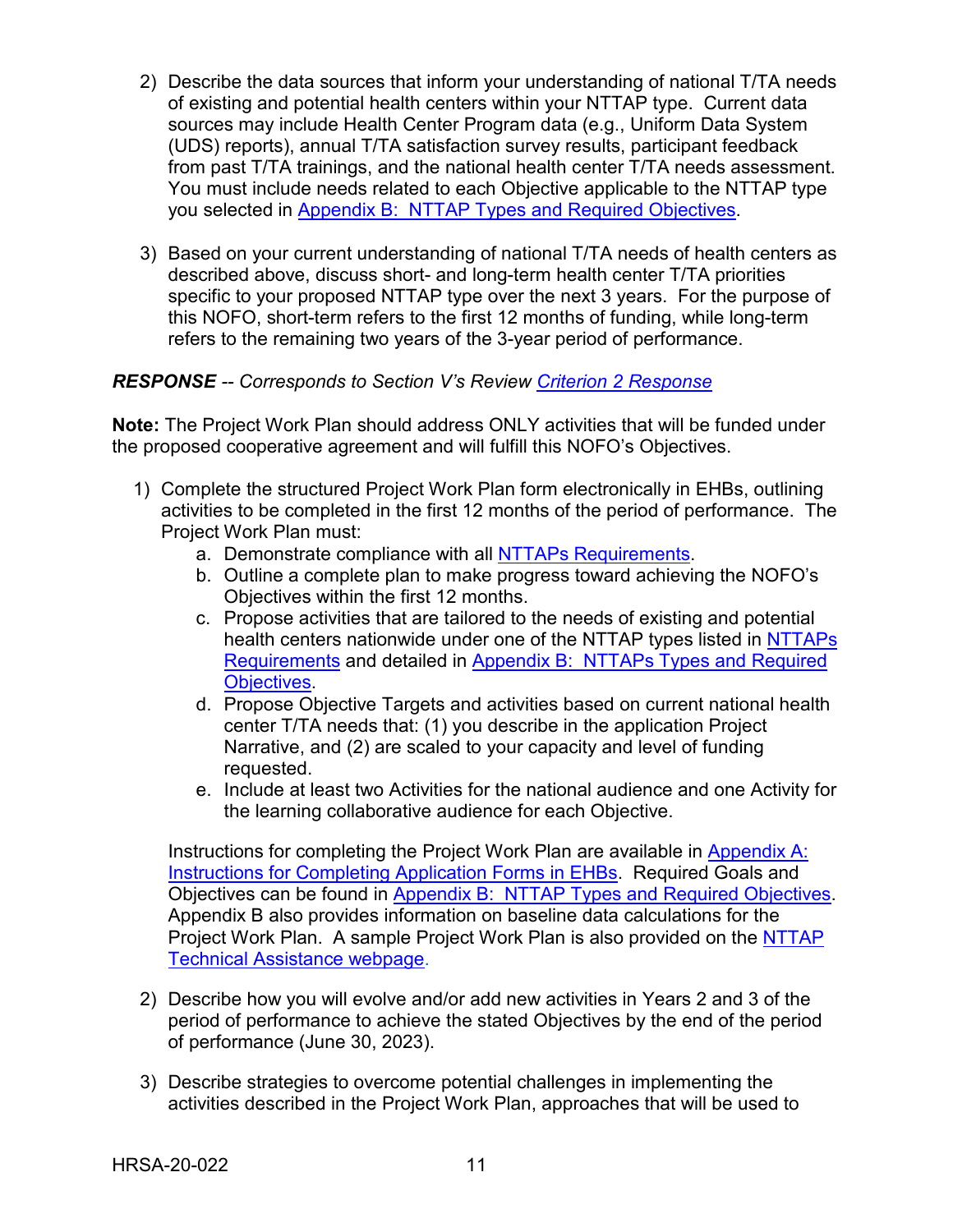resolve them, and how these approaches build on your organization's current strengths, referencing the Key Factors identified in the Project Work Plan as appropriate.

- 4) Discuss current or anticipated federal and/or national initiatives that may affect Objective Target attainment or result in the need to adjust planned activities to better support health center achievement, take maximum advantage of new resources, avoid duplication of effort, and/or develop new or reprioritize existing partnerships.
- *5)* Discuss how the proposed T/TA activities (e.g., training sessions, learning collaboratives, and webinars) will be made available and accessible (e.g., cost, location) to existing and potential health centers, regardless of health center award or designation status, NTTAP membership, or location.

#### <span id="page-15-0"></span>*COLLABORATION – Corresponds to Section V's Review Criterion [3: Collaboration](#page-24-1)*

- 1) Describe both current and proposed T/TA collaboration and coordination (formal and informal) with other HRSA supported T/TA providers and partners (e.g., other NTTAPs, PCAs, HCCNs, Area Health Education Centers, Public Health Training Centers), and other regional and national organizations (e.g., Regional Extension Centers, national clinical associations) to:
	- a. Accelerate achievement of the Objectives for your proposed NTTAP type.
	- b. Form linkages among a diverse membership to strengthen the nation's primary health infrastructure.
	- c. Share, align, and coordinate T/TA resources to reduce duplication of effort among health center T/TA providers.
	- d. Make T/TA available through the health center resource clearinghouse.
	- e. Contribute to the national health center T/TA needs assessment.

Indicate if collaboration/coordination is current, planned for the purposes of supporting the proposed project, or both.

- 2) Provide documentation of current and proposed collaborations through letters of support, commitment, and/or investment that reference the specific collaboration and/or coordinated activities in support of the proposed project as [Attachment](#page-19-2) 5: Letters of [Agreement.](#page-19-2) At a minimum, include a dated letter of support from the primary formal collaborators noted in the response to Item 1 above. If you did not obtain one or more letters of support, include documentation of your efforts/requests to obtain the letters and any additional explanatory information.
- <span id="page-15-1"></span>3) **Organizations applying as Special Populations NTTAPs ONLY:** Describe how your T/TA plans and activities will be coordinated and aligned with other NTTAPs focusing on your proposed special population (i.e., Migratory and Seasonal Agricultural Workers, People Experiencing Homelessness, or Residents of Public Housing).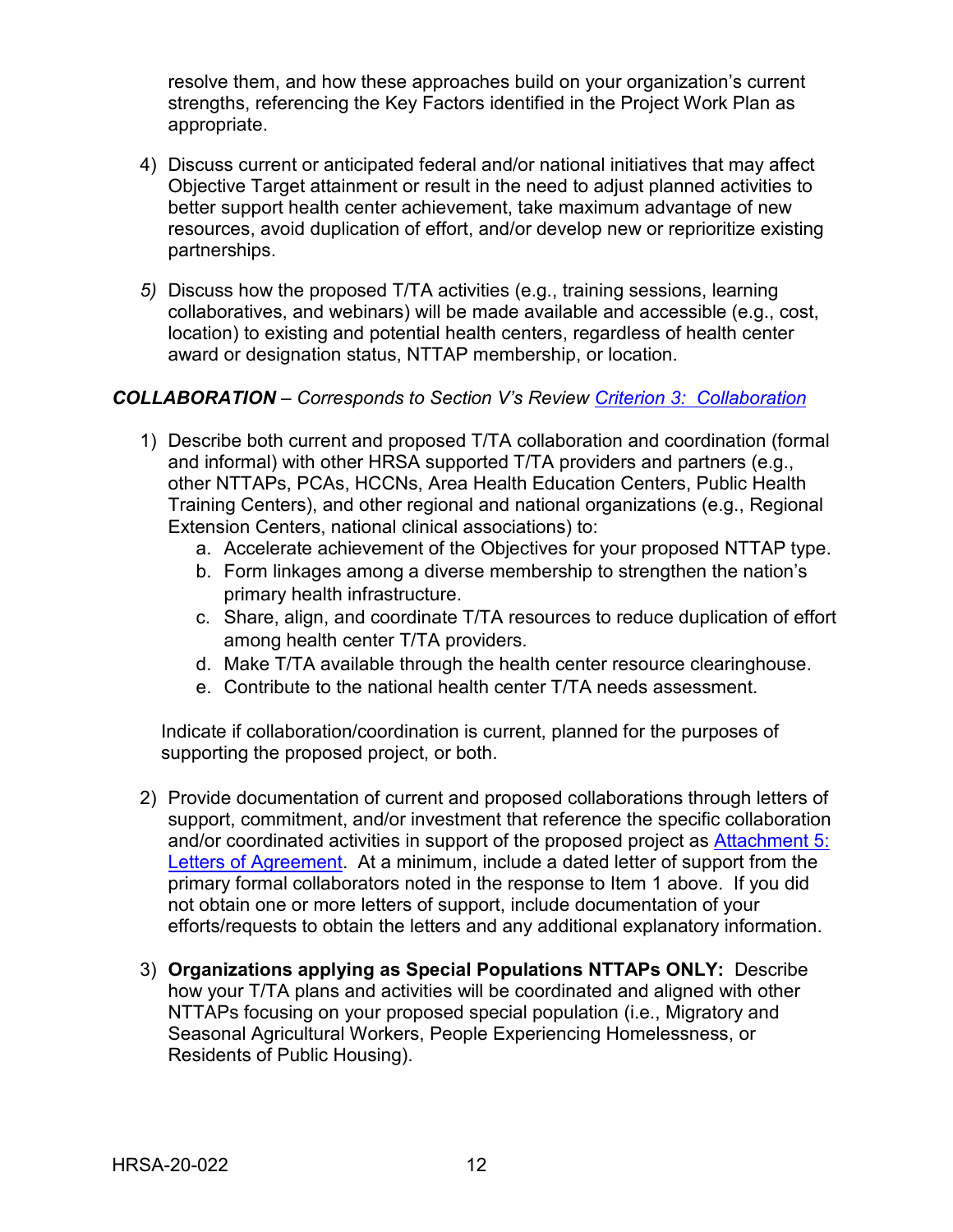*EVALUATIVE MEASURES -- Corresponds to Section V's Review [Criterion](#page-25-0) 4: [Evaluative](#page-25-0) Measures*

- 1) Within the Project Work Plan (see Appendix [A: Instructions](#page-31-0) for Completing Application Forms in EHBs for field descriptions):
	- a. Set Objective Targets that are realistic, achievable, and advance achievement of Objectives by the end of the 3-year period of performance.
	- b. Write meaningful Objective Impact Narratives that link activities to achievement of the Objective Targets by the end of the 3-year period of performance.
	- c. Project appropriately scaled and achievable targets for required process measures.
	- d. Provide clear Expected Outcomes for each Activity that will enable the tracking of progress over time.
- 2) Describe a plan for evaluation of the T/TA activities that will:
	- a. Solicit and incorporate regular input from existing and potential health centers, as well as from other T/TA providers (e.g., PCAs, HCCNs, other NTTAPs), not duplicating the national health center T/TA needs assessment.
	- b. Include the use of valid, reliable, and consistent quantitative and qualitative data sources from existing and potential health centers, collaborative partners, and other national stakeholders to assess the quality, reach, and perceived usefulness of T/TA activities.
	- c. Ensure utilization of consistent data sources to frequently monitor and measure impact, including progress towards Objectives and Expected Outcomes.
	- d. Ensure the use of evaluation results to improve T/TA performance as part of continuous quality improvement.
- 3) Describe your plan for dissemination of evaluation results to health centers, other NTTAPs, PCAs, HCCNs, and other relevant T/TA providers, including the health center resource clearinghouse and national health center T/TA needs assessment.

## <span id="page-16-0"></span>*RESOURCES AND CAPABILITIES -- Corresponds to Section V's Review [Criterion](#page-26-0) 5: [Resources and](#page-26-0) Capabilities*

- 1) Demonstrate your capability to successfully provide national T/TA to existing and potential health centers by documenting your experience and expertise in:
	- a. Coordinating and providing health center T/TA activities of similar scope (focusing on both national and learning collaborative audiences), including a description of past performance, accomplishments, and lessons learned.
	- b. Responding rapidly to changes taking place in the health care environment related to the NTTAP type you selected.
- 2) **Current NCA award recipients ONLY**: Document successes and capabilities in Attachment [7: Summary](#page-20-2) Progress Report for Current NCAs, to include a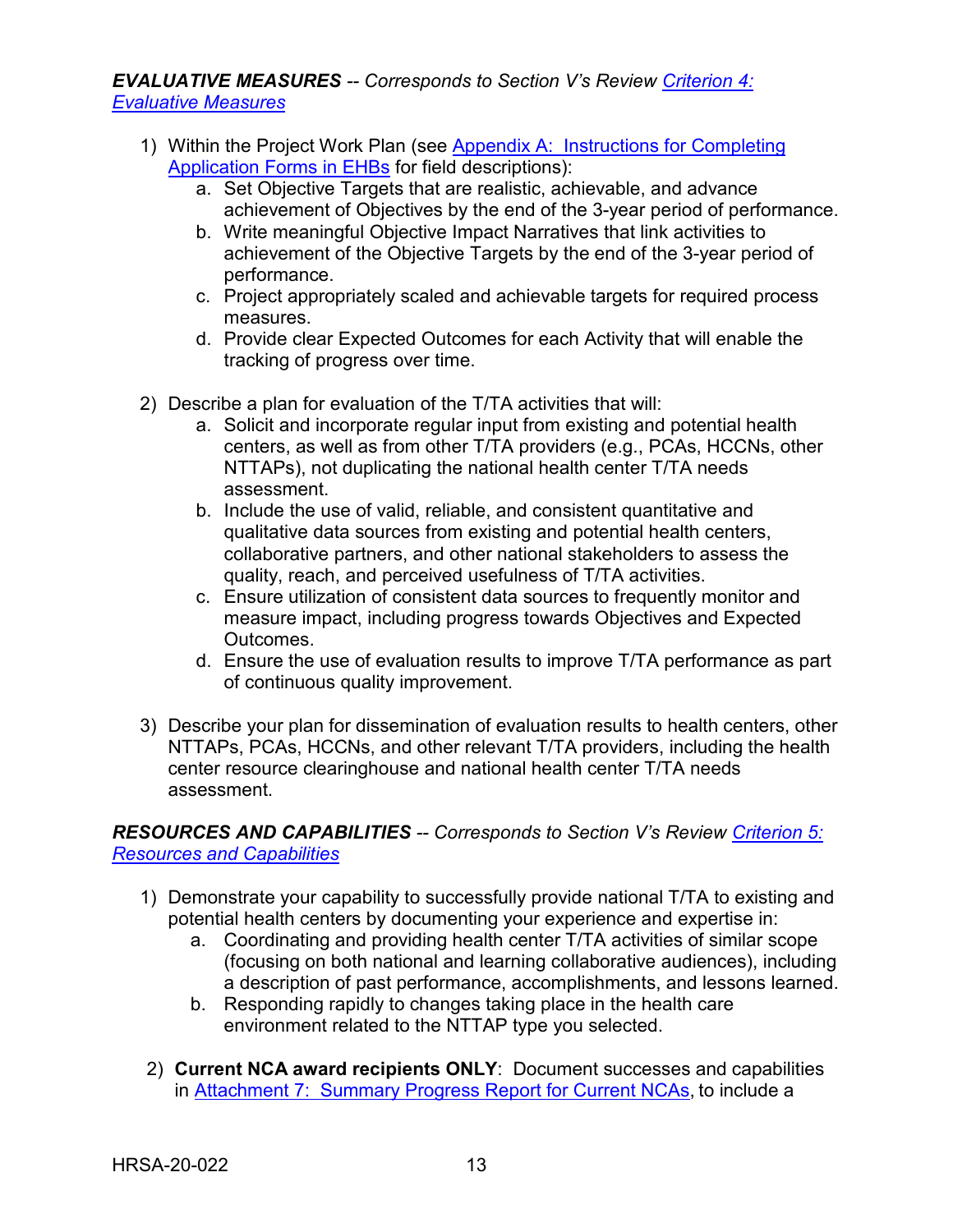summary of the accomplishments achieved since submission of the last Non-Competing Continuation (NCC) Progress Report.

- 3) **Describe** how the organizational structure, including any contracts or agreements, (consistent with Attachment [1: Organizational](#page-19-3) Chart and Attachment [6: Summary](#page-20-3) of Contracts and Agreements) is appropriate for the operational and oversight needs of the project. $^7$  $^7$ 
	- a. Describe how the proposed staffing plan [Attachment 2: Staffing](#page-19-4) Plan is appropriate for the projected number and variety of T/TA activities (national and learning collaborative) to be provided during the period of performance.
	- b. Describe a plan for recruiting and retaining staff to achieve or maintain the proposed staffing plan.
	- c. Describe your organization's financial accounting and internal control systems and how they, as well as related policies and procedures, will reflect Generally Accepted Accounting Principles (GAAP).<sup>[8](#page-17-1)</sup>
- 4) Describe how your organization's management team (Chief Executive Officer (CEO), Clinical Director (CD) or Chief Medical Officer (CMO), Chief Financial Officer (CFO), Chief Information Officer (CIO), Chief Operation Officer (COO) and Project Director (PD)) is appropriate for the operational and oversight needs, scope, and complexity of the proposed project, including:
	- a. Define roles (consistent with Attachment 3: Job Descriptions for Key Personnel), in particular the Project Director or equivalent position such as CEO who is responsible for day-to-day management of NTTAP activities.
	- b. Skills and experience for the defined roles consistent with Attachment 4: Biographical Sketches of Key Personnel.
	- c. If applicable, recent changes in key management staff or significant changes in roles and responsibilities.
- 5) Describe how you will ensure that proposed T/TA delivery will be initiated within 60 days of award by documenting that appropriate staff will be in place. Provide a timeline for hiring, onboarding, and staff development, as needed.

## <span id="page-17-2"></span>*SUPPORT REQUESTED – Corresponds to Section V's Review Criterion [6: Support](#page-27-2) [Requested](#page-27-2)*

- 1) Provide a consistent and detailed budget presentation through the submission of the following: SF-424A and Budget Narrative. Refer to Section IV.2.iv [Budget](#page-18-1) [Narrative](#page-18-1) for budget presentation instructions.
- 2) Describe how your budget is appropriate and reasonable for the proposed project, including alignment with the Project Work Plan and information provided in the attachments (e.g., [Attachment](#page-19-4) 2: Staffing Plan, Attachment [6: Summary](#page-20-3) of [Contracts](#page-20-3) and Agreements).

<span id="page-17-0"></span><sup>&</sup>lt;sup>7</sup> NTTAP award recipients and contractors are subject to the HHS grant requirements set forth in Uniform [Guidance 2 CFR part 200 as codified by HHS at 45 CFR part 75](http://www.ecfr.gov/cgi-bin/retrieveECFR?gp=1&SID=4d52364ec83fab994c665943dadf9cf7&ty=HTML&h=L&r=PART&n=pt45.1.75) as applicable.

<span id="page-17-1"></span> $8$  GAAP are used as defined in HHS Grants Policies and Regulations  $45$  CFR Part 75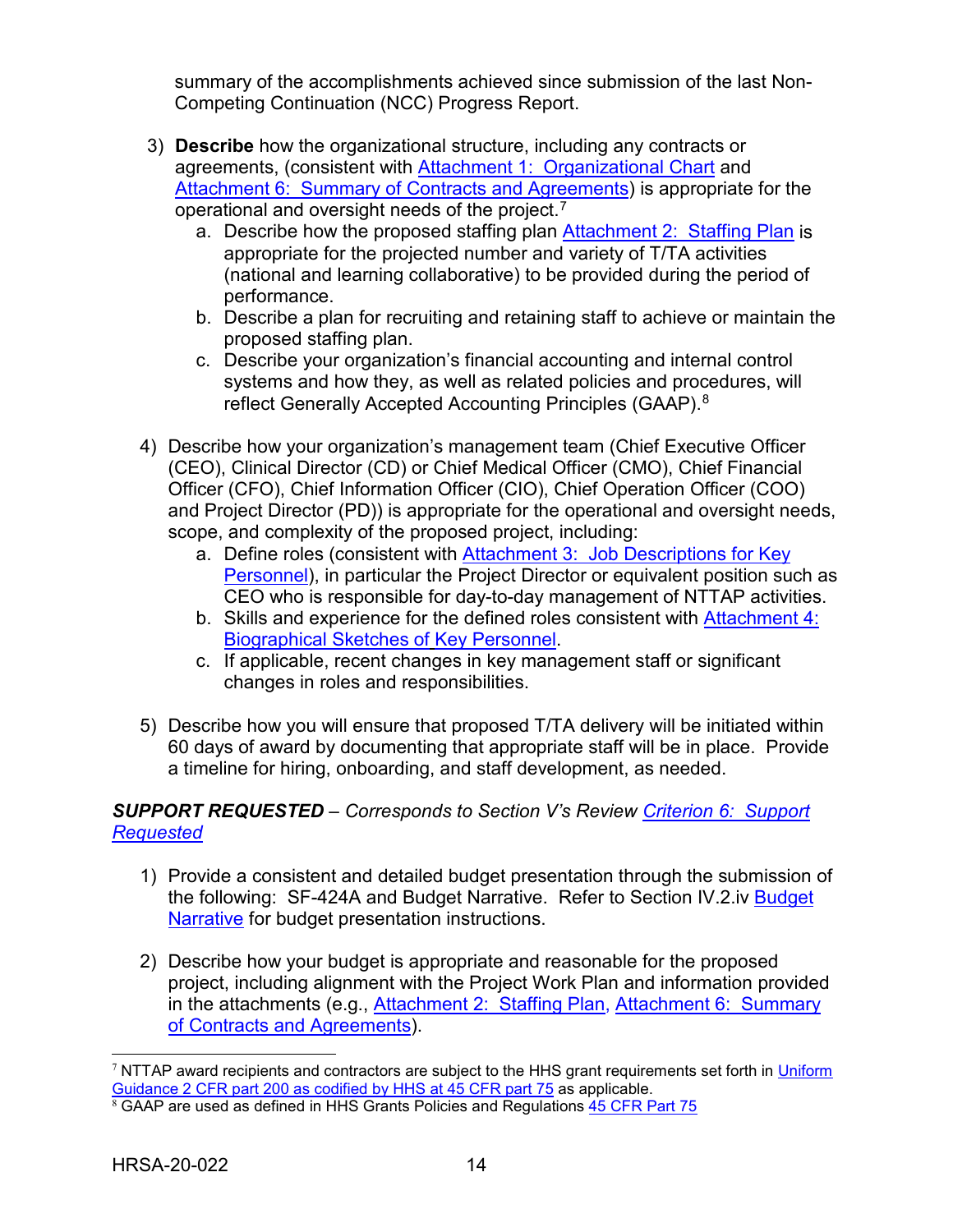#### **NARRATIVE GUIDANCE**

To ensure that you fully address the review criteria, this table provides a crosswalk between the narrative language and where each section falls within the review criteria. You should use both the Project Narrative and Review Criteria sections as you develop your application. Reviewers will use both when scoring your application.

| <b>Narrative Section</b>          | <b>Review Criteria</b>                   |
|-----------------------------------|------------------------------------------|
| <b>Need</b>                       | (1) Need                                 |
| Response                          | (2) Response, including the Project Work |
|                                   | Plan                                     |
| Collaboration                     | (3) Collaboration                        |
| <b>Evaluative Measures</b>        | (4) Evaluative Measures, including the   |
|                                   | Project Work Plan                        |
| <b>Resources and Capabilities</b> | (5) Resources and Capabilities           |
| <b>Support Requested</b>          | (6) Support Requested                    |

#### <span id="page-18-0"></span>**iii.** *Budget*

See Section 5.1.iv of HRSA's *SF-424 [Two-Tier Application Guide.](http://www.hrsa.gov/grants/apply/applicationguide/sf424programspecificappguide.pdf)* Follow the instructions included in the **Application Guide and the additional budget instructions** provided below. A budget that follows the [Application Guide](https://www.hrsa.gov/sites/default/files/hrsa/grants/apply/applicationguide/sf-424-app-guide-2-tier.pdf) will ensure that, if HRSA selects the application for funding, you will have a well-organized plan, and by carefully following the approved plan, can avoid audit issues during the implementation phase.

**Reminder:** The Total Project Costs are the total allowable costs (inclusive of direct **and** indirect costs) you incur to carry out a HRSA-supported project or activity.

The Department of Defense and Labor, Health and Human Services, and Education Appropriations Act, 2019 and Continuing Appropriations Act, 2019 (P.L. 115-245), Division B, § 202 states, "None of the funds appropriated in this title shall be used to pay the salary of an individual, through a grant or other extramural mechanism, at a rate in excess of Executive Level II". See Section 5.1.iv Budget – Salary Limitation of HRSA's *SF-424 [Two-Tier Application Guide](http://www.hrsa.gov/grants/apply/applicationguide/sf424programspecificappguide.pdf)* for additional information. Note that these or other salary limitations may apply in the following FY, as required by law.

#### <span id="page-18-1"></span>**iv.** *Budget Narrative (submitted in EHBs)*

See Section 5.1.v. of HRSA's *SF-424 [Two-Tier Application Guide.](http://www.hrsa.gov/grants/apply/applicationguide/sf424programspecificappguide.pdf)* 

Provide a detailed Budget Narrative and table of personnel to be paid with federal funds for each 12-month budget period of the 3-year period of performance (for example, the first budget period starts July 1, 2020 and ends June 30, 2021). For subsequent budget years, the Budget Narrative should highlight the changes from Year 1 or clearly indicate that there are no substantive changes during the period of performance. You are required to budget funding for at least 1 HRSA-sponsored NTTAP-related conference in year 1. For a sample Budget Narrative, see the [NTTAP](https://bphc.hrsa.gov/program-opportunities/funding-opportunities/nttap)  [Technical Assistance webpage.](https://bphc.hrsa.gov/program-opportunities/funding-opportunities/nttap) Do **not** include non-federal funding in the Budget Narrative.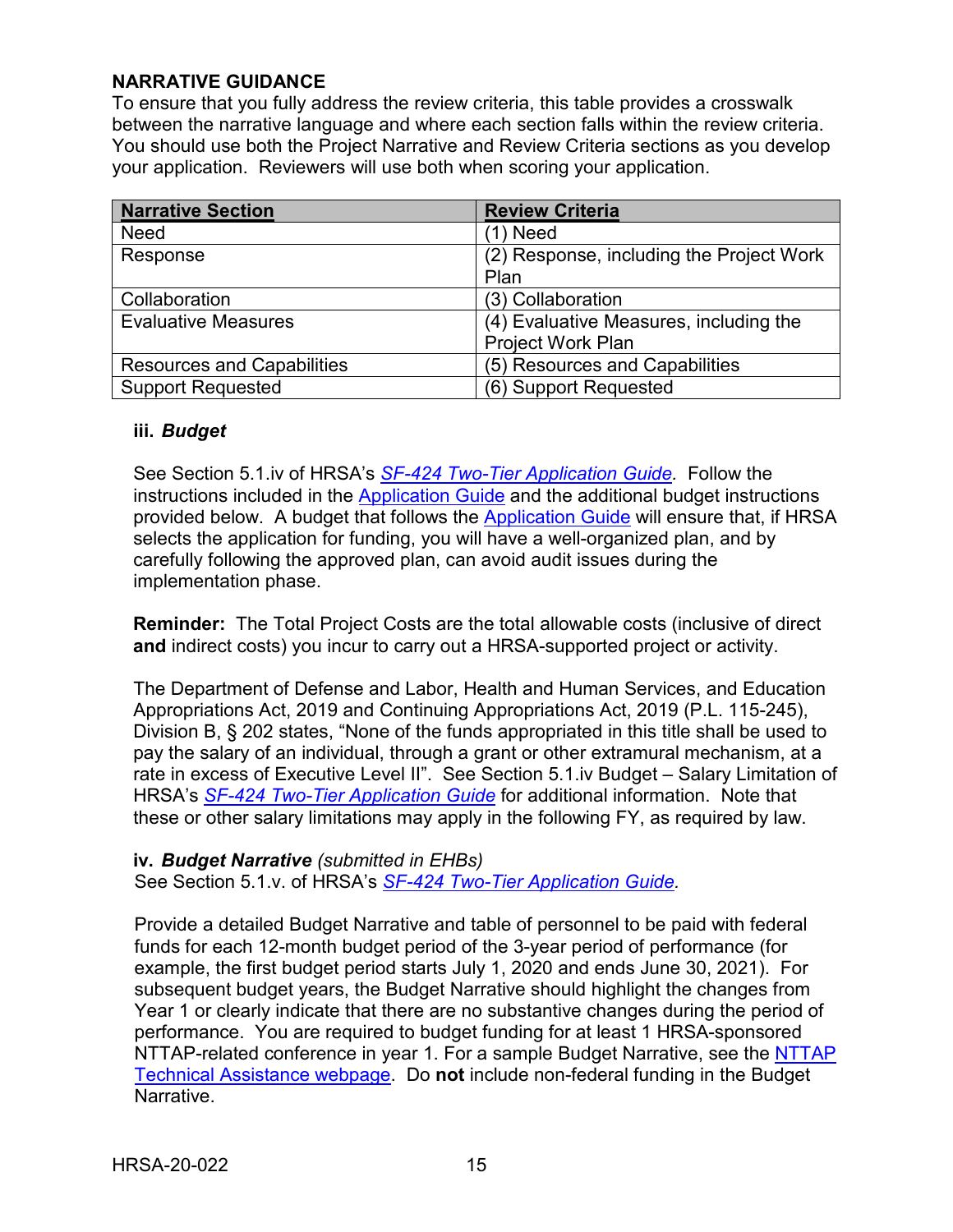*Be aware that Excel or other spreadsheet documents with multiple pages (sheets) may not print out in their entirety. Reviewers will only see information that is set in the "Print Area" of the document.*

#### <span id="page-19-0"></span>**v.** *Program-Specific Forms (Submit in HRSA EHBs)*

Program Specific Forms include Form 1A and the Project Work Plan. Refer to Appendix [A: Instructions for](#page-31-0) Completing Application Forms in EHBs for instructions on how to complete and submit these forms in EHBs.

#### <span id="page-19-1"></span>**vi.** *Attachments*

Provide the following items in the order specified below. **Unless otherwise noted, attachments count toward the application page limit.** All attachments will support the objective review. Indirect cost rate agreements will *not* count toward the page limit. **You must clearly label each attachment**.

#### <span id="page-19-3"></span>*Attachment 1: Organizational Chart*

Upload a one-page document that depicts the organizational structure, including key personnel, staffing, and any sub-recipients or affiliated organizations of the proposed NTTAP project.

#### <span id="page-19-4"></span>*Attachment 2: Staffing Plan*

Upload a table that identifies the total personnel to be supported under the NTTAPs cooperative agreement. The staffing plan is a presentation and justification of all staff required to execute the project, education, experience qualifications, and rationale for the amount of time being requested for each position. Refer to the [NTTAP Technical Assistance webpage](https://bphc.hrsa.gov/program-opportunities/funding-opportunities/nttap) for a Sample Staffing Plan.

### <span id="page-19-5"></span>*Attachment 3: Job Descriptions for Key Personnel*

Upload current job descriptions for key management staff: CEO, CD/CMO, CFO, CIO, COO, and PD. Indicate on the position descriptions if key management positions are combined and/or part time. Limit each job description to **one page** and include, at a minimum, the position title; description of duties and responsibilities; position qualifications; supervisory relationships; skills, knowledge, and experience requirements; travel requirements; salary range; and work hours. Indicate if any of the positions are currently vacant.

#### <span id="page-19-6"></span>*Attachment 4: Biographical Sketches of Key Personnel*

Upload biographical sketches for individuals occupying the positions described in the Job Descriptions for Key Personnel (Attachment 3). Biographical sketches should not exceed **two pages** each. When applicable, biographical sketches must include training, language fluency, and experience working with the cultural and linguistically diverse populations to be served.

### <span id="page-19-2"></span>*Attachment 5: Letters of Agreement*

Provide evidence of endorsements and other proposed and/or current collaborations that reference specific partnerships and/or coordinated activities in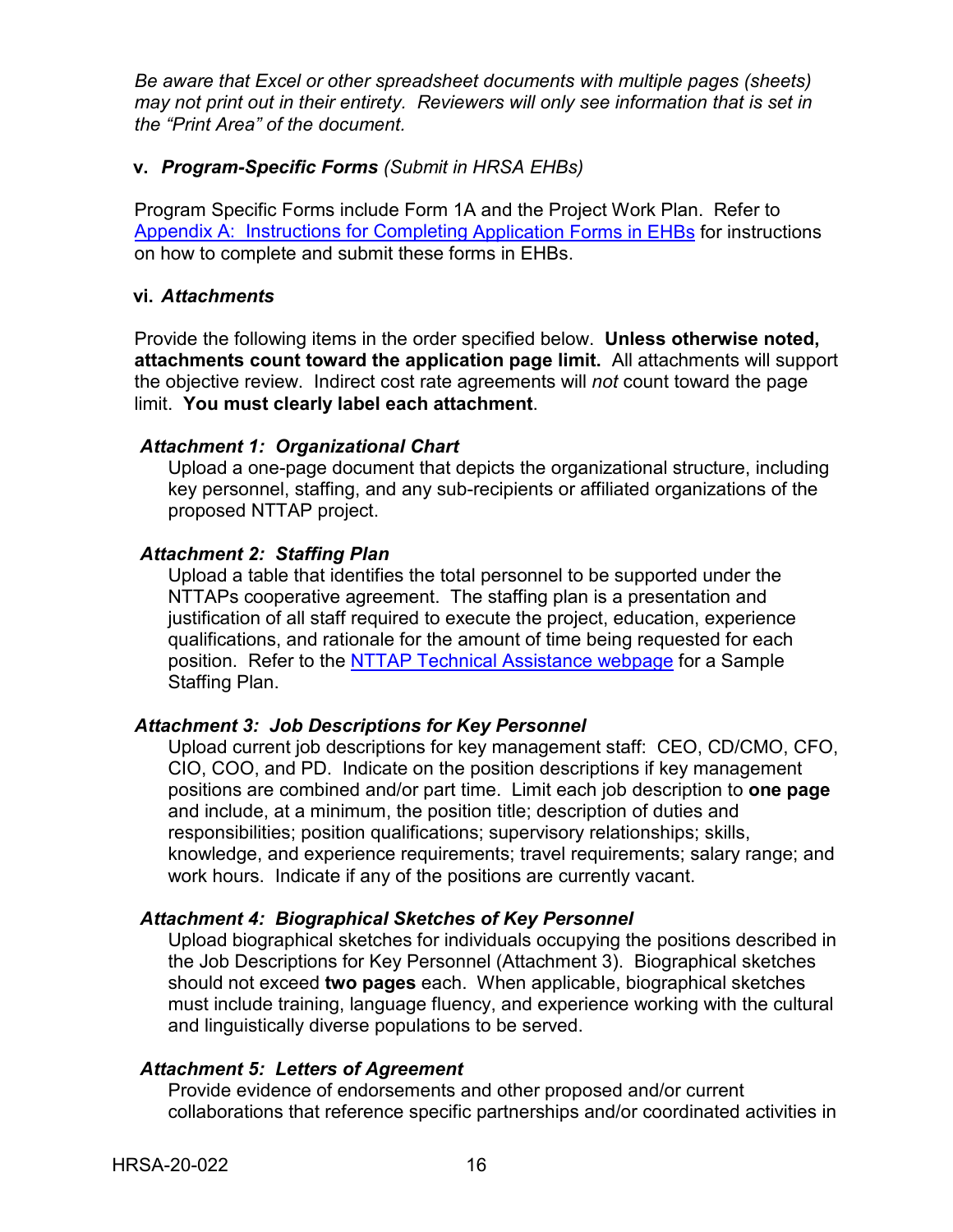support of the proposed NTTAP project. At a minimum, applicants must include a current letter of support from the primary formal collaborators noted in the [Collaboration](#page-15-0) section of the Project Narrative. Letters of support, commitment, and/or investment must be dated and addressed to the organization's board, CEO, or other appropriate key management staff member, not HRSA staff. Letters of support that are not submitted with the application will not be considered by the objective review committee.

#### <span id="page-20-3"></span>*Attachment 6: Summary of Contracts and Agreements (if applicable)*

Upload a brief summary describing all current or proposed contracts and agreements. Include the following for each contract or agreement:

- Name of organization.
- Type of contract or agreement (e.g., contract, Memorandum of Understanding or Agreement).
- Brief description of the purpose and scope of the agreement and how/where services are or will be provided.
- Timeframe for each contract or agreement (e.g., ongoing contractual relationship, specific duration).

You must exercise appropriate oversight and authority over all contracts, and procurement contracts must comply with [45 CFR part 75](http://www.ecfr.gov/cgi-bin/text-idx?SID=2596fb6d4a3822a1567cc37062192707&mc=true&node=pt45.1.75&rgn=div5) or [45 CFR part 92.](http://www.ecfr.gov/cgi-bin/text-idx?SID=ed9689fa98ea777d0c76734896982310&mc=true&node=pt45.1.92&rgn=div5)

#### <span id="page-20-2"></span>*Attachment 7: Summary Progress Report for Current NCAs (required for current NCA award recipients only)*

Provide a summary of the accomplishments achieved since submission of your last NCC progress report. Include T/TA progress and how this progress has, or is expected to, impact achievement of the goal targets outlined in your most recent Project Work Plan.

### <span id="page-20-1"></span>*Attachment 8: Other Relevant Documents (if applicable)*

If indirect costs are requested, upload your current Indirect Cost Rate agreement. If desired, include other relevant documents to support the proposed project (e.g., charts, organizational brochures). Maximum of two uploads are permitted.

#### <span id="page-20-0"></span>**3. Dun and Bradstreet Data Universal Numbering System (DUNS) Number System for Award Management and Grants.gov**

You must obtain a valid DUNS number, also known as the Unique Entity Identifier, for your organization/agency and provide that number in the application. You must also register with the System for Award Management (SAM) and continue to maintain active SAM registration with current information at all times during which you have an active federal award or an application or plan under consideration by an agency (unless the applicant is an individual or federal agency that is exempted from those requirements under 2 CFR § 25.110(b) or (c), or has an exception approved by the agency under 2 CFR § 25.110(d))**.**

HRSA may not make an award until you have complied with all applicable DUNS and SAM requirements and, if you have not fully complied with the requirements by the time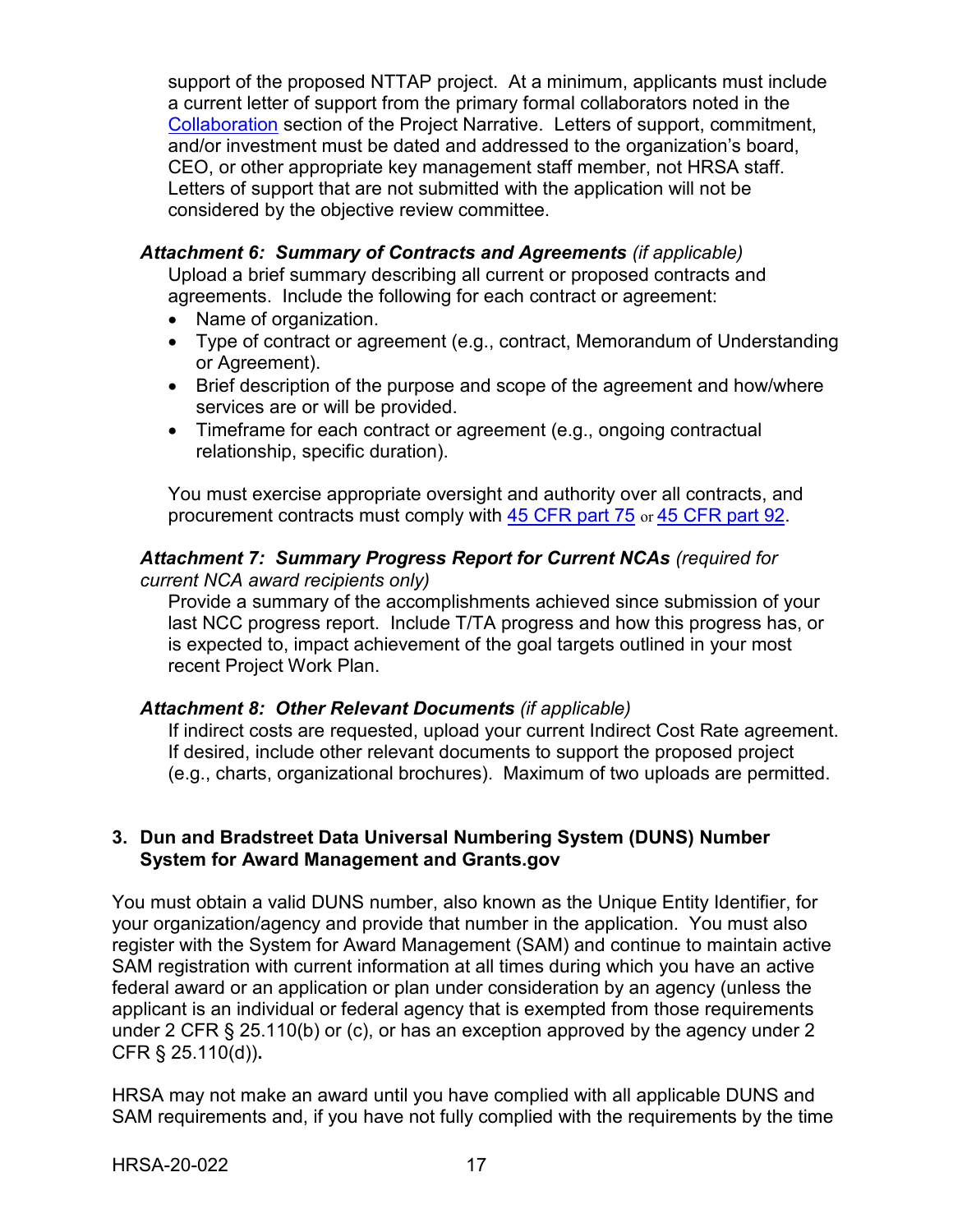HRSA is ready to make an award, HRSA may determine that you are not qualified to receive an award and use that determination as the basis for making an award to another applicant.

If you have already completed Grants.gov registration for HRSA or another federal agency, confirm that the registration is still active and that the Authorized Organization Representative (AOR) has been approved.

The Grants.gov registration process requires information in three separate systems:

- Dun and Bradstreet [\(http://www.dnb.com/duns-number.html\)](http://www.dnb.com/duns-number.html)
- System for Award Management (SAM) [\(https://www.sam.gov\)](https://www.sam.gov/)
- Grants.gov [\(http://www.grants.gov/\)](http://www.grants.gov/)

For further details, see Section 3.1 of HRSA's *[SF-424 Two-Tier Application Guide.](http://www.hrsa.gov/grants/apply/applicationguide/sf424programspecificappguide.pdf)*

**[SAM.GOV](http://sam.gov/) ALERT:** For your SAM.gov registration, you must submit a [notarized letter](https://www.fsd.gov/fsd-gov/answer.do?sysparm_kbid=d2e67885db0d5f00b3257d321f96194b&sysparm_search=kb0013183) appointing the authorized Entity Administrator. The review process changed for the Federal Assistance community on June 11, 2018.

In accordance with the Federal Government's efforts to reduce reporting burden for recipients of federal financial assistance, the general certification and representation requirements contained in the Standard Form 424B (SF-424B) – Assurances – Non-Construction Programs, and the Standard Form 424D (SF-424D) – Assurances – Construction Programs, have been standardized federal-wide. Effective January 1, 2020, the updated common certification and representation requirements will be stored and maintained within SAM. Organizations or individuals applying for federal financial assistance as of January 1, 2020, must validate the federally required common certifications and representations annually through SAM located at [SAM.gov.](https://www.sam.gov/)

**If you fail to allow ample time to complete registration with SAM or Grants.gov, you will not be eligible for a deadline extension or waiver of the electronic submission requirement.**

#### <span id="page-21-0"></span>**4. Submission Dates and Times**

#### **Application Due Date**

The due date for applications under this NOFO in Grants.gov (Phase 1) is November 18, 2019 *at 11:59 p.m. ET*. The due date to complete all other required information in HRSA EHBs (Phase 2) is December 17, 2019 *at 5 p.m.ET*. Note that access to the HRSA EHBs application module will start October 18, 2019. You may submit in Grants.gov prior to this date, but you will not be able to begin Phase 2 of your application in HRSA EHBs until October 18. HRSA suggests submitting applications to Grants.gov at least **3 calendar days before the deadlines** to allow for any unforeseen circumstances. See Section 9.2.5 – Summary of emails from Grants.gov of HRSA's *[SF-424 Two-Tier Application Guide](https://www.hrsa.gov/sites/default/files/hrsa/grants/apply/applicationguide/sf-424-program-specific-app-guide.pdf)* for additional information.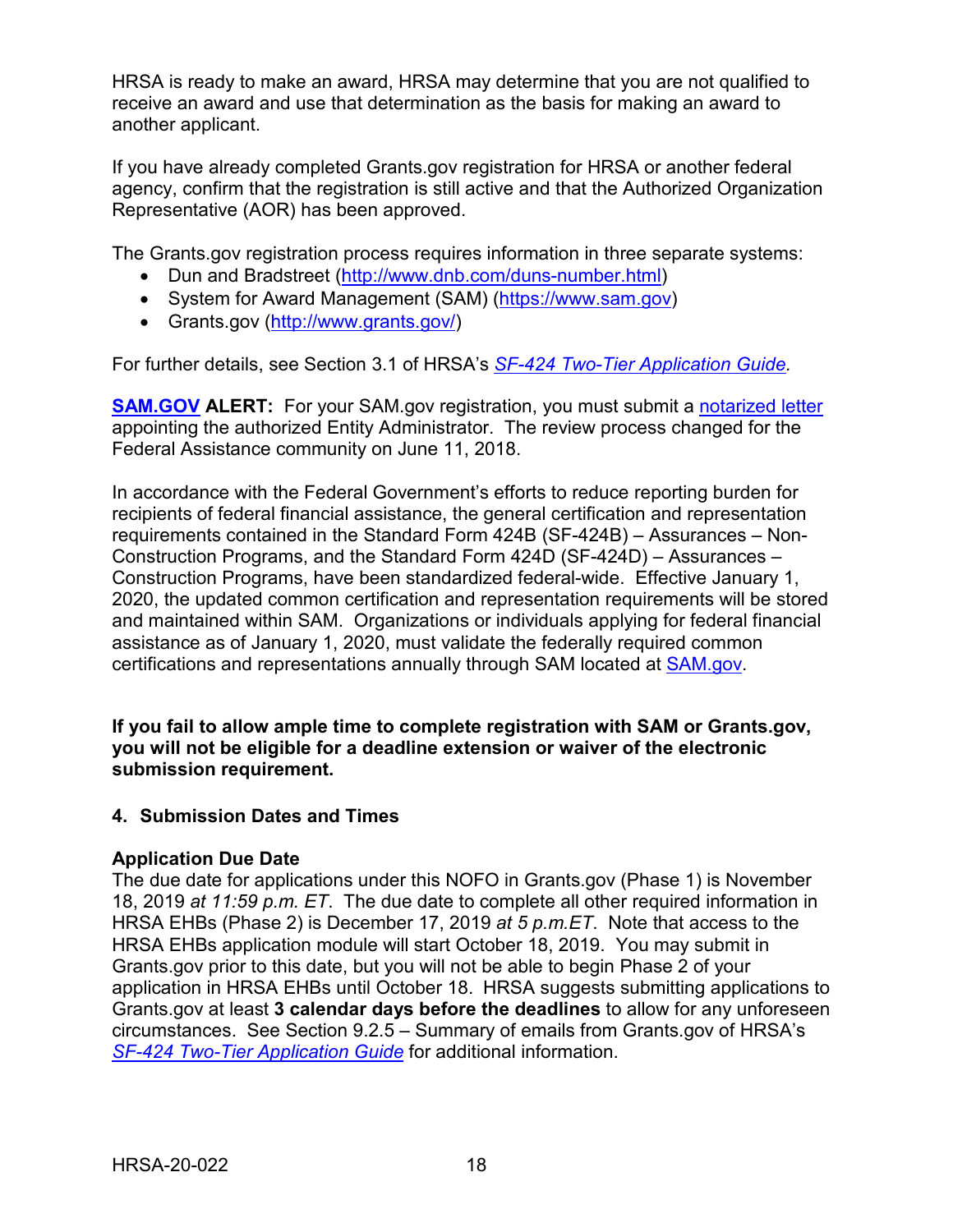#### <span id="page-22-0"></span>**5. Intergovernmental Review**

The National Training and Technical Assistance Partners Cooperative Agreements is subject to the provisions of Executive Order 12372, as implemented by 45 CFR part 100. See Section 5.1.ii. of HRSA's *SF-424 [Two-Tier Application Guide](http://www.hrsa.gov/grants/apply/applicationguide/sf424programspecificappguide.pdf)* for additional information.

### <span id="page-22-1"></span>**6. Funding Restrictions**

You may request funding for a period of performance of up to 3 years, at no more per year than the **maximum allowable funding request for your proposed NTTAP type** (inclusive of direct and indirect costs) as outlined in the [Summary](#page-9-0) of Funding section or communicated by HRSA. Awards to support projects beyond the first budget year will be contingent upon Congressional appropriation, satisfactory progress in meeting the project's Objectives, and a determination that continued funding would be in the best interest of the Federal Government.

The General Provisions in Division B of the Department of Defense and Labor, Health and Human Services, and Education Appropriations Act, 2019 and Continuing Appropriations Act, 2019 (P.L. 115-245), are in effect at the time this NOFO is posted. Please see Section 5.1 of HRSA's *SF-424 Two-Tier [Application Guide](http://www.hrsa.gov/grants/apply/applicationguide/sf424programspecificappguide.pdf)* for additional information. Awards will be made subsequent to enactment of the FY 2020 appropriation. The NoA will reference the FY 2020 appropriation act and any restrictions that may apply. Note these or other restrictions may be updated, as required by law, upon enactment of a FY 2020 appropriations act.

You cannot use funds under this notice for the following purposes:

- Direct patient care;
- Construction/renovation of facilities;
- Activities that do not align with the intent of this cooperative agreement;
- Reserve requirements for state insurance licensure;
- Support for lobbying/advocacy efforts; and/or
- Conference sponsorship (note that content development of individual program sessions related to the NTTAP Project Work Plan is allowable).

You are required to have the necessary policies, procedures, and financial controls in place to ensure that your organization complies with all legal requirements and restrictions applicable to the receipt of federal funding including statutory restrictions on use of funds for lobbying, executive salaries, gun control, abortion, etc. Like those for all other applicable grants requirements, the effectiveness of these policies, procedures, and controls is subject to audit.

## <span id="page-22-2"></span>**V. Application Review Information**

#### <span id="page-22-3"></span>**Review Criteria**

HRSA has procedures for assessing the technical merit of applications to provide for an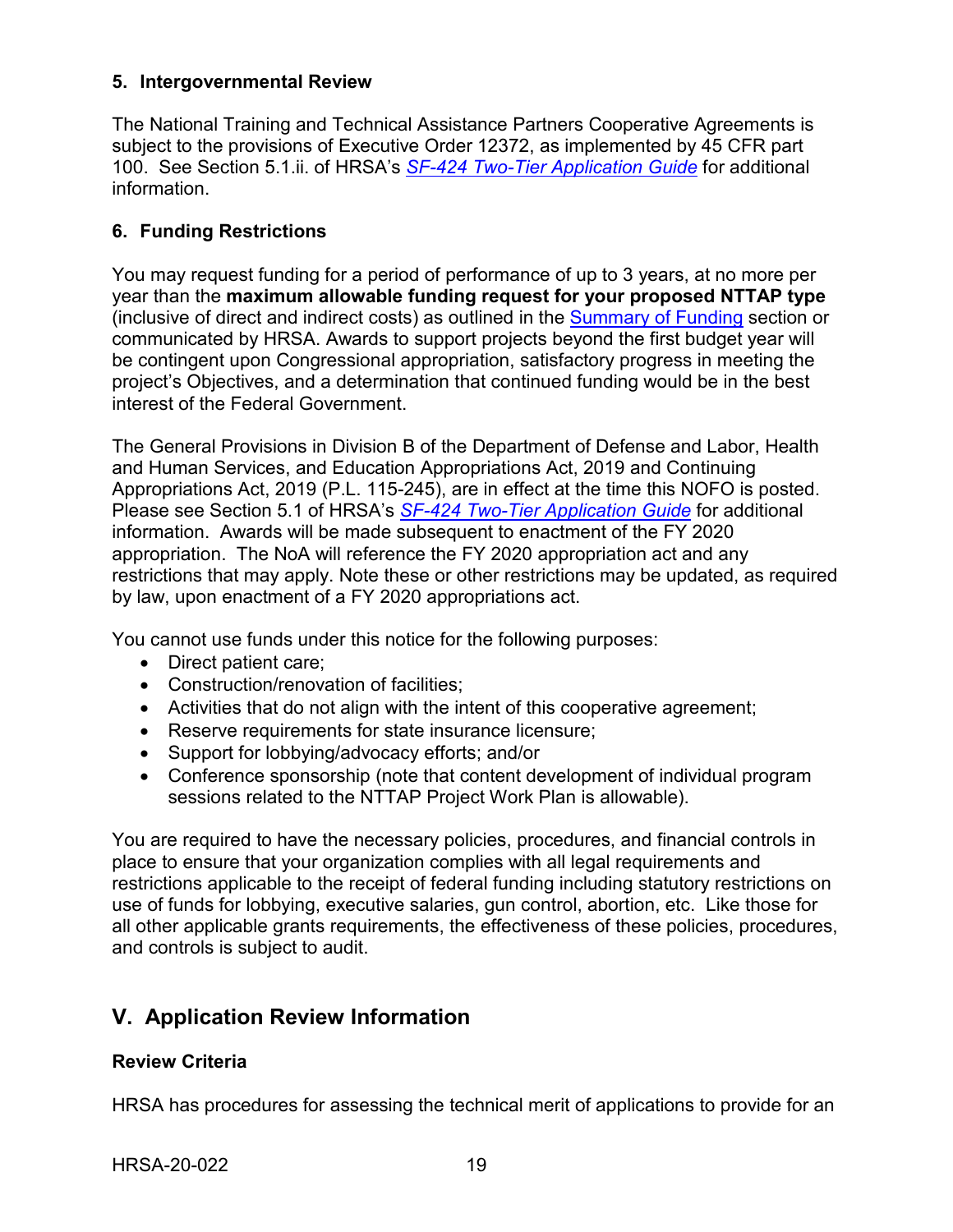objective review and to assist you in understanding the standards against which your application will be reviewed. HRSA has critical indicators for each review criterion to assist you in presenting pertinent information related to that criterion and to provide the reviewer with a standard for evaluation.

These criteria are the basis upon which the reviewers will evaluate and score the merit of the application. Reviewers will use both the Project [Narrative](#page-13-1) and this Review Criteria section to assess your application. The entire proposal will be considered during objective review, except for the progress report submitted with a competing continuation application, which will be reviewed by HRSA staff after the objective review process.

Review criteria are used to review and rank applications. The NTTAP NOFO has 6 review criteria. See the review criteria outlined below with specific details and scoring points.

#### <span id="page-23-0"></span>*Criterion 1: NEED (15 points) – Corresponds to Section IV [Need](#page-13-2)*

Need data must be specific to the proposed NTTAP type and must reflect the conditions of existing and potential health centers (e.g., organizations applying for the Oral Health Care NTTAP must outline oral health care needs).

- The extent to which the applicant demonstrates a comprehensive understanding of the population of focus or developmental area by describing the current conditions and recent or upcoming changes in the national health care environment impacting existing and potential health centers and other safety net providers, including:
	- a. Natural disasters or emerging public health issues and priorities (e.g., hurricanes, floods, the opioid crisis, the HIV epidemic).
	- b. Socio-cultural or environmental changes affecting statutorily defined special populations (migratory and seasonal agricultural workers, people experiencing homelessness, or residents of public housing), or vulnerable populations.
	- c. Shifting health information technology (health IT) opportunities, priorities and resources.
	- d. Changing workforce needs and related recruitment and retention challenges.
	- e. New and emerging reimbursement mechanisms for primary health care (e.g., value-based; insurance coverage changes).
- The extent to which the applicant describes data sources that inform their understanding of national T/TA needs of existing and potential health centers within the selected NTTAP type (see Appendix [B: NTTAP](#page-33-0) Types and Required Objectives for a list of Objectives by NTTAP type), citing data sources.
- The extent to which the application discusses short- and long-term national health center T/TA priorities specific to the proposed NTTAP type. For the purpose this NOFO, short-term refers to the first 12 months of funding, while long-term refers to the remaining 2 years of the 3-year period of performance.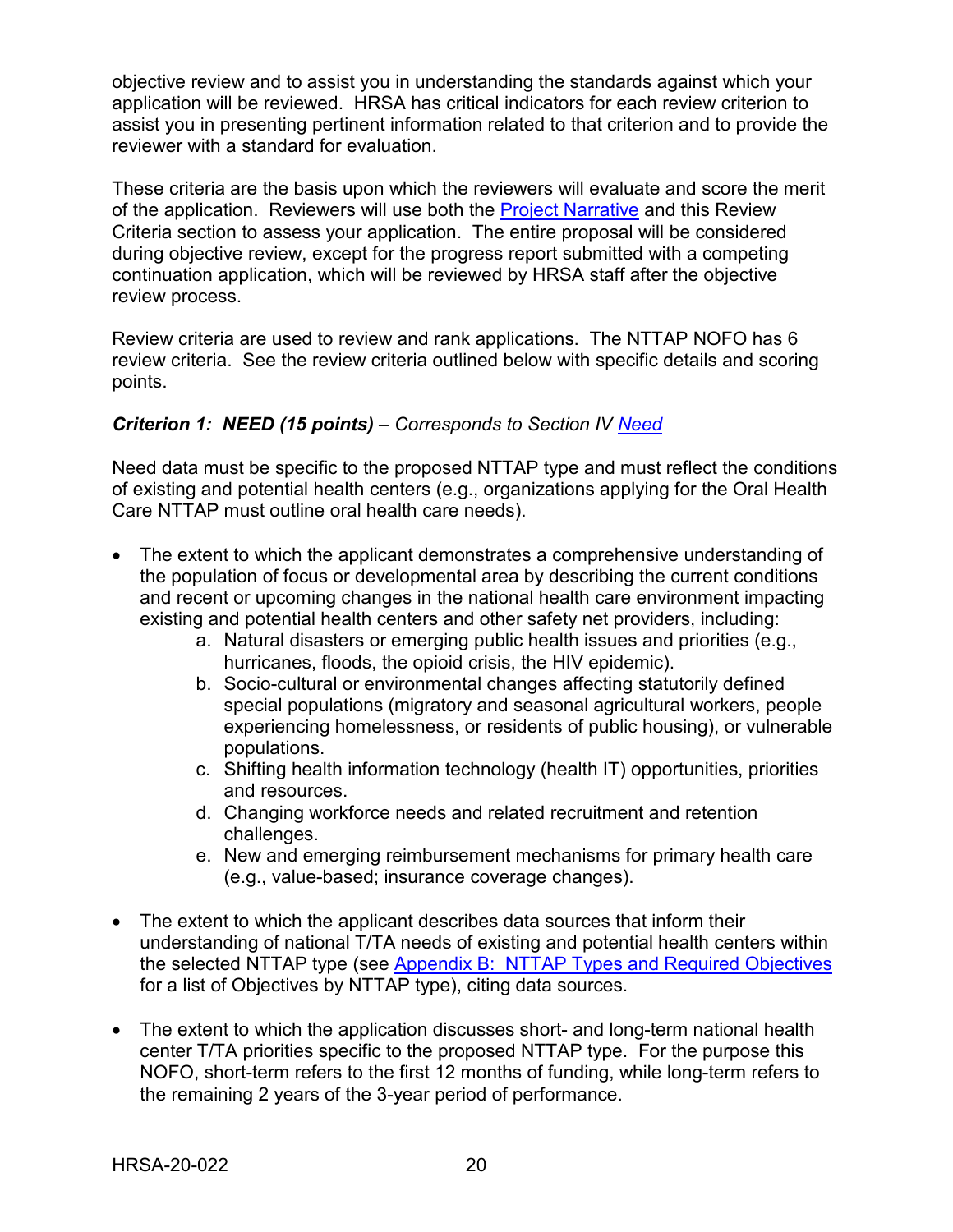## <span id="page-24-0"></span>*Criterion 2: RESPONSE (30 points) – Corresponds to Section IV [Response](#page-14-0)*

- The extent to which the Project Work Plan:
	- a. Demonstrates compliance with NTTAP [Requirements.](#page-6-0)
	- b. Outlines a complete, well designed, and achievable plan to make progress within the first 12 months toward achieving each of the NTTAP type-specific objectives.
	- c. Propose activities that are clearly linked to the needs of the target population or development area listed in [Requirements](#page-6-0) and detailed in [Appendix](#page-33-0) B: NTTAP Types and [Required](#page-33-0) Objectives.
	- d. Includes activities focused on dissemination of evidence-based and promising practices to address the Objectives and drive progress toward the Objective Targets.
- The extent to which the applicant described Years 2 and 3 evolution and modification of and supplements to Year 1 activities will enable achievement of the Goals and Objectives by the end of Year 3 (June 30, 2023).
- The extent to which the applicant describes approaches that will leverage strengths (Contributing Factors) and overcome challenges (Restricting Factors) in implementing the activities described in the Project Work Plan.
- The extent to which the applicant identifies current or anticipated federal and/or national initiatives that may affect Objective Target attainment, or result in the need to adjust planned activities to support health center achievement, take advantage of new resources, avoid duplication of effort, and/or develop new or reprioritize existing partnerships.
- The extent to which the applicant will maximize the availability and accessibility (e.g., cost, location) of the proposed T/TA activities (e.g., training sessions, learning collaboratives, webinars) for existing and potential health centers, regardless of NTTAP membership or Health Center Program award or look-alike designation status.
- The strength of the applicant's plans for disseminating promising practices identified through health center T/TA to other health centers and HRSA supported T/TA providers.

### <span id="page-24-1"></span>*Criterion 3: COLLABORATION* **(15 points)** *– Corresponds to Section IV [Collaboration](#page-15-0)*

- The extent to which the applicant describes both formal and informal collaboration and coordination – noted as current, planned, or both – with: (1) other HRSAsupported T/TA providers and partners (e.g., other NTTAPs, PCAs, HCCNs, Area Health Education Centers, Public Health Training Centers) and (2) other regional and national organizations (e.g., Regional Extension Centers, national clinical associations) in order to:
	- a. Accelerate achievement of the Objectives for the proposed NTTAP type.
	- b. Form linkages among a diverse membership to strengthen the nation's primary health infrastructure.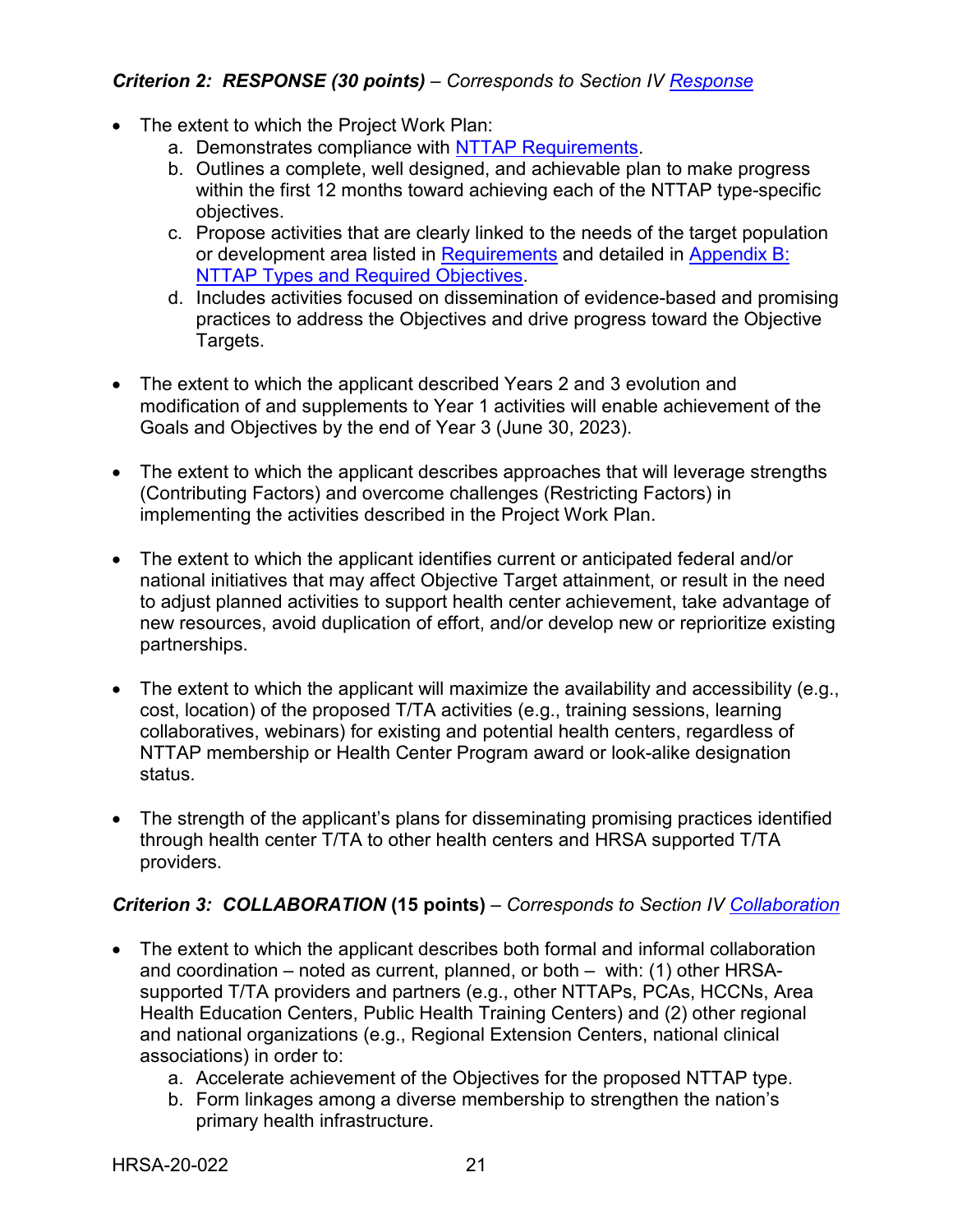- c. Share, align, and coordinate T/TA resources to reduce duplication of effort
- d. Make T/TA available through the health center resource clearinghouse.
- e. Contribute to the national health center T/TA needs assessment coordinated by the National T/TA Center.
- The extent to which the application provides documentation of current and proposed collaborations through letters of support, commitment, and/or investment that reference the specific collaboration and/or coordinated activities in support of the proposed project in [Attachment](#page-19-2) 5: Letters of Agreement. At a minimum, the application must include a current dated letter of support from the primary formal collaborators noted in response to the collaboration section. If the application does not include one or more letters of support, the extent to which the application documents efforts/requests to obtain the letters and any additional explanatory information.
- **For organizations applying as Special Populations NTTAPs ONLY**: The extent to which the application describes how T/TA plans and activities ensure the provision of T/TA in coordination with other NTTAPs focused on the proposed special population (i.e., Migratory and Seasonal Agricultural Workers, People Experiencing Homelessness, or Residents of Public Housing).

<span id="page-25-0"></span>*Criterion 4: EVALUATIVE MEASURES (15 points) – Corresponds to Section IV [Evaluative](#page-15-1) Measures*

- The extent to which the Project Work Plan includes:
	- a. Objective Targets that are realistic, achievable, and supportive of NTTAPsspecific Objective advancement by the end of the 3-year period of performance.
	- b. Meaningful Objective Impact Narratives that link the activities to achievement of the Objective Targets by the end of the 3-year period of performance.
	- c. Appropriately scaled and achievable targets for required process measures.
	- d. Clear Expected Outcomes for each activity that will enable the tracking of progress over time.
- The extent to which the T/TA evaluation plan will:
	- a. Ensure regular input from health centers and other collaborative partners and will not duplicate the national health center T/TA needs assessment.
	- b. Include the use of valid and reliable quantitative and qualitative national data sources from health centers, collaborative partners, and other stakeholders to assess quality, reach and perceived usefulness of T/TA activities.
	- c. Ensure frequent monitoring and measurement of impact, including progress towards Objectives and Expected Outcomes.
	- d. Ensure the use of evaluation results to improve performance.
- The strength of the plan for disseminating evaluation results to health centers, other NTTAPs, PCAs, HCCNs, and other relevant T/TA providers, including a health center resource clearinghouse and national health center T/TA needs assessment.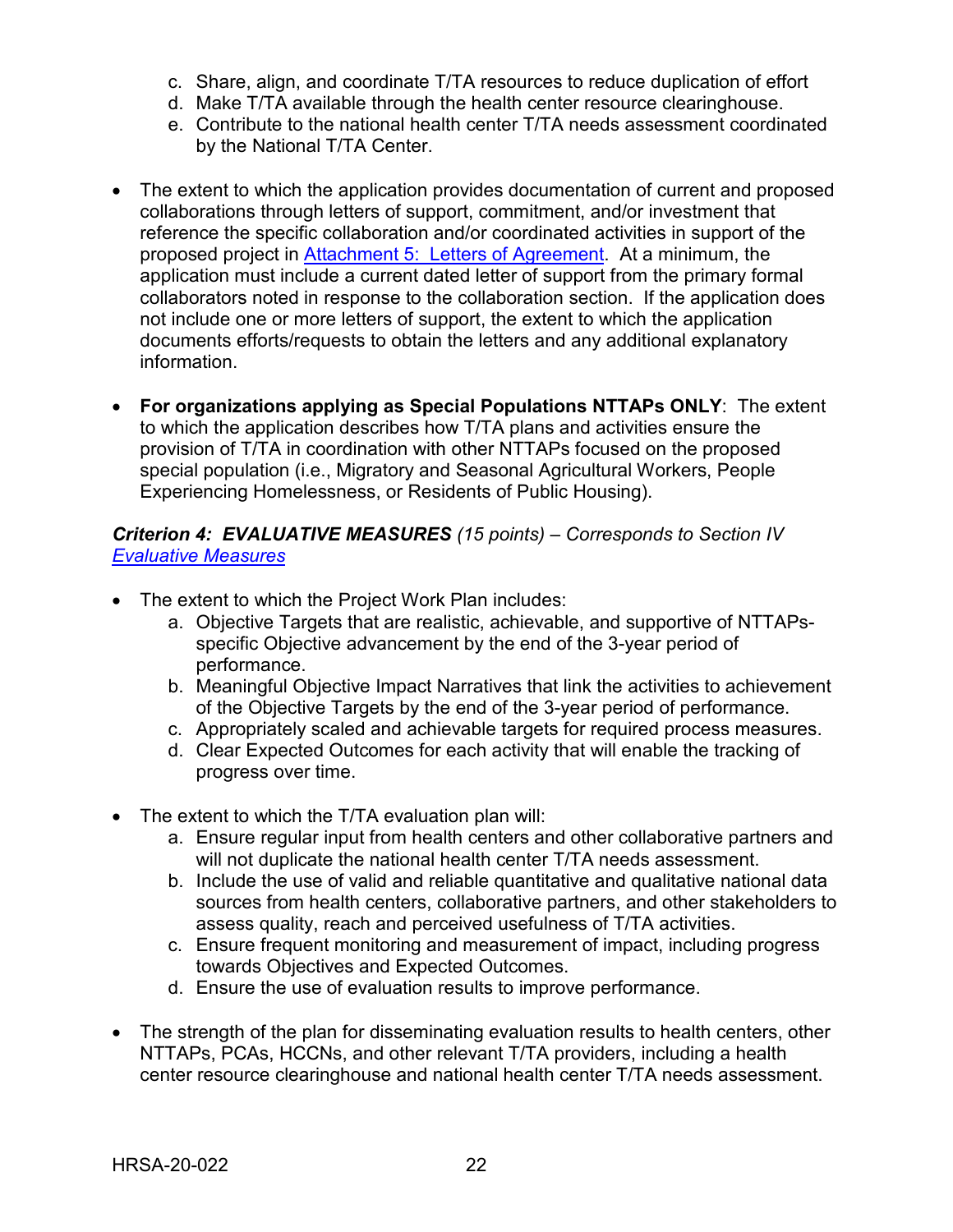<span id="page-26-0"></span>*Criterion 5: RESOURCES AND CAPABILITIES (20 points) – Corresponds to Section IV Resources and [Capabilities](#page-16-0)*

- The extent to which the applicant demonstrates its capability to successfully provide national T/TA to existing and potential health centers by documenting experience and expertise in:
	- a. Coordination and provision of health center T/TA activities of similar scope, including a description of past performance, accomplishments, and lessons learned.
	- b. Responding rapidly to changes taking place in the national health care environment.
	- c. Mobilizing resources to meet the objectives for the NTTAP type selected.
- *For current NCA award recipients ONLY* The extent to which a current NCA documents successes and capabilities in Attachment [7: Summary](#page-20-2) Progress Report [for](#page-20-2) NCAs, including a summary of the accomplishments achieved since submission of the last NCC) Progress Report.
- The extent to which the organizational structure, including any contracts or agreements, (consistent with [Attachment 1: Organizational Chart](#page-19-3) and Attachment 6: [Summary of Contracts and](#page-20-3) Agreements) is appropriate for the operational and oversight needs of the proposed project, including:
	- a. How the proposed staffing plan [\(Attachment](#page-19-4) 2: Staffing Plan is appropriate for the projected number and variety of T/TA activities to be provided during the period of performance.
	- b. The strength of the plan for recruiting and retaining staff to achieve or maintain the proposed staffing plan.
	- c. How the financial accounting and internal control systems, as well as related policies and procedures, reflect Generally Accepted Accounting Principles (GAAP).
- The extent to which the applicant establishes that the management team (CEO, COO, CFO, CD/CMO, CIO, and Project Director, as applicable) is appropriate for the operational and oversight needs, scope, and complexity of the proposed project, including the extent to which the applicant presents appropriate:
	- a. Defined roles consistent with Attachment 3: Job [Descriptions](#page-19-5) for Key Personnel, in particular the Project Director's (or equivalent position, such as CEO) responsibilities for day-to-day program management of the NTTAP's activities.
	- b. Skills and experience for the defined roles (Attachment [4: Biographical](#page-19-6) [Sketches](#page-19-6) of Key Personnel).
	- c. If applicable, an explanation of recent changes in key management staff or significant changes in roles and responsibilities.
- The extent to which the applicant provides a sufficient plan to ensure delivery of proposed T/TA will be initiated within 60 days of award, including a timeline for hiring, onboarding, and development of staff, as needed.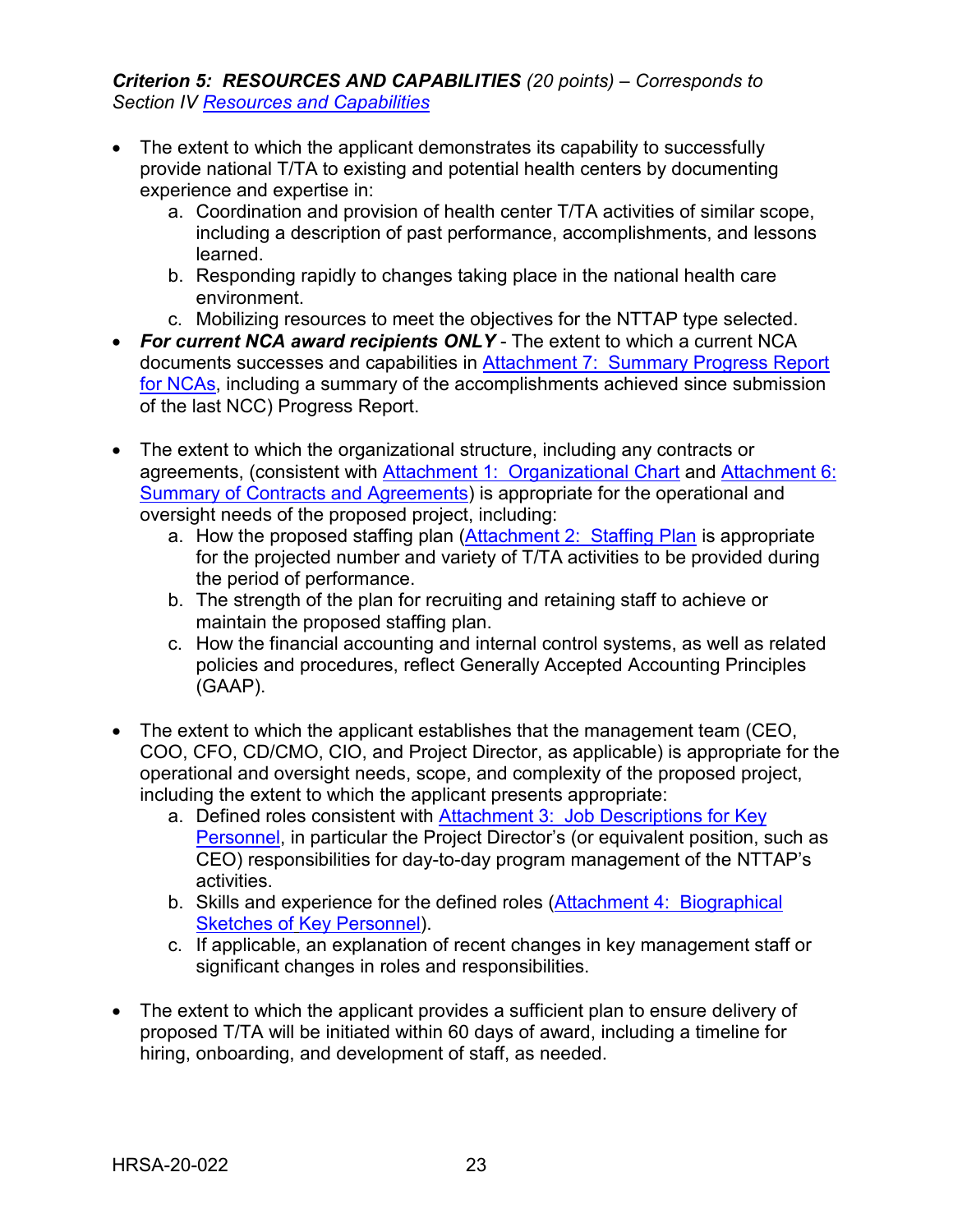### <span id="page-27-2"></span>*Criterion 6: SUPPORT REQUESTED* **(5 points)** *– Corresponds to Section IV [Support](#page-17-2)  [Requested](#page-17-2)*

- The extent to which the application includes a detailed and consistent budget presentation across the SF-424A and Budget Narrative.
- The extent to which the budget request is appropriate for the proposed project and aligned with the Project Work Plan and the information provided in the attachments (e.g., [Attachment](#page-19-4) 2: Staffing Plan and [Attachment 6: Summary](#page-20-3) of Contracts and Agreements).

#### <span id="page-27-0"></span>**2. Review and Selection Process**

The independent review process provides an objective evaluation to the individuals responsible for making award decisions. The highest ranked applications receive consideration for award within available funding ranges. HRSA may also consider assessment of risk and the other pre-award activities described in Section 3 below.

See section 6.3 of HRSA's *SF-424 [Two-Tier Application Guide](http://www.hrsa.gov/grants/apply/applicationguide/sf424programspecificappguide.pdf)* for more details.

#### **Funding Priorities**

This funding opportunity does not have any funding priorities, preferences, or special considerations.

#### <span id="page-27-1"></span>**3. Assessment of Risk**

HRSA may elect not to fund applicants with management or financial instability that directly relates to the organization's ability to implement statutory, regulatory, or other requirements [\(45 CFR § 75.205\)](https://www.ecfr.gov/cgi-bin/retrieveECFR?gp=1&SID=4d52364ec83fab994c665943dadf9cf7&ty=HTML&h=L&r=PART&n=pt45.1.75).

HRSA reviews applications receiving a favorable objective review for other considerations that include past performance as applicable, cost analysis of the project budget, assessment of your management systems, ensuring continued applicant eligibility, and compliance with any public policy requirements, including those requiring just-in-time submissions. HRSA may ask you to submit additional content or administrative information (such as an updated budget or "other support" information) or to undertake certain activities (such as negotiation of an indirect cost rate) in anticipation of an award. However, even at this point in the process, such requests do not guarantee that HRSA will make an award. Following review of all applicable information, HRSA's approving and business management officials will determine whether HRSA can make an award if special conditions are required, and what level of funding is appropriate.

Award decisions are discretionary and are not subject to appeal to any HRSA or HHS official or board.

HRSA is required to review and consider any information about your organization that is in the [Federal Awardee Performance and Integrity Information System \(FAPIIS\).](https://www.fapiis.gov/) You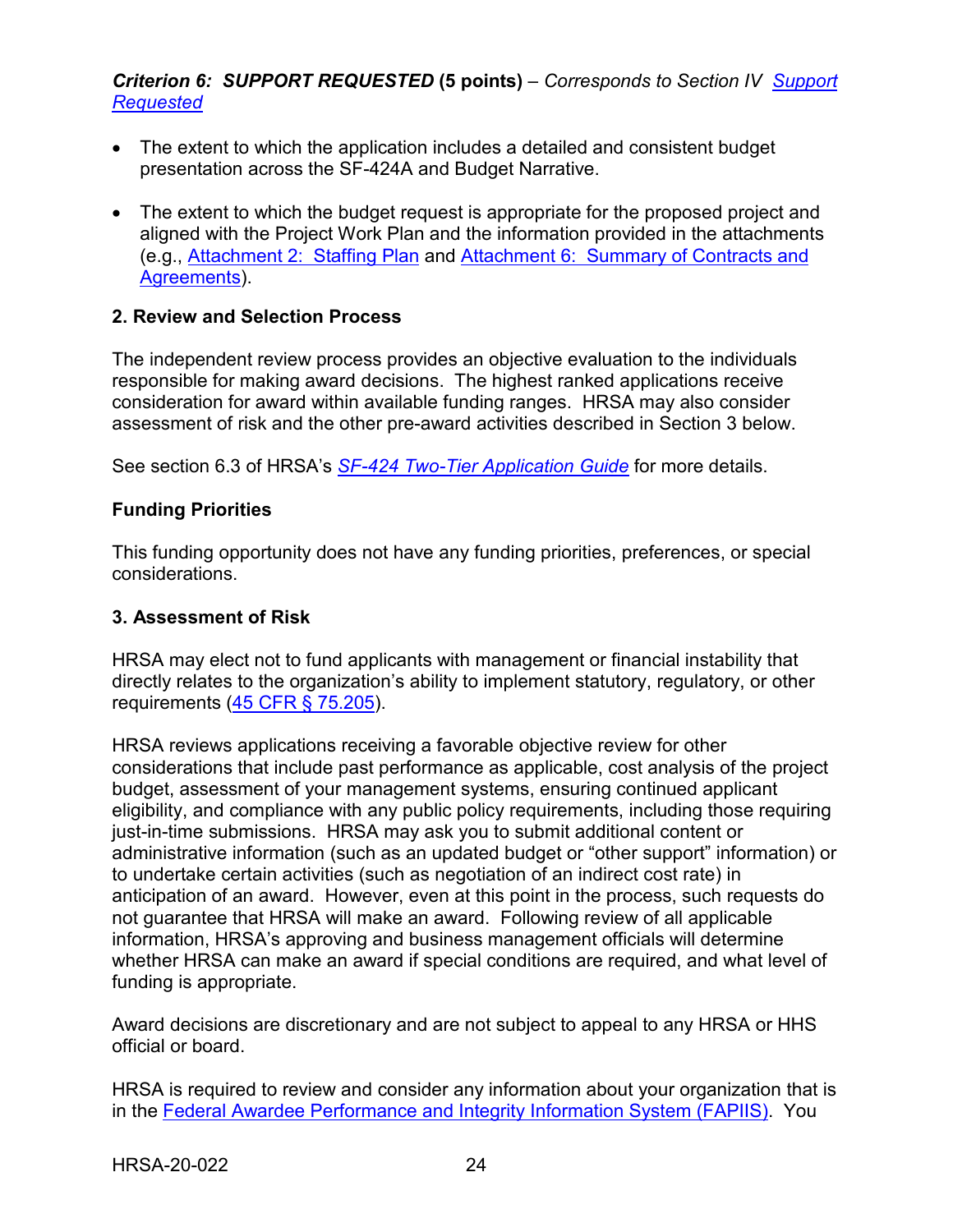may review and comment on any information about your organization that a federal awarding agency previously entered. HRSA will consider any of your comments , in addition to other information in **FAPIIS** in making a judgment about your organization's integrity, business ethics, and record of performance under federal awards when completing the review of risk posed as described in [45 CFR § 75.205 HHS Awarding](https://www.ecfr.gov/cgi-bin/retrieveECFR?gp=1&SID=4d52364ec83fab994c665943dadf9cf7&ty=HTML&h=L&r=PART&n=pt45.1.75)  [Agency Review of Risk Posed by Applicants.](https://www.ecfr.gov/cgi-bin/retrieveECFR?gp=1&SID=4d52364ec83fab994c665943dadf9cf7&ty=HTML&h=L&r=PART&n=pt45.1.75)

HRSA will report to FAPIIS a determination that an applicant is not qualified [\(45 CFR §](https://www.ecfr.gov/cgi-bin/retrieveECFR?gp=1&SID=4d52364ec83fab994c665943dadf9cf7&ty=HTML&h=L&r=PART&n=pt45.1.75)  [75.212\)](https://www.ecfr.gov/cgi-bin/retrieveECFR?gp=1&SID=4d52364ec83fab994c665943dadf9cf7&ty=HTML&h=L&r=PART&n=pt45.1.75).

# <span id="page-28-0"></span>**VI. Award Administration Information**

### <span id="page-28-1"></span>**1. Award Notices**

HRSA will issue the Notice of Award (NOA) prior to the start date of July 1, 2020. See Section 6.4 of HRSA's *SF-424 [Two-Tier Application Guide](http://www.hrsa.gov/grants/apply/applicationguide/sf424programspecificappguide.pdf)* for additional information.

## <span id="page-28-2"></span>**2. Administrative and National Policy Requirements**

See Section 2.1 of HRSA's *SF-424 [Two-Tier Application Guide](http://www.hrsa.gov/grants/apply/applicationguide/sf424programspecificappguide.pdf)*.

#### **Requirements of Sub-Awards**

The terms and conditions in the NoA apply directly to the recipient of HRSA funds. The recipient is accountable for the performance of the project or activity; the appropriate expenditure of funds under the award by all parties; and all other obligations of the recipient, as cited in the NoA. In general, the requirements that apply to the recipient, including public policy requirements, also apply to sub-recipients under awards. See [45 CFR § 75.101 Applicability](https://www.ecfr.gov/cgi-bin/retrieveECFR?gp=1&SID=4d52364ec83fab994c665943dadf9cf7&ty=HTML&h=L&r=PART&n=pt45.1.75) for more details.

### **Data Rights**

All publications developed or purchased with funds awarded under this notice must be consistent with the NTTAP [Requirements.](#page-6-0) Pursuant to 45 CFR § 75.322(b), the recipient owns the copyright for materials that it develops under an award issued pursuant to this notice, and HHS reserves a royalty-free, nonexclusive, and irrevocable right to reproduce, publish, or otherwise use those materials for federal purposes, and to authorize others to do so. In addition, pursuant to 45 CFR § 75.322(d), the Federal Government has the right to obtain, reproduce, publish, or otherwise use data produced under this award and has the right to authorize others to receive, reproduce, publish, or otherwise use such data for federal purposes, e.g., to make it available in government-sponsored databases for use by others. If applicable, the specific scope of HRSA rights with respect to a particular federally supported effort will be addressed in the NoA. Data and copyright-protected works developed by a sub-recipient also are subject to the Federal Government's data rights.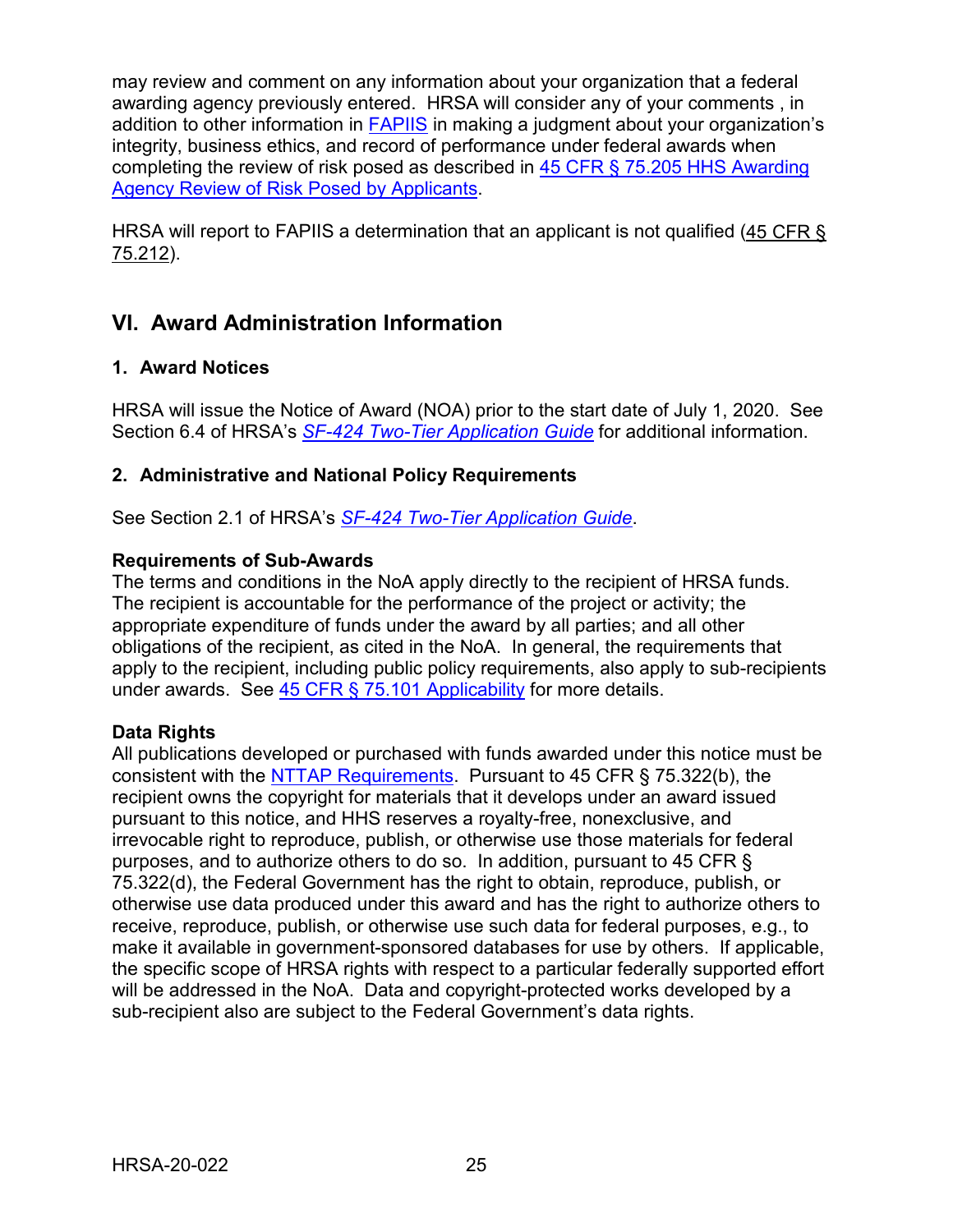#### <span id="page-29-0"></span>**3. Reporting**

Award recipients must comply with Section 7 of HRSA's *SF-424 [Two-Tier Application](http://www.hrsa.gov/grants/apply/applicationguide/sf424programspecificappguide.pdf)  [Guide](http://www.hrsa.gov/grants/apply/applicationguide/sf424programspecificappguide.pdf)* **and** the following reporting and review activities:

- 1) **Progress Report**(s). A non-competing continuation progress report, to include updates and progress on the Project Work Plan activities, Objective Targets, changes in staffing, and major changes in the national health care environment must be submitted on an annual basis. Submission and HRSA approval of a progress report will trigger the budget period renewal and release of each subsequent year of funding (dependent upon Congressional appropriation, program compliance, organizational capacity, and a determination that continued funding would be in the best interest of the Federal Government). Award recipients will receive an email message via HRSA EHBs when it is time to begin working on their progress reports.
- 2) **Final Report.** A final report is due within 90 days after the period of performance ends.
- 3) **Integrity and Performance Reporting.** The NoA will contain a provision for integrity and performance reporting in [FAPIIS,](https://www.fapiis.gov/) as required in [45 CFR part 75](https://www.ecfr.gov/cgi-bin/retrieveECFR?gp=1&SID=4d52364ec83fab994c665943dadf9cf7&ty=HTML&h=L&r=PART&n=pt45.1.75)  [Appendix XII.](https://www.ecfr.gov/cgi-bin/retrieveECFR?gp=1&SID=4d52364ec83fab994c665943dadf9cf7&ty=HTML&h=L&r=PART&n=pt45.1.75)

# <span id="page-29-1"></span>**VII. Agency Contacts**

You may request additional information and/or technical assistance regarding business, administrative, or fiscal issues related to this NOFO by contacting:

Brian Feldman Senior Grants Management Specialist Division of Grants Management Operations, OFAM Health Resources and Services Administration 5600 Fishers Lane, Mailstop 10SWH03 Rockville, MD 20857 Telephone: (301) 443-3190 Email: [bfeldman@hrsa.gov](mailto:bfeldman@hrsa.gov)

You may request additional information and/or technical assistance related to this NOFO by contacting:

Kathleen Shannon Public Health Analyst, Office of Policy and Program Development Bureau of Primary Health Care Health Resources and Services Administration 5600 Fishers Lane Rockville, MD 20857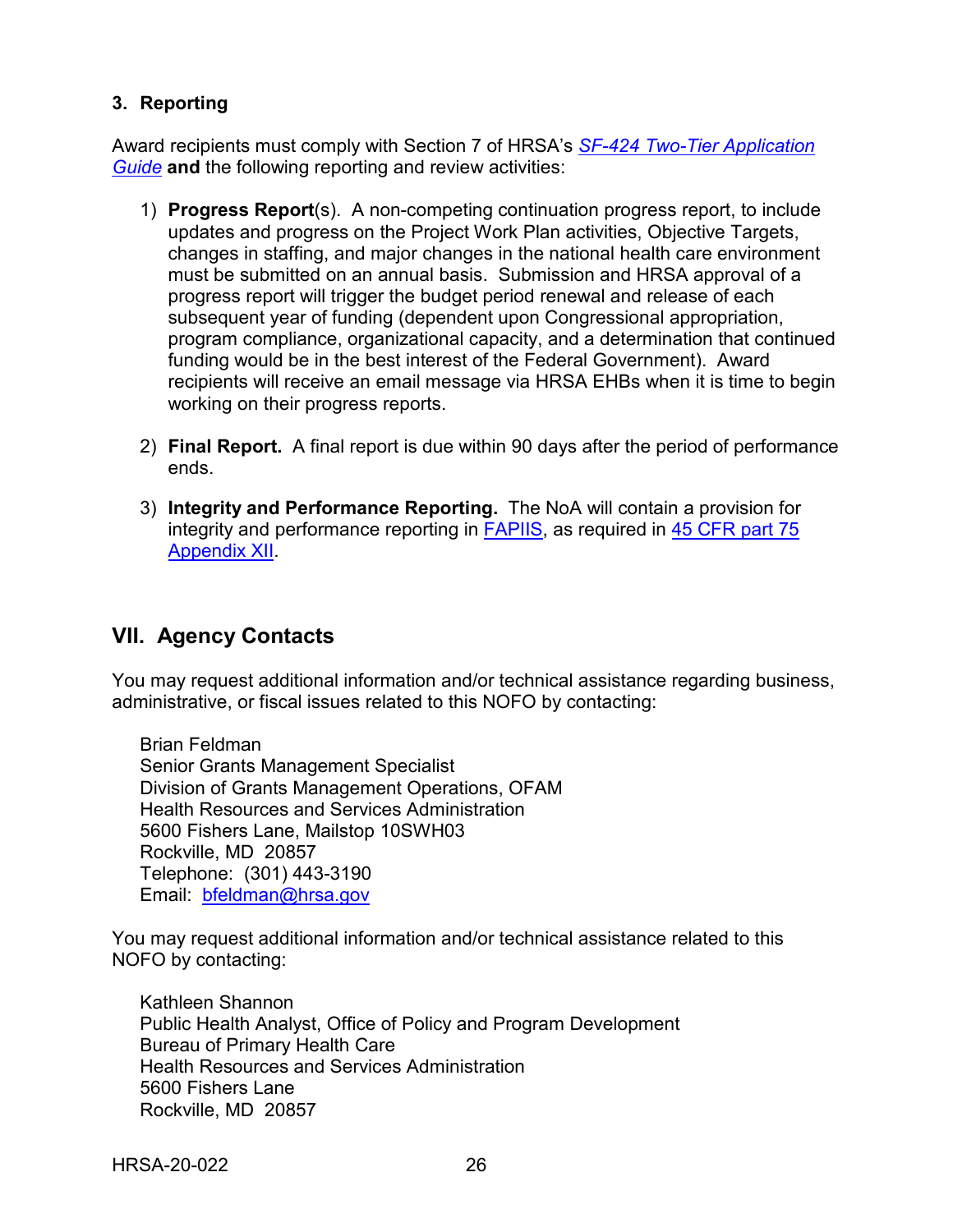Telephone: (301) 594-4300 or Contact: [BPHC Contact Form](https://bphccommunications.secure.force.com/ContactBPHC/BPHC_Contact_Form) [NTTAP Technical Assistance webpage](https://bphc.hrsa.gov/program-opportunities/funding-opportunities/nttap)

You may need assistance when working online to submit your application forms electronically. Always obtain a case number when calling for support. For assistance with submitting the application in Grants.gov, contact Grants.gov 24 hours a day, 7 days a week, excluding federal holidays at:

Grants.gov Contact Center Telephone: 1-800-518-4726 (International Callers, dial 606-545-5035) Email: [support@grants.gov](mailto:support@grants.gov) Self-Service Knowledge Base: <https://grants-portal.psc.gov/>

You may need assistance when working online to submit the remainder of your information electronically through HRSA's EHBs. Always obtain a case number when calling for support. For assistance with submitting the remaining information in HRSA EHBs, contact Health Center Program Support, Monday–Friday, 8:30 a.m. to 5:30 p.m. ET, excluding federal holidays at:

HRSA Contact Center – Health Center Program Support Telephone: (877) 464-4772 Web: [BPHC Contact Form](https://bphccommunications.secure.force.com/ContactBPHC/BPHC_Contact_Form)

## <span id="page-30-0"></span>**VIII. Other Information**

### **Technical Assistance**

A technical assistance webpage has been established to provide you with samples of forms, FAQs, and other resources that will help you submit a complete application. To review available resources, visit the [NTTAP Technical Assistance](http://bphc.hrsa.gov/programopportunities/fundingopportunities/NCA/index.html) webpage.

#### **HRSA Primary Health Care Digest**

The *[HRSA Primary Health Care Digest](https://bphc.hrsa.gov/phc-digest.html)* is a weekly email newsletter containing information and updates pertaining to the Health Center Program, including release of all competitive funding opportunities. Organizations interested in NTTAP funding are encouraged to subscribe several staff.

#### **Tips for Writing a Strong Application**

See Section 5.7 of HRSA's *SF-424 [Two-Tier Application Guide.](http://www.hrsa.gov/grants/apply/applicationguide/sf424programspecificappguide.pdf)*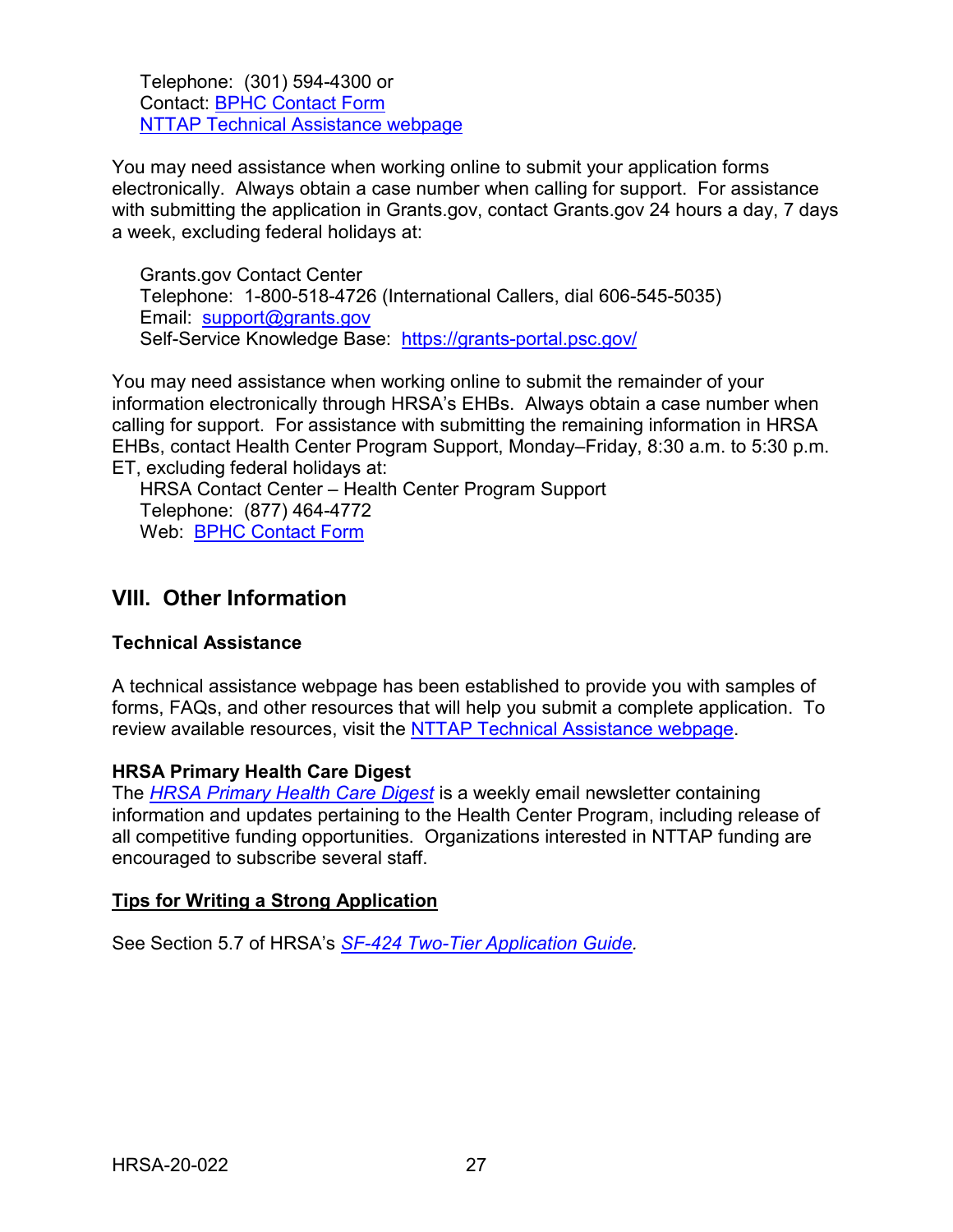# <span id="page-31-0"></span>**Appendix A: Instructions for Completing Application Forms in EHBs**

You must complete Form 1A and the Project Work Plan in HRSA EHBs. Detailed instructions for completing the forms in EHBs are available in the NTTAP User Guide, posted on the [NTTAP Technical Assistance webpage,](https://bphc.hrsa.gov/program-opportunities/funding-opportunities/nttap) along with a sample Project Work Plan.

#### **Form 1A: General Information Worksheet**

This form includes key information about the applicant organization and the proposed project.

- Section 1: Applicant Information: Complete all required fields. Competing continuation applicants should update pre-populated information as needed.
- Section 2: NTTAP Type: Indicate your organization's selected NTTAP type. You may select only one. See Required Objectives for the list of NTTAP types.
- Section 3: Budget Information: The form will pre-populate the maximum amount of annual funding you may request based on the NTTAP type you selected and, if you are a current award recipient, current award number, in Section 2. Below that amount, the form will pre-populate the amount of funding you requested on the SF-424A. If the amount requested on the SF-424A is greater than the pre-populated maximum allowable funding, you must edit the funding request amount entered in the SF-424A to ensure eligibility.

### **Project Work Plan**

The Project Work Plan outlines your proposed T/TA activities to meet the required Objectives. You must propose activities that will lead to Objective Target attainment by the end of the 3-year period of performance (by June 30, 2023).

Reference Appendix [B: NTTAP](#page-33-0) Types and Required Objectives for metric definitions that must be utilized when developing your baseline data. Information included in the Project Work Plan should not be developed based only on a sample or subset of health centers.

For objectives where you provide baseline data, utilize data that are valid, reliable, and whenever possible, derived from current national-level data sources related to health centers and/or population of focus or development area. If baselines are not yet available, you may enter "0" for the numerator or number and state in the comments field the date when baseline data will be available.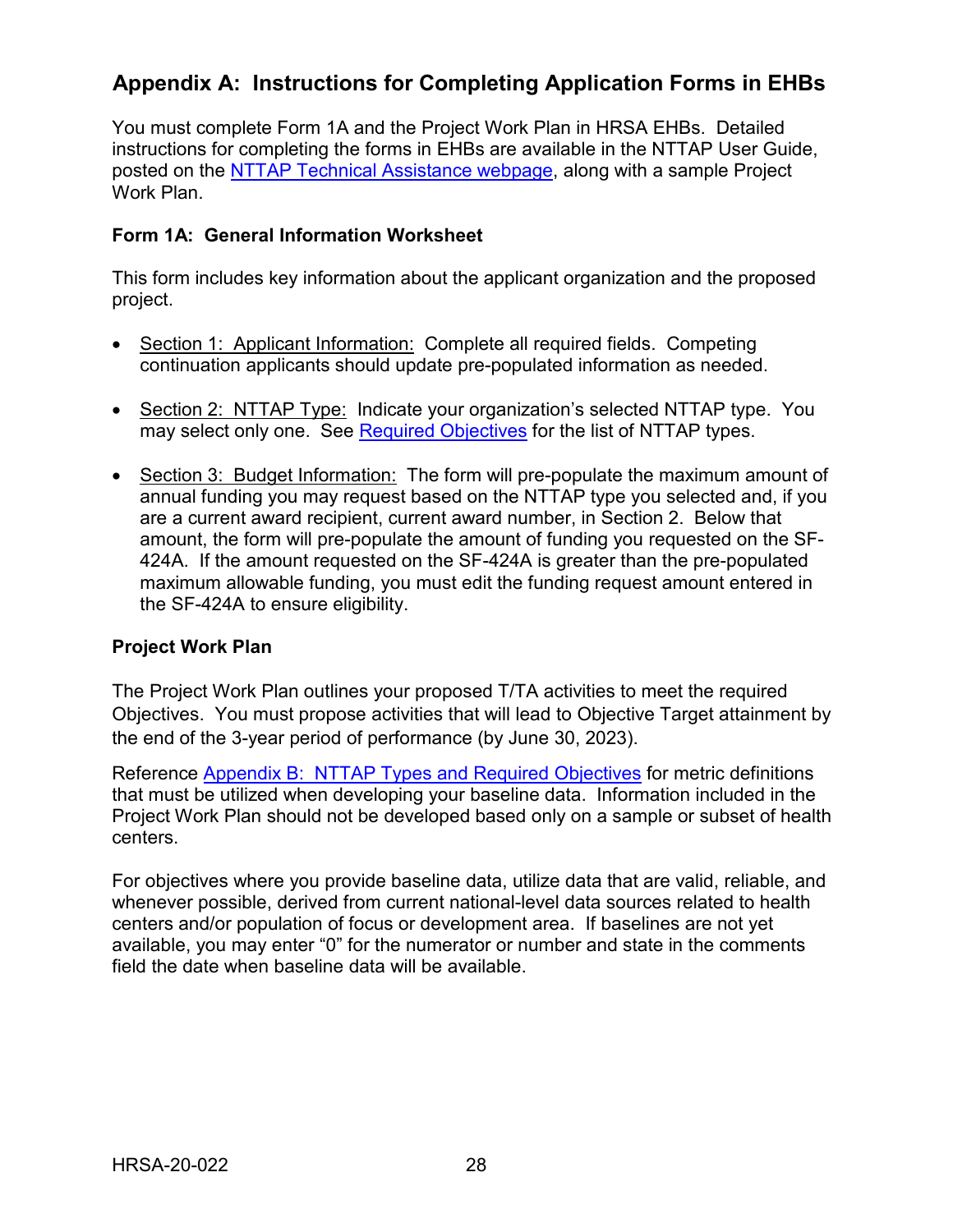# **Table 1: Project Work Plan Instructions Table**

| <b>Field</b>                                                       | <b>Instructions</b>                                                                                                                                                                                                                                                                                                                                                                                                       |
|--------------------------------------------------------------------|---------------------------------------------------------------------------------------------------------------------------------------------------------------------------------------------------------------------------------------------------------------------------------------------------------------------------------------------------------------------------------------------------------------------------|
| Objective                                                          | Each NTTAP type has its own unique, required Objectives that will<br>be prepopulated (See Appendix B: NTTAP Types and Required<br>Objectives for a list of objectives by NTTAP type). Ensure all<br>proposed Activities will drive progress under these Objectives. You<br>cannot add new Objectives.                                                                                                                     |
| <b>Objective Description</b>                                       | Describes the Objective and includes a metric for the Objective<br>outcome.                                                                                                                                                                                                                                                                                                                                               |
| <b>Baseline Data Source</b>                                        | Provide details of how the Numerator and Denominator, if<br>applicable, were determined. If the Objective includes terms to be<br>defined by the applicant (e.g., "fully integrated", "comprehensive<br>services", "readiness scale"), use this field to define those terms<br>relative to the proposed Activities.                                                                                                       |
|                                                                    | Additionally, if your baseline data is prepopulated with national-level<br>data, use this section to discuss how this national-level data relates<br>to data for your NTTAP type.                                                                                                                                                                                                                                         |
| Numerator/Number                                                   | See Appendix B: NTTAP Types and Required Objectives.                                                                                                                                                                                                                                                                                                                                                                      |
| Denominator                                                        | See Appendix B: NTTAP Types and Required Objectives.                                                                                                                                                                                                                                                                                                                                                                      |
| <b>Baseline Percentage</b>                                         | If applicable, this figure will be calculated once Numerator and<br>Denominator data are entered.                                                                                                                                                                                                                                                                                                                         |
| <b>Objective Target</b>                                            | Provide an Objective Target to be achieved by the end of the period<br>of performance (by June 30, 2023). You are expected to make<br>steady progress toward the target over the course of the 3-year<br>period of performance.                                                                                                                                                                                           |
| <b>Objective Impact Narrative</b><br>(maximum 2,500<br>characters) | Describes the overall impact the planned Activities are predicted to<br>have on the Objective by the end of the period of performance (by<br>June 30, 2023). Reference data sources used to determine the<br>expected impact.                                                                                                                                                                                             |
| Formal Training and<br>Technical (T/TA) Session<br>Target          | Provide estimates of the number of Formal Training and Technical<br>Assistance (T/TA) Sessions planned (e.g., scheduled and structured<br>T/TA sessions with specific objectives and outcomes to include<br>virtual and in-person sessions) for each audience type through the<br>end of the period of performance (from July 1, 2020 through June<br>30, 2023).<br>Audience Types:<br>National<br>Learning Collaborative |
| <b>Participation Target</b>                                        | Provide an estimate of the number of health center representatives<br>who will participate in the formal T/TA sessions for each audience<br>type through the end of the period of performance (from July 1, 2020<br>through June 30, 2023). Individuals that participate in more than<br>one T/TA session may be counted more than once.<br>Audience Types:<br>National<br>Learning Collaborative                         |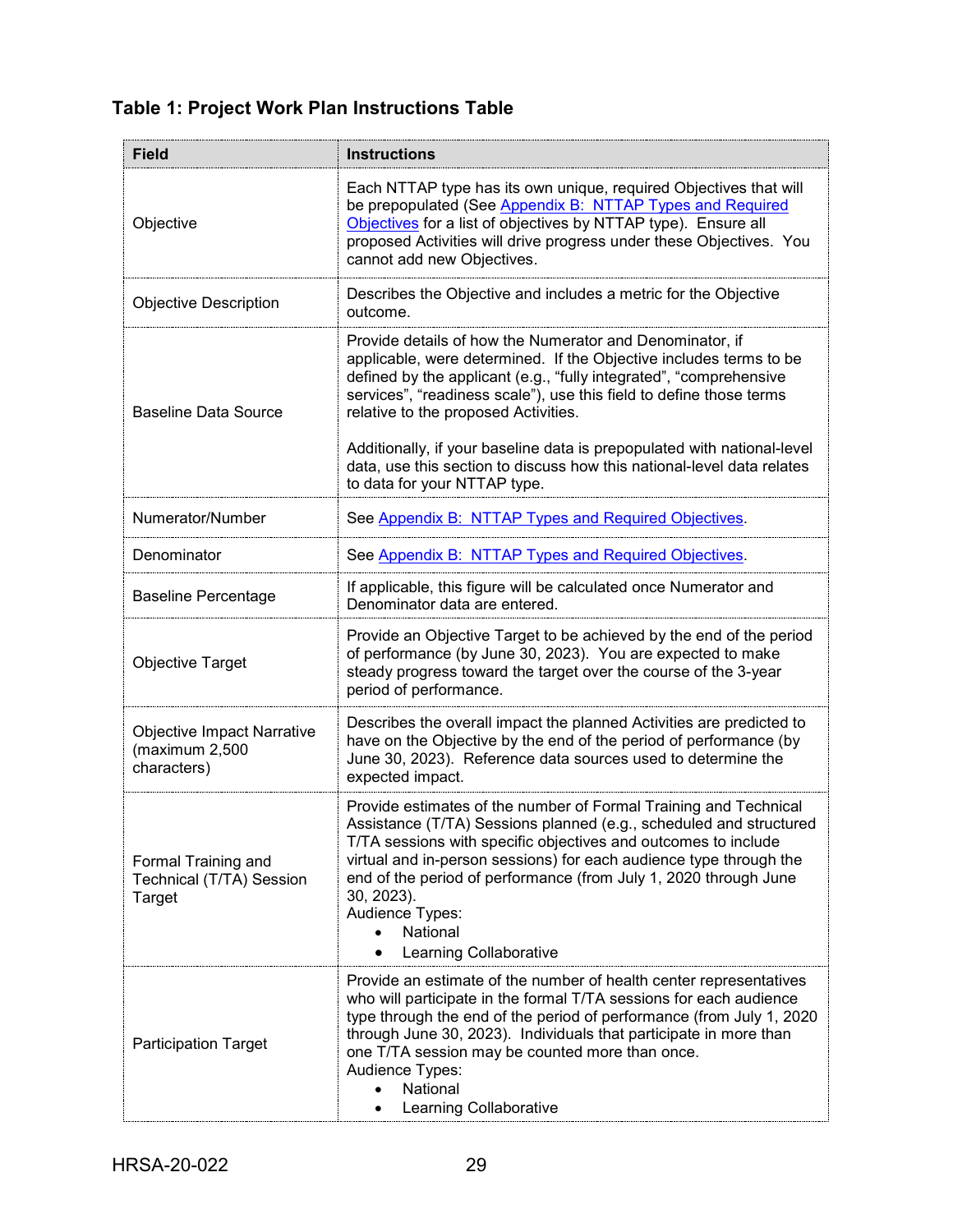<span id="page-33-0"></span>

| <b>Field</b>                                                  | <b>Instructions</b>                                                                                                                                                                                                                                                                                                                                                                                                                                                                                                                                                                                                                               |
|---------------------------------------------------------------|---------------------------------------------------------------------------------------------------------------------------------------------------------------------------------------------------------------------------------------------------------------------------------------------------------------------------------------------------------------------------------------------------------------------------------------------------------------------------------------------------------------------------------------------------------------------------------------------------------------------------------------------------|
| Participant Satisfaction<br>Target                            | Provide an estimate of the average T/TA satisfaction score predicted<br>over the course of the period of performance (from July 1, 2020<br>through June 30, 2023) based on Formal T/TA Session participant<br>surveys. Use a 5-point satisfaction rating scale.                                                                                                                                                                                                                                                                                                                                                                                   |
| <b>Participant Behavior</b><br>Change Target                  | Provide the average T/TA job behavior change score predicted over<br>the course of the period of performance (from July 1, 2020 through<br>June 30, 2023) based on post-Formal T/TA Session follow-up<br>participant surveys to be completed within 90 days of session. Use a<br>5-point scale.                                                                                                                                                                                                                                                                                                                                                   |
| Key Factors<br>(maximum 500 characters)                       | Identify 2-5 factors that will contribute to and restrict progress on<br>achieving the Objectives. Cite supporting data sources (e.g., needs<br>assessments, focus groups).<br>At least 1 contributing and 1 restricting Key Factor must be<br>identified.                                                                                                                                                                                                                                                                                                                                                                                        |
| <b>Activity Name (maximum</b><br>200 characters)              | Provide a unique name for each Activity that can be used to quickly<br>distinguish between similar Activities.                                                                                                                                                                                                                                                                                                                                                                                                                                                                                                                                    |
| <b>Activity Audience</b>                                      | Select one predefined Activity Audience for each proposed Activity:<br>Learning Collaborative or National Audience. At least 2 Activities<br>must be proposed for the national audience and 1 Activity for the<br>learning collaborative audience for each Objective.                                                                                                                                                                                                                                                                                                                                                                             |
| <b>Activity Description</b><br>(maximum 7,500<br>characters)  | Propose 3-10 Activities for each Objective. Describe the major<br>planned Activities to be conducted in the first 12 months that will<br>begin to lead towards Objective Target attainment by the end of the<br>3-year period of performance. The number and variety of Activities<br>should be commensurate with the requested annual funding<br>amount, identified health center T/TA needs, and Objective Targets.<br>Activities for Years 2 and 3 of the period of performance will be<br>outlined in future non-competing continuation progress reports and<br>should not be included in the Project Work Plan for FY 2020 NTTAP<br>funding. |
| Person/Group Responsible<br>(maximum 1,000<br>characters)     | Identify the person, position, or group that will be responsible and<br>accountable for carrying out each Activity.                                                                                                                                                                                                                                                                                                                                                                                                                                                                                                                               |
| <b>Targeted Start Date</b><br>(numeric format<br>mm/dd/yyyy)e | Provide the estimated start date for each Activity. This date must be<br>within the first 12 months of the period of performance (July 1, 2020<br>through June 30, 2021).                                                                                                                                                                                                                                                                                                                                                                                                                                                                         |
| <b>Targeted End Date</b><br>(numeric format<br>mm/dd/yyyy)    | Provide the estimated end date for each Activity.                                                                                                                                                                                                                                                                                                                                                                                                                                                                                                                                                                                                 |
| <b>Expected Outcome</b><br>(maximum 7,500<br>characters)      | Identify the principal outcome for each Activity.                                                                                                                                                                                                                                                                                                                                                                                                                                                                                                                                                                                                 |
| Comments (optional)<br>(maximum 7,500<br>characters)          | Include additional information relevant to each Activity, as desired.                                                                                                                                                                                                                                                                                                                                                                                                                                                                                                                                                                             |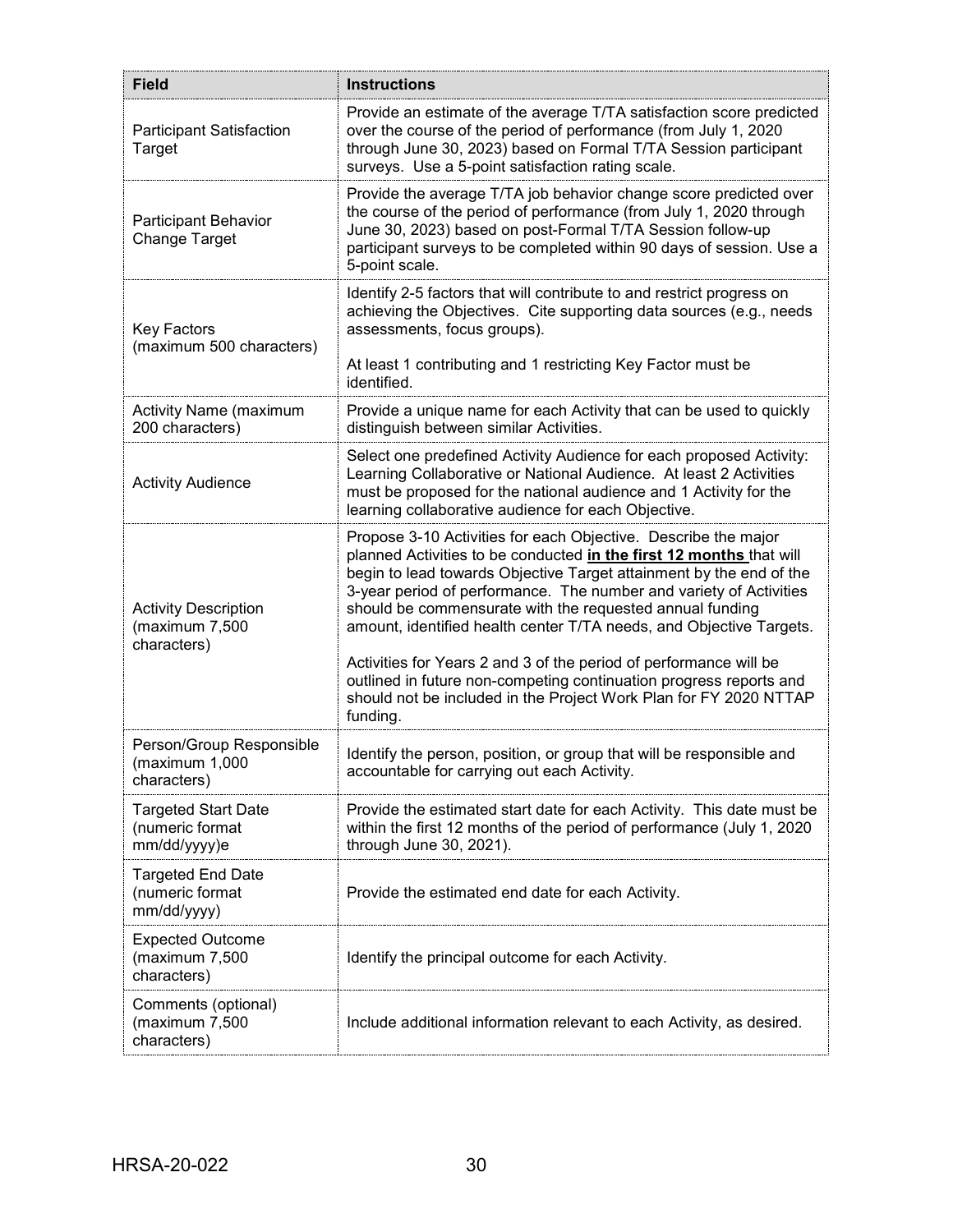# **Appendix B: NTTAP Types and Required Objectives**

Applicants must use this guide to calculate baseline data for each Objective specific to the NTTAP type selected. For the purposes of this NOFO, existing health centers include Health Center Program award recipients and look-alikes. Potential health centers include organizations that are applying for or seeking information about applying for an award or look-alike designation.

| NTTAP Category: Special and Vulnerable Populations                                                                                                                                                       |                                                                                                                                                                                  |  |
|----------------------------------------------------------------------------------------------------------------------------------------------------------------------------------------------------------|----------------------------------------------------------------------------------------------------------------------------------------------------------------------------------|--|
| <b>Objective Description</b>                                                                                                                                                                             | <b>Metric Definition</b>                                                                                                                                                         |  |
| <b>Objective 1: Emerging issues</b><br>(Optional)                                                                                                                                                        |                                                                                                                                                                                  |  |
| Increase the number of health centers that receive<br>T/TA to address population-specific emerging issues<br>and/or maximize impacts of supplemental funding in<br>one of the following areas            |                                                                                                                                                                                  |  |
| Menu of Options (select one):<br>-Substance use disorder<br>-Mental health<br>-HIV prevention (HIV testing, PrEP, and/or<br>linkage to care)<br>-Maternal mortality<br>-Emergency preparedness<br>-Other | Number of health centers that have<br>received T/TA in the selected area to<br>address population-specific emerging<br>issues and/or maximize impacts of<br>supplemental funding |  |
| Note: The LGBT NTTAP type is required to select HIV<br>prevention in support of Ending the HIV Epidemic<br>effort.                                                                                       |                                                                                                                                                                                  |  |
|                                                                                                                                                                                                          | Numerator: Number of patients age 18 -<br>75 years of age whose most recent<br>HbA1c level performed during the                                                                  |  |
| <b>Objective 2: Diabetes control</b><br>(Not required for the School-Aged Children (SAC)<br>NTTAP type)                                                                                                  | measurement year is greater than 9.0<br>percent or who had no test conducted<br>during the measurement period                                                                    |  |
| Reduce the percentage of patients 18-75 years of age<br>with diabetes who had hemoglobin A1c greater than<br>9.0 percent during the measurement period                                                   | Denominator: Number of health<br>center patients age $18 - 75$ with<br>diabetes with a medical visit during the<br>measurement period                                            |  |
|                                                                                                                                                                                                          | (Numerator and Denominator<br>prepopulated from 2018 UDS Table 7)                                                                                                                |  |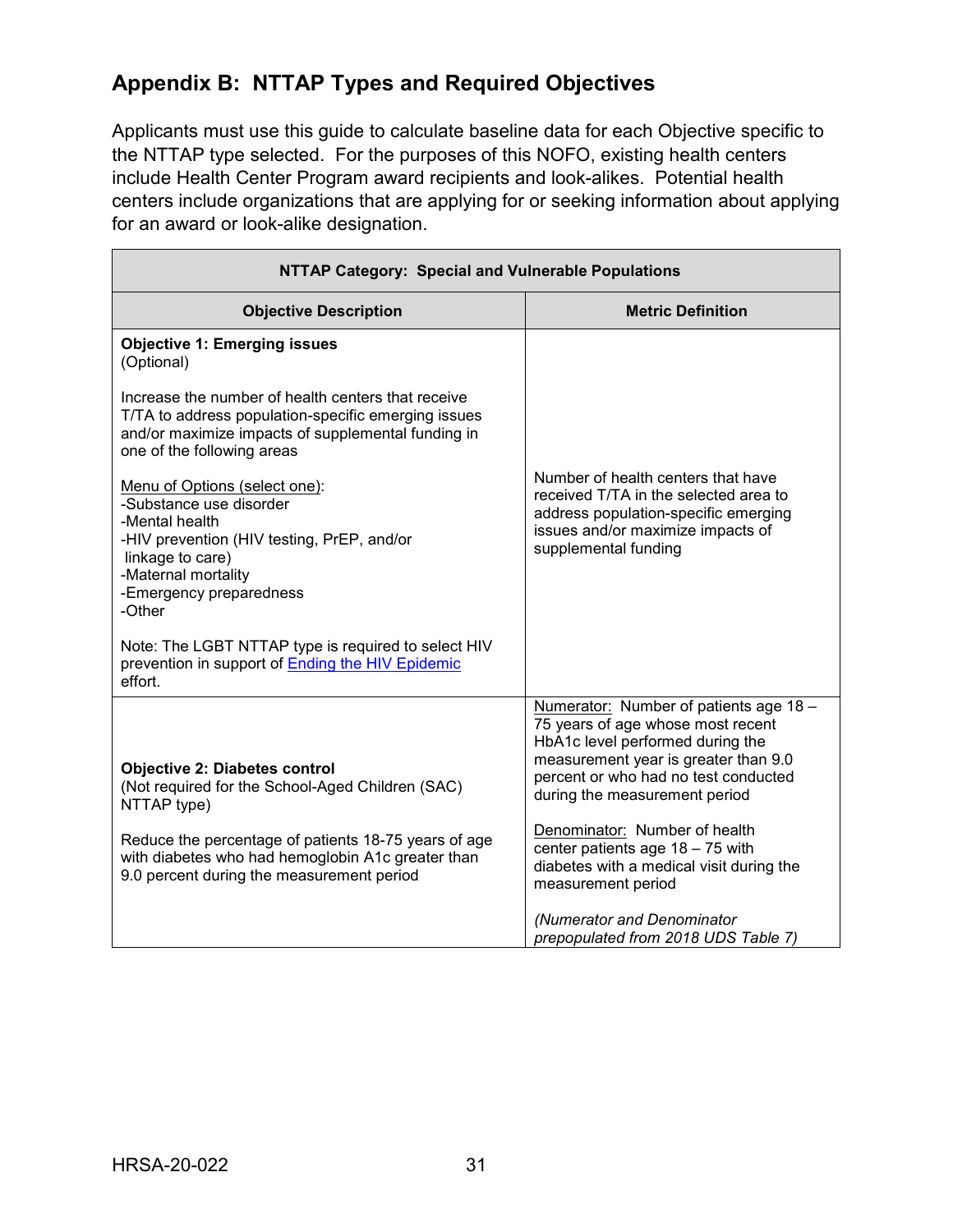| NTTAF Calegory. Opecial and vullierable Fopulations                                                                                                                                                                                                                                                                                                                                                          |                                                                                                                                                                                                                                                                                                                                                                                                                                                                                                               |  |
|--------------------------------------------------------------------------------------------------------------------------------------------------------------------------------------------------------------------------------------------------------------------------------------------------------------------------------------------------------------------------------------------------------------|---------------------------------------------------------------------------------------------------------------------------------------------------------------------------------------------------------------------------------------------------------------------------------------------------------------------------------------------------------------------------------------------------------------------------------------------------------------------------------------------------------------|--|
| <b>Objective Description</b>                                                                                                                                                                                                                                                                                                                                                                                 | <b>Metric Definition</b>                                                                                                                                                                                                                                                                                                                                                                                                                                                                                      |  |
| Objective 3: Diabetes prevention - juveniles<br>(Mandatory for SAC NTTAP only; all others, select<br>objective 3, 4, or both)<br>Increase the percentage of patients 3-17 years of age<br>who had an outpatient visit and documented evidence<br>of height, weight, and body mass index (BMI)<br>percentile, counseling for nutrition, and counseling for<br>physical activity during the measurement period | Numerator: Number of children and<br>adolescents age 3-17 who have had their<br>BMI percentile recorded during the<br>measurement period and counseling for<br>nutrition during a visit that occurred during<br>the measurement period and counseling<br>for physical activity during a visit that<br>occurs during the measurement period<br>Denominator: Number of patients 3 -<br>17 years of age with at least one<br>medical visit<br>(Numerator and Denominator prepopulated<br>from 2018 UDS Table 6B) |  |
| Objective 4: Diabetes prevention - adults<br>(Not required for the SAC NTTAP; all others, select<br>objective 3, 4, or both)                                                                                                                                                                                                                                                                                 | Numerator: Number of health center<br>patients aged 18 years and older with BMI<br>outside of normal parameters documented<br>during most recent visit or within previous<br>12 months of that visit and has a<br>documented follow-up plan                                                                                                                                                                                                                                                                   |  |
| Increase the percentage of patients aged 18 years of<br>age and older with BMI documented and follow-up plan<br>documented if BMI is outside normal parameters                                                                                                                                                                                                                                               | Denominator: Number of health center<br>patients aged 18 years and older with at<br>least one medical visit during the<br>measurement period                                                                                                                                                                                                                                                                                                                                                                  |  |
|                                                                                                                                                                                                                                                                                                                                                                                                              | (Numerator and Denominator<br>prepopulated from 2018 UDS Table 6B)                                                                                                                                                                                                                                                                                                                                                                                                                                            |  |
| <b>Objective 5: Other health outcomes</b><br>(Optional)<br>Increase access to services for NTTAP type in one of<br>the following areas<br>Menu of Options:<br>-Substance Use Disorder<br>-Mental Health<br>-HIV Prevention (HIV testing, PrEP, and/or<br>linkage to care)<br>-Maternal Mortality<br>-Other                                                                                                   | Applicant to define numerator and<br>denominator                                                                                                                                                                                                                                                                                                                                                                                                                                                              |  |
| <b>Objective 6: Social determinants of health</b><br>Increase the number of health centers that receive<br>T/TA on screening and documenting social<br>determinants of health (SDOH) for NTTAP type                                                                                                                                                                                                          | Number of health centers that have<br>received T/TA on screening and<br>documenting social determinants of<br>health (SDOH) for NTTAP type                                                                                                                                                                                                                                                                                                                                                                    |  |

#### **NTTAP Category: Special and Vulnerable Populations**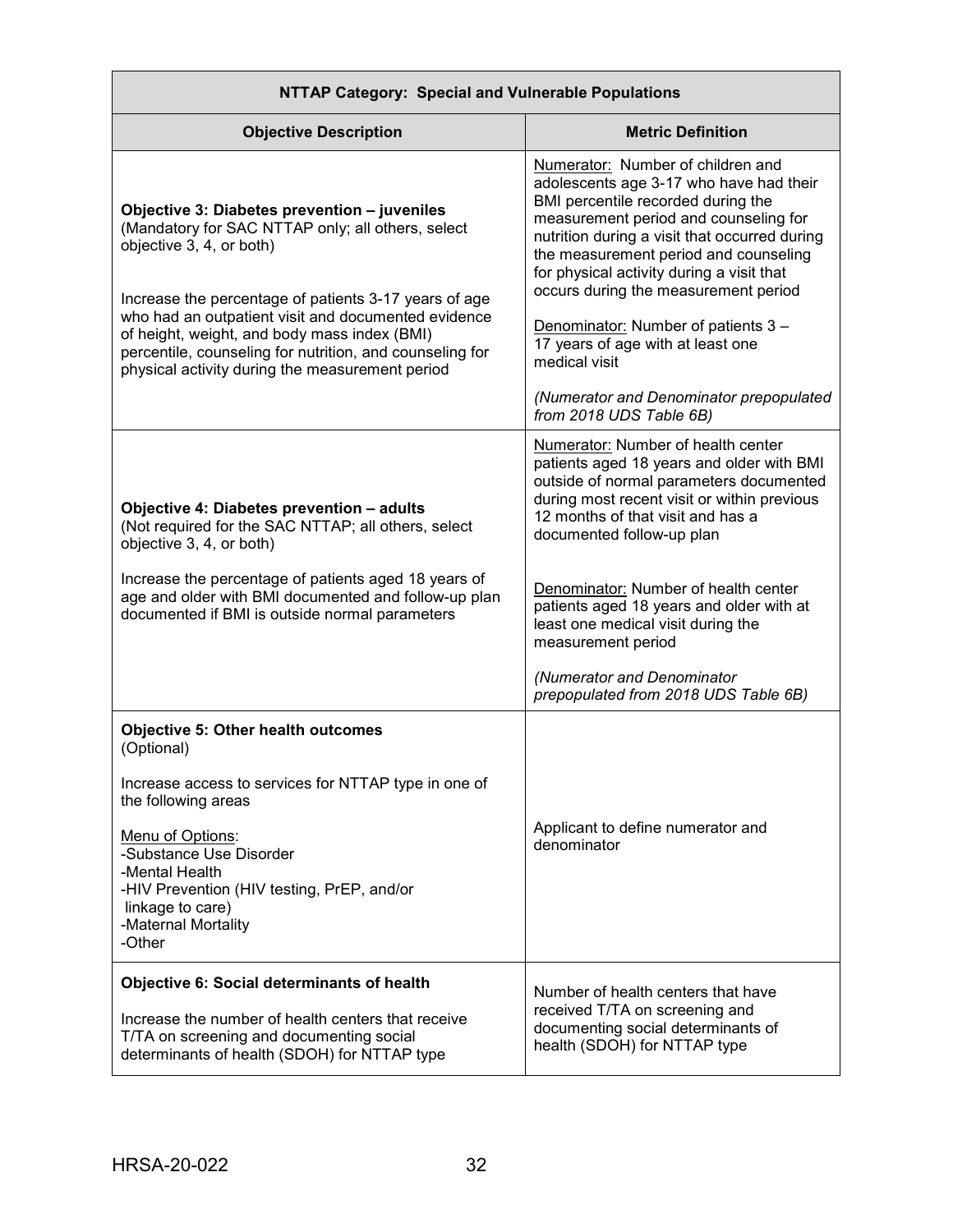| NTTAP Category: Special and Vulnerable Populations                                                                                                                                                                             |                                                                                                                                            |  |
|--------------------------------------------------------------------------------------------------------------------------------------------------------------------------------------------------------------------------------|--------------------------------------------------------------------------------------------------------------------------------------------|--|
| <b>Objective Description</b>                                                                                                                                                                                                   | <b>Metric Definition</b>                                                                                                                   |  |
| Objective 7: Improve population health<br>Increase the number of health centers that screen for<br>SDOH to improve health outcomes for NTTAP type                                                                              | Number of health centers that screen<br>for SDOH to improve health outcomes<br>for NTTAP type                                              |  |
| <b>Objective 8: Community partnerships for health</b><br>equity<br>(Optional)<br>Increase the number of health centers that add one or<br>more community partnerships to develop solutions that<br>address SDOH for NTTAP type | Number of health centers that have<br>added one or more community<br>partnerships to develop solutions that<br>address SDOH for NTTAP type |  |

| NTTAP Category: Development Area NTTAPs                                                                                                                                                                                                                                                                                                                                                                                                                                                                                  |                                                                                                                                                                                                                             |  |
|--------------------------------------------------------------------------------------------------------------------------------------------------------------------------------------------------------------------------------------------------------------------------------------------------------------------------------------------------------------------------------------------------------------------------------------------------------------------------------------------------------------------------|-----------------------------------------------------------------------------------------------------------------------------------------------------------------------------------------------------------------------------|--|
| <b>NTTAP Type: Clinical Workforce Development</b>                                                                                                                                                                                                                                                                                                                                                                                                                                                                        |                                                                                                                                                                                                                             |  |
| <b>Objective Description</b>                                                                                                                                                                                                                                                                                                                                                                                                                                                                                             | <b>Metric Definition</b>                                                                                                                                                                                                    |  |
| Objective 1: Access to comprehensive care<br>Increase the number of health centers that develop their<br>clinical care teams to provide access to integrated,<br>comprehensive primary health care (e.g., primary<br>medical, oral, mental, substance use disorder, vision,<br>enabling services)                                                                                                                                                                                                                        | Number of health centers with clinical care<br>teams that provide access to integrated,<br>comprehensive primary health care (e.g.,<br>primary medical, oral, mental, substance<br>use disorder, vision, enabling services) |  |
| <b>Objective 2: Emerging issues</b><br>(Optional)<br>Increase the number of health centers that receive<br>clinical workforce development-focused T/TA to address<br>emerging issues and/or maximize impacts of<br>supplemental funding in one of the following areas<br>Menu of Options (select one):<br>-Substance use disorder<br>-Mental health<br>-HIV prevention (HIV testing, PrEP, and/or<br>linkage to care)<br>-Diabetes prevention and management<br>-Maternal mortality<br>-Emergency preparedness<br>-Other | Number of health centers that have<br>received clinical workforce development-<br>focused T/TA in the selected area to<br>address emerging issues and/or maximize<br>impacts of supplemental funding                        |  |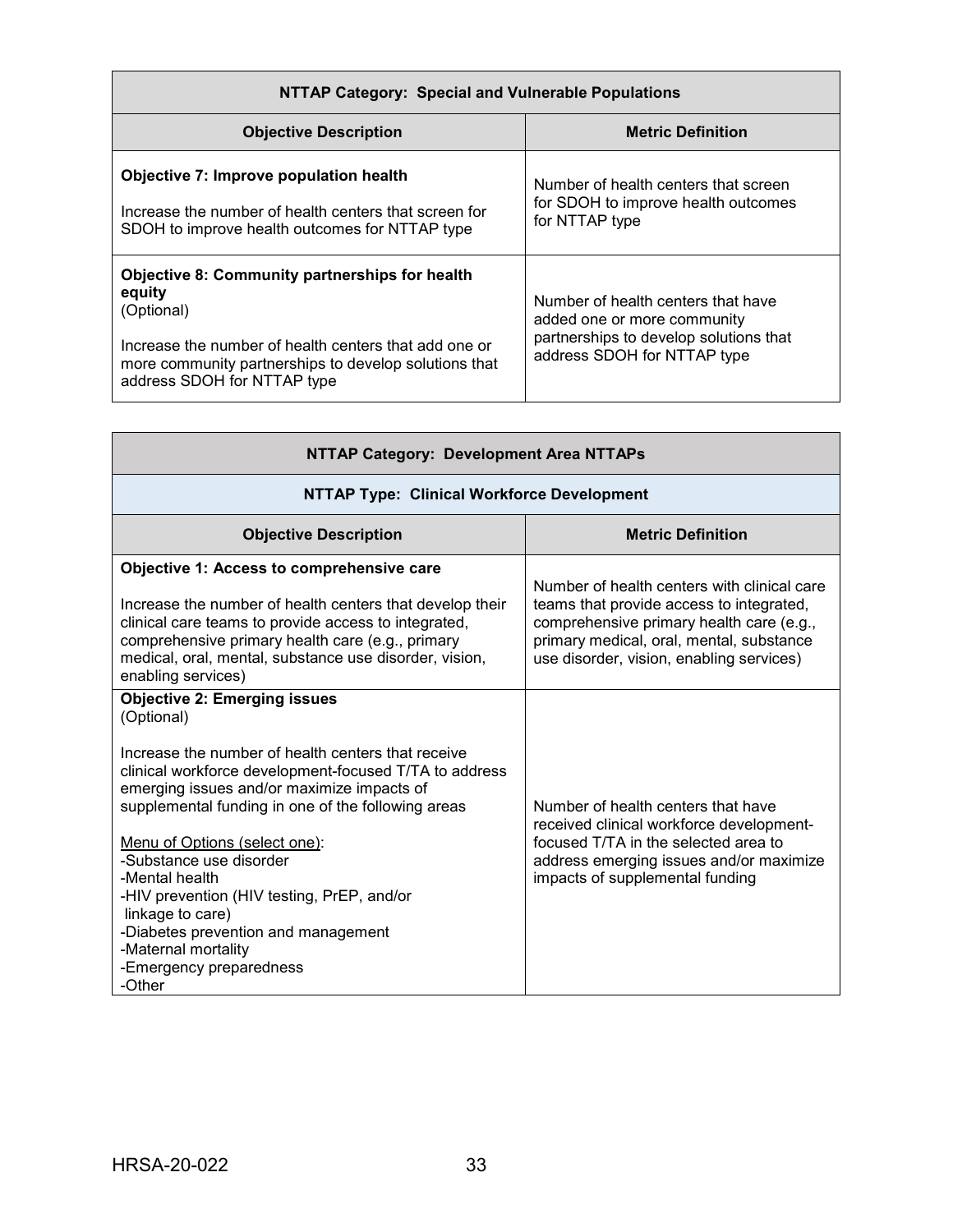## **NTTAP Category: Development Area NTTAPs**

| <b>NTTAP Type: Clinical Workforce Development</b>                                                                                                                                                                                                                |                                                                                                                                                                                                                                                             |  |
|------------------------------------------------------------------------------------------------------------------------------------------------------------------------------------------------------------------------------------------------------------------|-------------------------------------------------------------------------------------------------------------------------------------------------------------------------------------------------------------------------------------------------------------|--|
| <b>Objective Description</b>                                                                                                                                                                                                                                     | <b>Metric Definition</b>                                                                                                                                                                                                                                    |  |
| <b>Objective 3: Clinical pipeline development</b><br>Increase the number of health centers with programs to<br>advance the education of clinical workforce students and<br>trainees either directly or through formal agreement with<br>an external organization | Number of health centers with programs to<br>advance the education of clinical workforce<br>students and trainees either directly or<br>through formal agreement with an external<br>organization<br>(Aligns with 2019 UDS Manual Appendix F<br>Question 2) |  |
| Objective 4: Health care team development                                                                                                                                                                                                                        | Number of health centers providing health<br>professional education/training                                                                                                                                                                                |  |
| Increase the number of health centers providing health<br>professional education/training                                                                                                                                                                        | (Aligns with 2019 UDS Manual Appendix F<br>Question 1)                                                                                                                                                                                                      |  |
| Objective 5: Team based care                                                                                                                                                                                                                                     | Number of health centers using team-<br>based practice models (e.g., teams that                                                                                                                                                                             |  |
| Increase the number of health centers using team-based<br>practice models                                                                                                                                                                                        | include community health workers, peer<br>navigators)                                                                                                                                                                                                       |  |

| <b>NTTAP Category: Development Area NTTAPs</b>                                                                                                                                                                                                                                                                                                                     |                                                                                                                                                                                                                                                                                                      |  |
|--------------------------------------------------------------------------------------------------------------------------------------------------------------------------------------------------------------------------------------------------------------------------------------------------------------------------------------------------------------------|------------------------------------------------------------------------------------------------------------------------------------------------------------------------------------------------------------------------------------------------------------------------------------------------------|--|
| NTTAP Type: Health Workforce Recruitment and Retention                                                                                                                                                                                                                                                                                                             |                                                                                                                                                                                                                                                                                                      |  |
| <b>Objective and Objective Description</b>                                                                                                                                                                                                                                                                                                                         | <b>Metric Definition</b>                                                                                                                                                                                                                                                                             |  |
| <b>Objective 1: Access to comprehensive care</b><br>Increase the number of health centers that have a health<br>workforce recruitment, retention, and development plan<br>to support the delivery of high-quality, integrated,<br>comprehensive primary health care (e.g., primary<br>medical, oral, mental, substance use disorder, vision,<br>enabling services) | Number of health centers that have a<br>health workforce recruitment, retention,<br>and development plan to support the<br>delivery of high-quality, integrated,<br>comprehensive primary health care (e.g.,<br>primary medical, oral, mental, substance<br>use disorder, vision, enabling services) |  |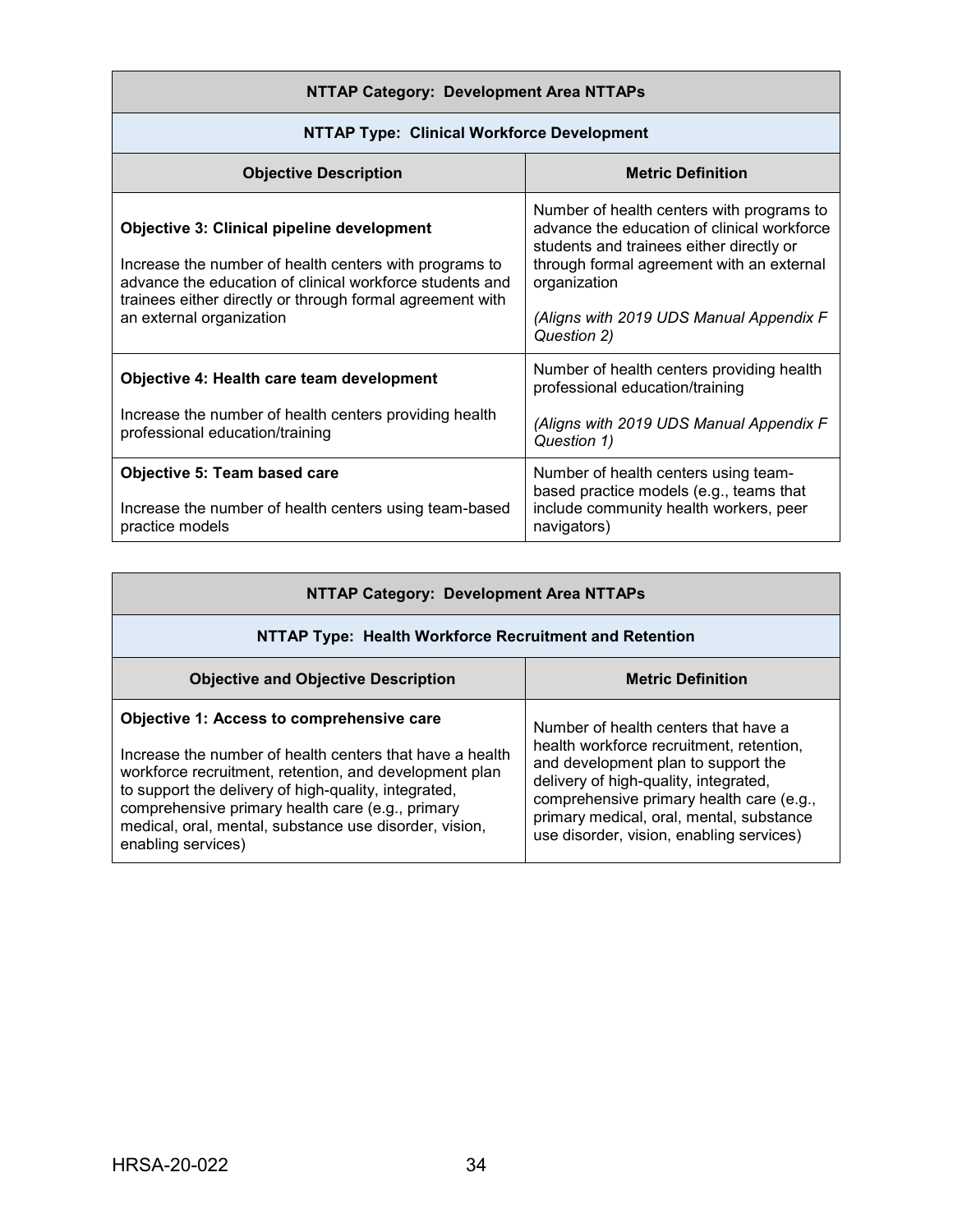| NTTAP Category: Development Area NTTAPs                                                                                                                                                                                                                                                                                                                                                                                                                                                                                              |                                                                                                                                                                                                                 |  |
|--------------------------------------------------------------------------------------------------------------------------------------------------------------------------------------------------------------------------------------------------------------------------------------------------------------------------------------------------------------------------------------------------------------------------------------------------------------------------------------------------------------------------------------|-----------------------------------------------------------------------------------------------------------------------------------------------------------------------------------------------------------------|--|
| <b>Objective 2: Emerging issues</b><br>(Optional)<br>Increase the number of health centers that receive health<br>workforce recruitment and retention-focused T/TA to<br>address emerging issues and/or maximize impacts of<br>supplemental funding in one of the following areas<br>Menu of Options (Select one):<br>-Substance use disorder<br>-Mental health<br>-HIV prevention (HIV testing, PrEP, and/or<br>linkage to care)<br>-Diabetes prevention and management<br>-Maternal mortality<br>-Emergency preparedness<br>-Other | Number of health centers that have<br>received health workforce recruitment and<br>retention-focused T/TA in the selected<br>area to address emerging issues and/or<br>maximize impacts of supplemental funding |  |
| <b>Objective 3: Health workforce satisfaction</b><br>Increase the number of health centers that measure<br>workforce engagement and well-being                                                                                                                                                                                                                                                                                                                                                                                       | Number of health centers that measure<br>engagement and well-being of their<br>workforce                                                                                                                        |  |

| NTTAP Type: Capital Development and Growth                                                                                                                                                                                                                                                                                                                                                                                                                                                                  |                                                                                                                                                                                                                                                             |
|-------------------------------------------------------------------------------------------------------------------------------------------------------------------------------------------------------------------------------------------------------------------------------------------------------------------------------------------------------------------------------------------------------------------------------------------------------------------------------------------------------------|-------------------------------------------------------------------------------------------------------------------------------------------------------------------------------------------------------------------------------------------------------------|
| <b>Objective and Objective Description</b>                                                                                                                                                                                                                                                                                                                                                                                                                                                                  | <b>Metric Definition</b>                                                                                                                                                                                                                                    |
| Objective 1: Access to comprehensive care<br>Increase the number of health centers that receive T/TA<br>on capital development projects to provide access to<br>integrated, comprehensive primary health care (e.g.,<br>primary medical, oral, mental, substance use disorder,<br>vision, enabling services)                                                                                                                                                                                                | Number of health centers that have<br>received T/TA on capital development<br>projects to provide access to integrated,<br>comprehensive primary health care (e.g.,<br>primary medical, oral, mental, substance<br>use disorder, vision, enabling services) |
| <b>Objective 2: Emerging issues</b><br>(Optional)<br>Increase the number of health centers that receive capital<br>development and growth-focused T/TA to address<br>emerging issues and/or maximize impacts of<br>supplemental funding in one of the following areas<br>Menu of Options:<br>-Substance use disorder<br>-Mental health<br>-HIV prevention (HIV testing, PrEP, and/or<br>linkage to care)<br>-Diabetes prevention and management<br>-Maternal mortality<br>-Emergency preparedness<br>-Other | Number of health centers that have<br>received capital development and growth-<br>focused T/TA in the selected area to<br>address emerging issues and/or maximize<br>impacts of supplemental funding                                                        |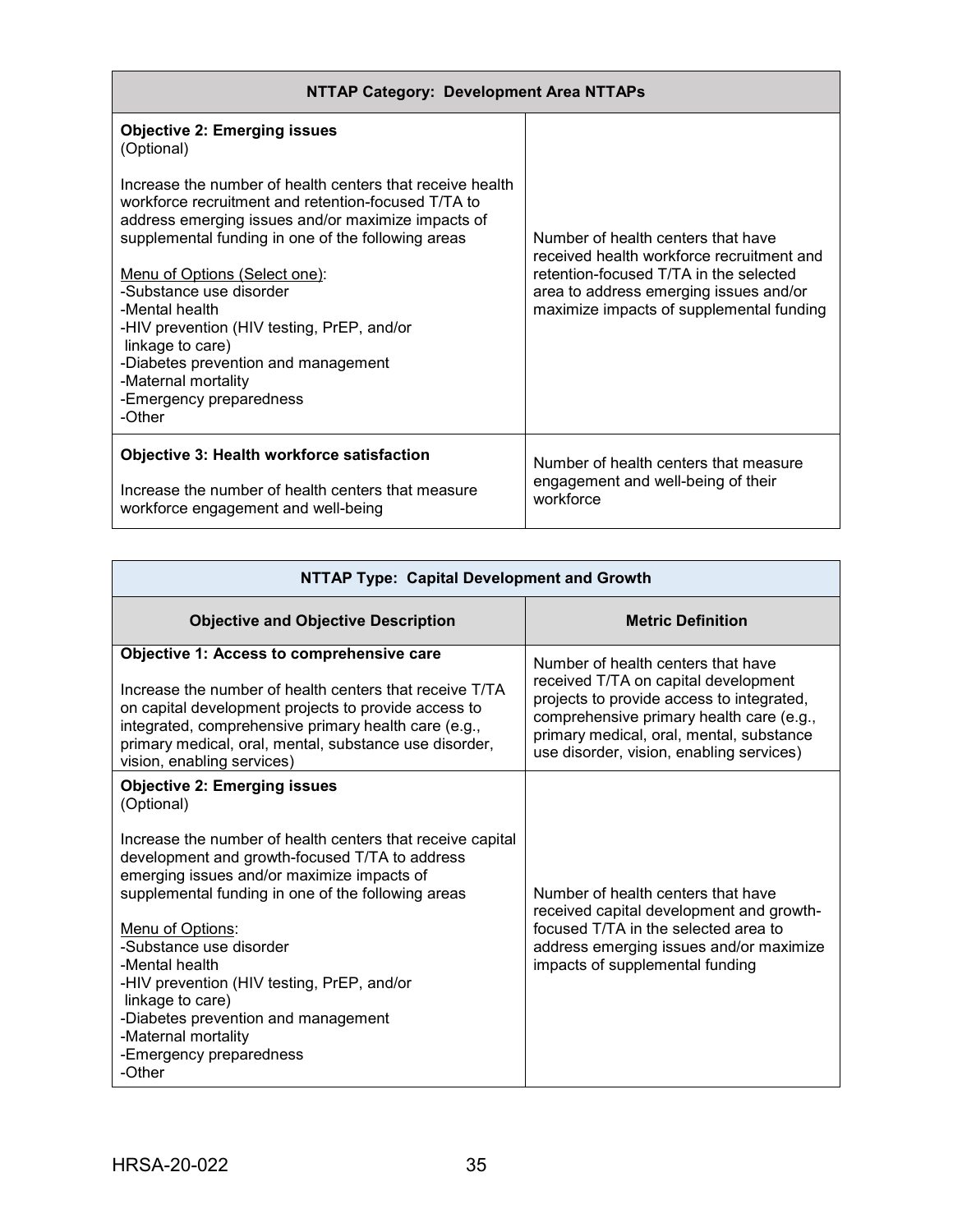| NTTAP Type: Capital Development and Growth                                                                                                                                                  |                                                                                                                                                                                            |  |
|---------------------------------------------------------------------------------------------------------------------------------------------------------------------------------------------|--------------------------------------------------------------------------------------------------------------------------------------------------------------------------------------------|--|
| <b>Objective and Objective Description</b>                                                                                                                                                  | <b>Metric Definition</b>                                                                                                                                                                   |  |
| Objective 3: Capital project planning and finance<br>Increase the number of health centers that are provided<br>information to support their interest in the HRSA loan<br>guarantee program | Number of health centers that are provided<br>information to support their interest in the<br>HRSA loan guarantee program<br>(Prepopulated from annual BPHC capital<br>development report) |  |
| <b>Objective 4: Operations and infrastructure</b><br>sustainability<br>Increase the capacity of health centers to plan and<br>finance successful capital development projects               | Number of health centers that have<br>received financing (from any source) for<br>capital development projects                                                                             |  |

| NTTAP Type: Health Information Technology and Data                                                                                                                                                                                                                                    |                                                                                                                                                                                                                                                      |
|---------------------------------------------------------------------------------------------------------------------------------------------------------------------------------------------------------------------------------------------------------------------------------------|------------------------------------------------------------------------------------------------------------------------------------------------------------------------------------------------------------------------------------------------------|
| <b>Objective and Objective Description</b>                                                                                                                                                                                                                                            | <b>Metric Definition</b>                                                                                                                                                                                                                             |
| <b>Objective 1: Access to comprehensive care</b><br>Increase the number of health centers that utilize health<br>IT and/or telehealth to enhance patient access to<br>integrated, comprehensive primary health care                                                                   | Number of health centers that utilize health<br>IT and/or telehealth to enhance patient<br>access to integrated, comprehensive<br>primary health care (e.g., primary medical,<br>oral, mental, substance use disorder,<br>vision, enabling services) |
| <b>Objective 2: Emerging issues</b><br>Increase the number of health centers that receive<br>telehealth and/or health IT and data-focused T/TA to<br>address one of the following emerging issues and/or<br>maximize impacts of supplemental funding in one of the<br>following areas |                                                                                                                                                                                                                                                      |
| Menu Options:<br>-Substance use disorder<br>-Mental health<br>-HIV prevention (HIV testing, PrEP, and/or<br>linkage to care)<br>-Diabetes prevention and management<br>-Maternal mortality<br>-Emergency preparedness<br>-Other                                                       | Number of health centers that have<br>received health IT and/or telehealth-<br>focused T/TA in HIV prevention to address<br>emerging issues and/or maximize impacts<br>of supplemental funding                                                       |
| Note: The Health IT and Data NTTAP type is required to<br>select HIV prevention in support of Ending the HIV<br>Epidemic effort.                                                                                                                                                      |                                                                                                                                                                                                                                                      |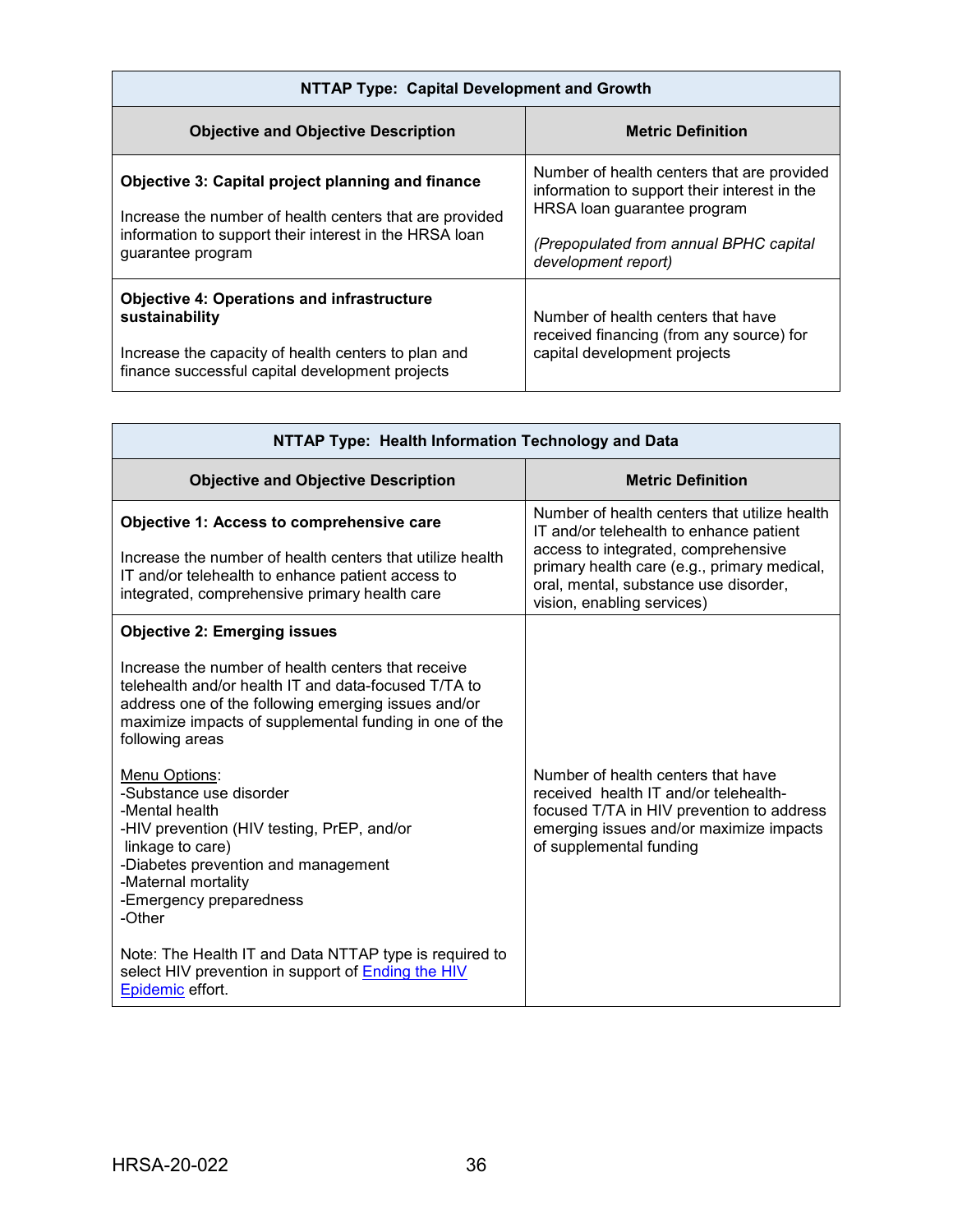| NTTAP Type: Health Information Technology and Data                                                                                                                                                                                                                                                                                                         |                                                                                                                                                                                                                                                                                                           |
|------------------------------------------------------------------------------------------------------------------------------------------------------------------------------------------------------------------------------------------------------------------------------------------------------------------------------------------------------------|-----------------------------------------------------------------------------------------------------------------------------------------------------------------------------------------------------------------------------------------------------------------------------------------------------------|
| <b>Objective and Objective Description</b>                                                                                                                                                                                                                                                                                                                 | <b>Metric Definition</b>                                                                                                                                                                                                                                                                                  |
| <b>Objective 3: Operational excellence</b><br>Increase the number of health centers that receive T/TA<br>on health IT issues in at least one of the following areas<br>Menu of Options (Select all that apply):<br>-Data security<br>-Privacy and interoperability<br>-Clinical quality<br>-Patient engagement<br>-Health equity<br>-Other emerging issues | Number of health centers that received<br>T/TA on health IT issues in one or more of<br>the following areas:<br>-Data security<br>-Privacy and interoperability<br>-Clinical quality<br>-Patient engagement<br>-Health equity<br>-Other emerging issues                                                   |
| Objective 4: Value based care - readiness<br>Increase the percentage of health centers using health IT<br>to advance value-based care                                                                                                                                                                                                                      | Numerator: Number of health centers<br>using health IT and EHR data for any of<br>the following areas: Quality improvement,<br>Population health management, Program<br>evaluation, Research<br>Denominator: Total number of health<br>centers<br>(Aligns with 2019 UDS Manual Appendix D<br>Question 10) |
| Objective 5: Value based care - staff T/TA<br>Increase the number of health center staff who receive<br>training on applying health IT to support value-based<br>care                                                                                                                                                                                      | Number of health center staff who received<br>T/TA on applying health IT to support<br>value-based care                                                                                                                                                                                                   |
| <b>Objective 6: Advance interoperability</b><br>Increase the number of health centers that electronically<br>exchange EHR clinical information with external health<br>care partners                                                                                                                                                                       | Number of health centers that<br>electronically exchange EHR clinical<br>information with Hospitals/Emergency<br>rooms, Specialty clinicians, or Other<br>primary care providers<br>(Aligns with 2019 UDS Manual Appendix D<br>Question 4)                                                                |

| <b>NTTAP Type: Oral Health Care</b>                                                                                                                                                                                                                                                                      |                                                                                                                                                                                                                                            |
|----------------------------------------------------------------------------------------------------------------------------------------------------------------------------------------------------------------------------------------------------------------------------------------------------------|--------------------------------------------------------------------------------------------------------------------------------------------------------------------------------------------------------------------------------------------|
| <b>Objective and Objective Description</b>                                                                                                                                                                                                                                                               | <b>Metric Definition</b>                                                                                                                                                                                                                   |
| <b>Objective 1: Access to comprehensive care</b><br>Increase the number of health centers that receive T/TA<br>on optimizing oral health care as part of integrated,<br>comprehensive primary health care (e.g., primary<br>medical, oral, mental, substance use disorder, vision,<br>enabling services) | Number of health centers that receive T/TA<br>on optimizing oral health care as part of<br>integrated, comprehensive primary health<br>care (e.g., primary medical, oral, mental,<br>substance use disorder, vision, enabling<br>services) |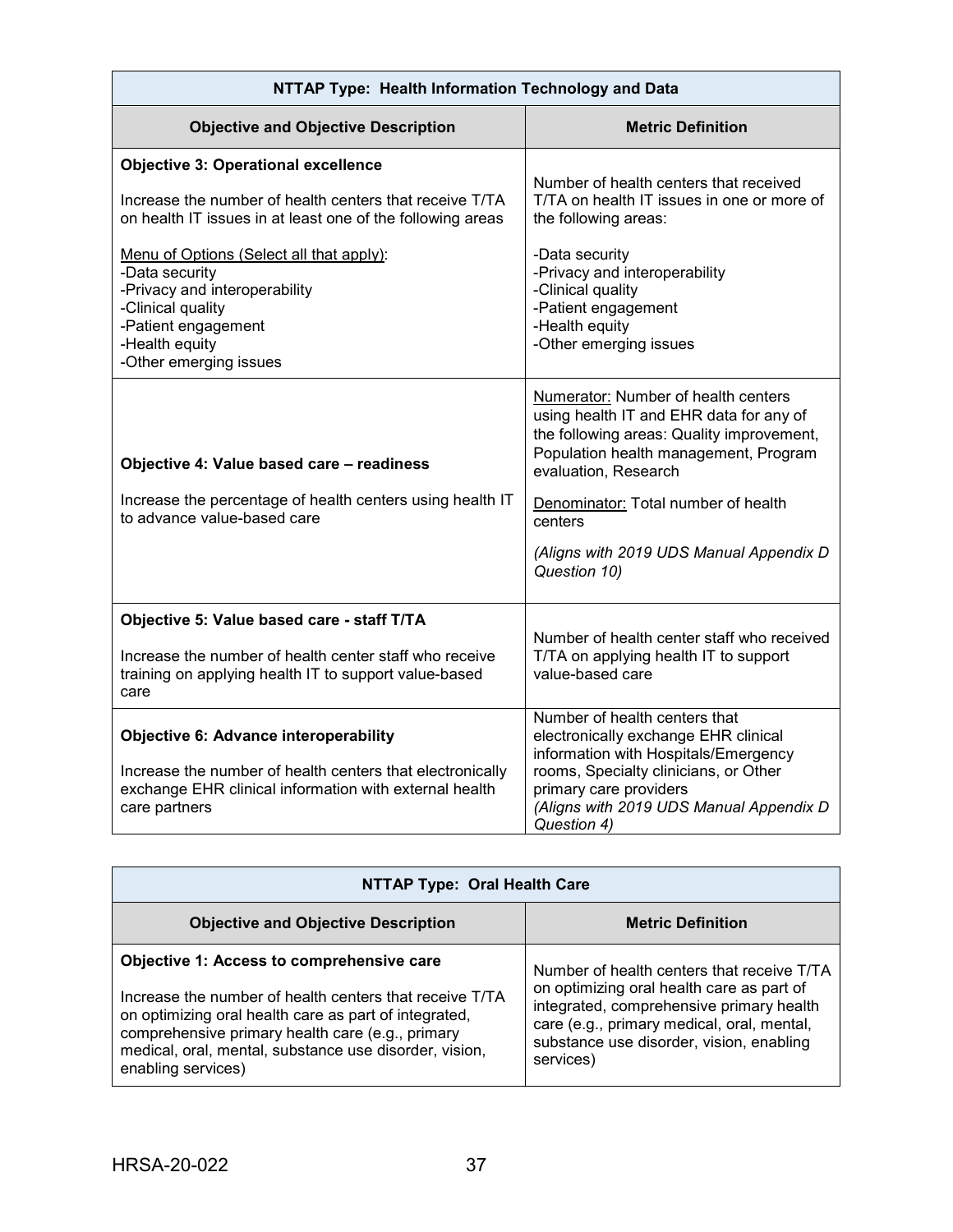| <b>NTTAP Type: Oral Health Care</b>                                                                                                                                                                                                                                                                                                                                                                                                                                                        |                                                                                                                                                                                                                                                                                                                                                                                                                        |  |
|--------------------------------------------------------------------------------------------------------------------------------------------------------------------------------------------------------------------------------------------------------------------------------------------------------------------------------------------------------------------------------------------------------------------------------------------------------------------------------------------|------------------------------------------------------------------------------------------------------------------------------------------------------------------------------------------------------------------------------------------------------------------------------------------------------------------------------------------------------------------------------------------------------------------------|--|
| <b>Objective and Objective Description</b>                                                                                                                                                                                                                                                                                                                                                                                                                                                 | <b>Metric Definition</b>                                                                                                                                                                                                                                                                                                                                                                                               |  |
| <b>Objective 2: Emerging issues</b><br>(Optional)<br>Increase the number of health centers that receive oral<br>health care-focused T/TA to address emerging issues<br>and/or maximize impacts of supplemental funding in one<br>of the following areas<br>Menu Options:<br>-Substance use disorder<br>-Mental health<br>-HIV prevention (HIV testing, PrEP, and/or<br>linkage to care)<br>-Diabetes prevention and management<br>-Maternal mortality<br>-Emergency preparedness<br>-Other | Number of health centers that have<br>received oral health care-focused T/TA in<br>the selected area to address emerging<br>issues and/or maximize impacts of<br>supplemental funding                                                                                                                                                                                                                                  |  |
| Objective 3:<br><b>Primary caries prevention</b><br>Improve performance on the UDS oral health clinical<br>quality measure                                                                                                                                                                                                                                                                                                                                                                 | Numerator: Children who received a<br>sealant on a<br>permanent first molar tooth during the<br>measurement period.<br>Denominator: Children 6 through 9 years<br>of age with an oral assessment or<br>comprehensive or periodic oral<br>evaluation dental visit and are at moderate<br>to<br>high risk for caries in the measurement<br>period.<br>(Numerator and Denominator prepopulated<br>from 2018 UDS Table 6B) |  |
| <b>Objective 4: Oral health services</b><br>Increase the number of health center patients who<br>receive oral health services at health centers or through<br>contracted providers<br>Objective 5: Oral health workforce<br>(Select at least one objective from objectives 5, 6, and 7)                                                                                                                                                                                                    | Number of health center patients who<br>receive oral health services at health<br>centers or through contracted providers<br>(Number prepopulated from UDS Table 5)<br>Number of health centers that have a                                                                                                                                                                                                            |  |
| Increase number of health centers that have a<br>comprehensive oral health workforce recruitment and<br>retention plan                                                                                                                                                                                                                                                                                                                                                                     | comprehensive oral health workforce<br>recruitment and retention plan                                                                                                                                                                                                                                                                                                                                                  |  |
| <b>Objective 6: Care team capacity building</b><br>(Select at least one objective from objectives 5, 6, and 7)<br>Increase the number of health centers that use oral<br>health providers on integrated care teams                                                                                                                                                                                                                                                                         | Number of health centers that use oral<br>health providers on integrated care teams                                                                                                                                                                                                                                                                                                                                    |  |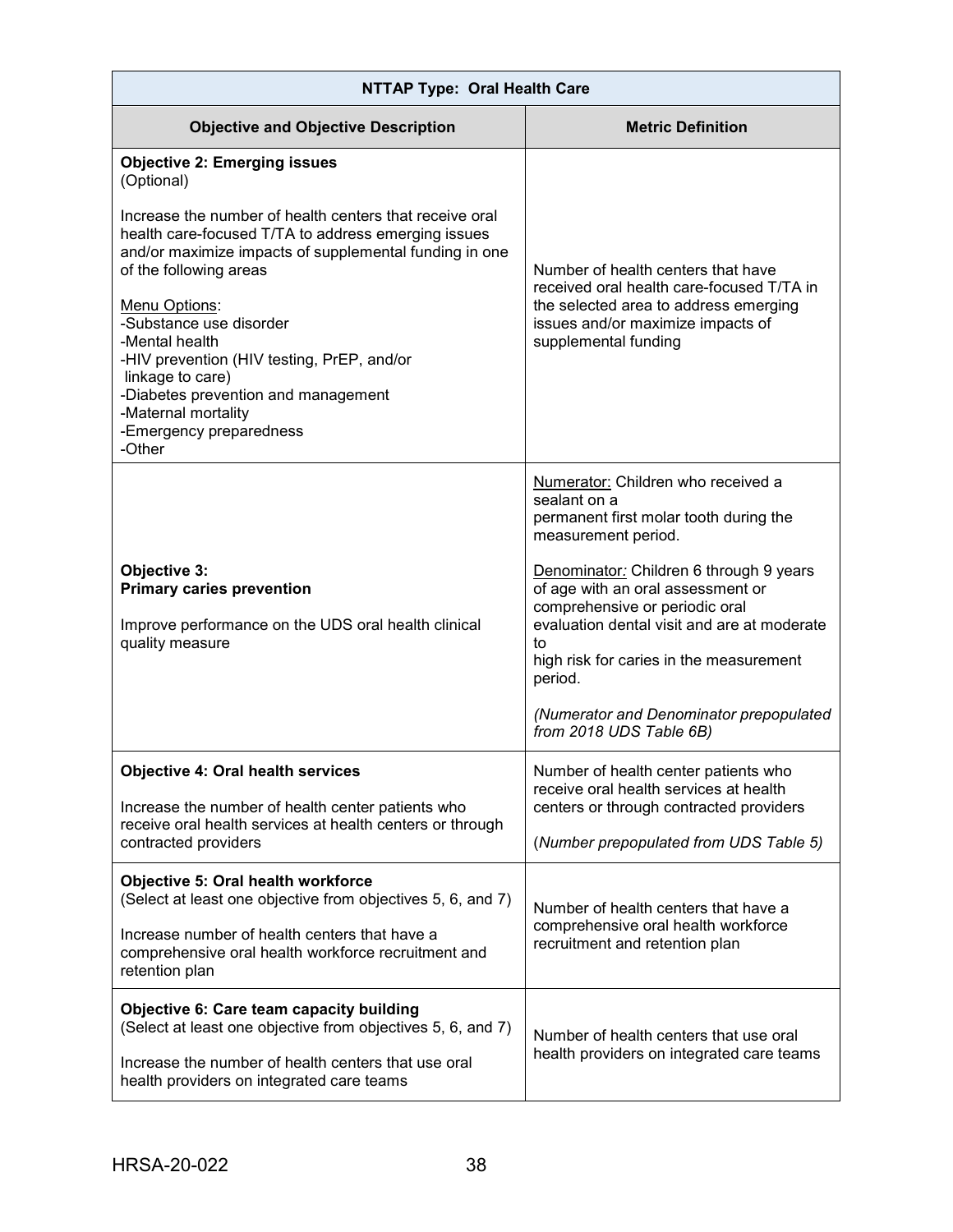| <b>NTTAP Type: Oral Health Care</b>                                                                                                                                  |                                                                                                                                  |  |
|----------------------------------------------------------------------------------------------------------------------------------------------------------------------|----------------------------------------------------------------------------------------------------------------------------------|--|
| <b>Objective and Objective Description</b>                                                                                                                           | <b>Metric Definition</b>                                                                                                         |  |
| Objective 7: Oral health care integration<br>(Select at least one objective from objectives 5, 6, and 7)<br>Increase the number of health centers that use health IT | Number of health centers that use health<br>IT (e.g., EDR/EHR integration) to integrate<br>oral health and primary care services |  |
| (e.g., EDR/EHR integration) to integrate oral health and<br>primary care services                                                                                    |                                                                                                                                  |  |

| <b>NTTAP Type: Medical-Legal Partnerships</b>                                                                                                                                                                                                                                                                                                                                                                                                                                                        |                                                                                                                                                                                            |  |
|------------------------------------------------------------------------------------------------------------------------------------------------------------------------------------------------------------------------------------------------------------------------------------------------------------------------------------------------------------------------------------------------------------------------------------------------------------------------------------------------------|--------------------------------------------------------------------------------------------------------------------------------------------------------------------------------------------|--|
| <b>Objective and Objective Description</b>                                                                                                                                                                                                                                                                                                                                                                                                                                                           | <b>Metric Definition</b>                                                                                                                                                                   |  |
| <b>Objective 1: Community health improvement</b><br>Increase the number of health centers that address<br>health related legal needs of patients to improve<br>population and community health                                                                                                                                                                                                                                                                                                       | Number of health centers that address<br>health related legal needs of patients to<br>improve population and community health                                                              |  |
| <b>Objective 2: Emerging issues</b><br>(Optional)<br>Increase the number of health centers that receive<br>medical-legal partnerships-focused T/TA to address<br>emerging issues and/or maximize impacts of<br>supplemental funding in one of the following areas<br>Menu Options:<br>-Substance use disorder<br>-Mental health<br>-HIV prevention (HIV testing, PrEP, and/or<br>linkage to care)<br>-Diabetes prevention and management<br>-Maternal mortality<br>-Emergency preparedness<br>-Other | Number of health centers that received<br>medical-legal partnerships-focused T/TA in<br>the selected area to address emerging<br>issues and/or maximize impacts of<br>supplemental funding |  |
| <b>Objective 3: Health equity</b><br>Increase the number of patients screened for unmet legal<br>needs that may affect health outcomes                                                                                                                                                                                                                                                                                                                                                               | Number of patients screened for unmet<br>legal needs that may affect health<br>outcomes                                                                                                    |  |
| <b>Objective 4: Medical-legal partnerships</b><br>Increase the number of health centers that implement<br>medical-legal partnerships to address social<br>determinants of health                                                                                                                                                                                                                                                                                                                     | Number of health centers that implement<br>medical-legal partnerships to address<br>social determinants of health                                                                          |  |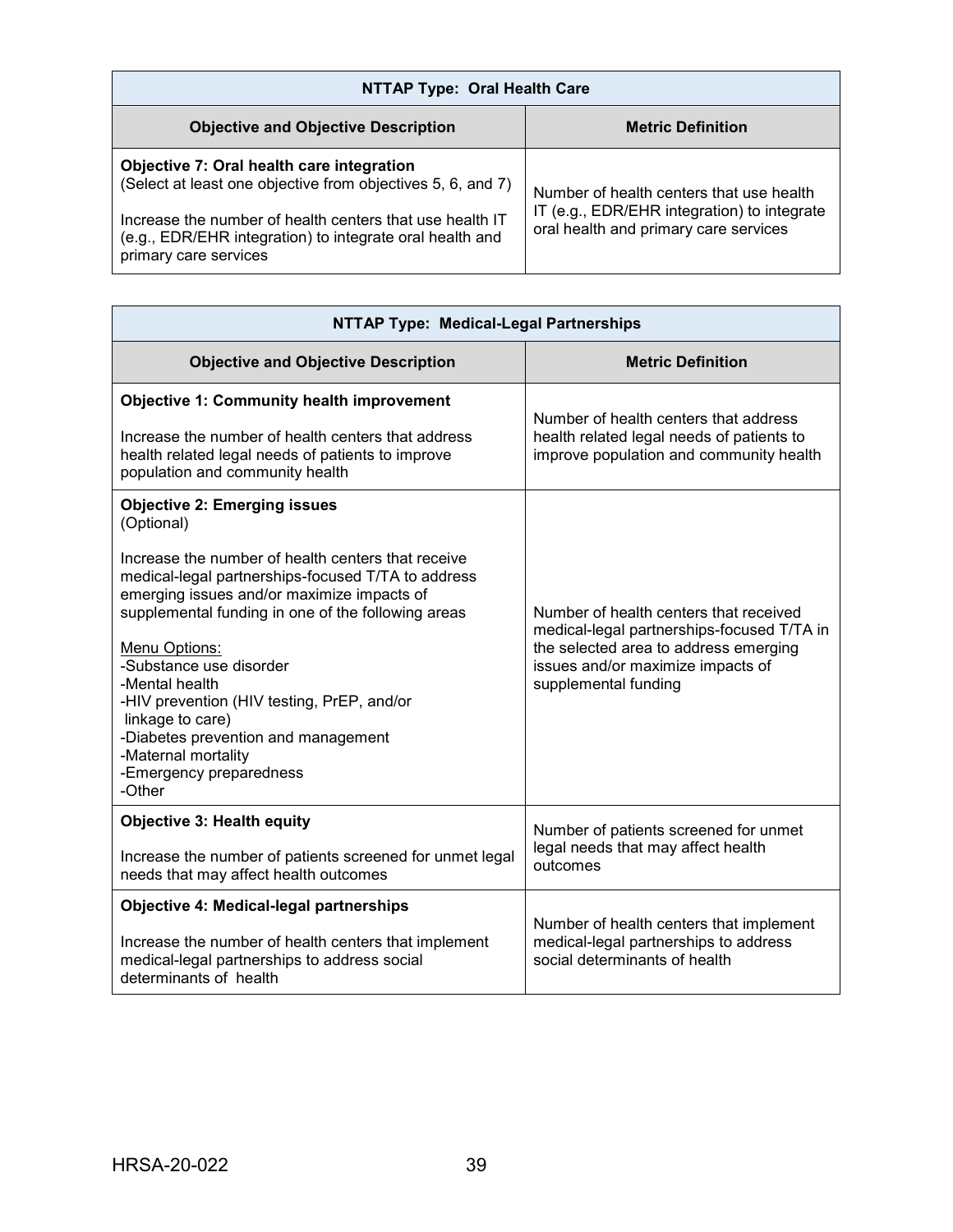| <b>NTTAP Type: Intimate Partner Violence Prevention</b>                                                                                                                                                                                                                                                                                                                                                                                                                                                |                                                                                                                                                                                                                                       |  |
|--------------------------------------------------------------------------------------------------------------------------------------------------------------------------------------------------------------------------------------------------------------------------------------------------------------------------------------------------------------------------------------------------------------------------------------------------------------------------------------------------------|---------------------------------------------------------------------------------------------------------------------------------------------------------------------------------------------------------------------------------------|--|
| <b>Objective and Objective Description</b>                                                                                                                                                                                                                                                                                                                                                                                                                                                             | <b>Metric Definition</b>                                                                                                                                                                                                              |  |
| Objective 1: Community health improvement - IPV<br>Increase the number of health centers that have a<br>protocol for addressing intimate partner violence (IPV) to<br>improve community health                                                                                                                                                                                                                                                                                                         | Number of health centers that have a<br>protocol for addressing intimate partner<br>violence (IPV) to improve community<br>health                                                                                                     |  |
| <b>Objective 2: Emerging issues</b><br>(Optional)<br>Increase the number of health centers that receive<br>intimate partner violence-focused T/TA to address<br>emerging issues and/or maximize impacts of<br>supplemental funding in one of the following areas<br>Menu of Options:<br>-Substance use disorder<br>-Mental health<br>-HIV prevention (HIV testing, PrEP, and/or<br>linkage to care)<br>-Diabetes prevention and management<br>-Maternal mortality<br>-Emergency preparedness<br>-Other | Number of health centers that received<br>intimate partner violence-focused T/TA in<br>the selected area to address emerging<br>issues and/or maximize impacts of<br>supplemental funding                                             |  |
| <b>Objective 3: IPV service capacity</b><br>Increase the number of health centers that receive T/TA<br>on developing capacity for implementing a range of<br>intimate partner violence related services, including<br>prevention/education, assessment, referral, and care<br>coordination                                                                                                                                                                                                             | Number of health centers that received<br>T/TA on developing capacity for<br>implementing a range of intimate partner<br>violence related services, including<br>prevention/education, assessment,<br>referral, and care coordination |  |
| <b>Objective 4: Staff capacity to address IPV</b><br>Increase the number of health center staff who receive<br>T/TA to develop capacity for addressing intimate partner<br>violence during patient visits                                                                                                                                                                                                                                                                                              | Number of health center staff who<br>received T/TA to develop capacity for<br>addressing intimate partner violence<br>during patient visits                                                                                           |  |
| Objective 5: IPV referral agreements                                                                                                                                                                                                                                                                                                                                                                                                                                                                   | Number of health centers that have or                                                                                                                                                                                                 |  |
| Increase the number of health centers that have or<br>establish formal bidirectional agreements with<br>community-based organizations addressing intimate<br>partner violence (e.g., domestic violence coalitions)                                                                                                                                                                                                                                                                                     | establish formal bidirectional agreements<br>with community-based organizations<br>addressing intimate partner violence (e.g.,<br>domestic violence coalitions)                                                                       |  |
| Objective 6: Community health improvement -<br>human trafficking<br>Increase the number of health centers that have a<br>protocol for addressing human trafficking to improve<br>community health                                                                                                                                                                                                                                                                                                      | Number of health centers that have a<br>protocol for addressing human trafficking<br>to improve community health                                                                                                                      |  |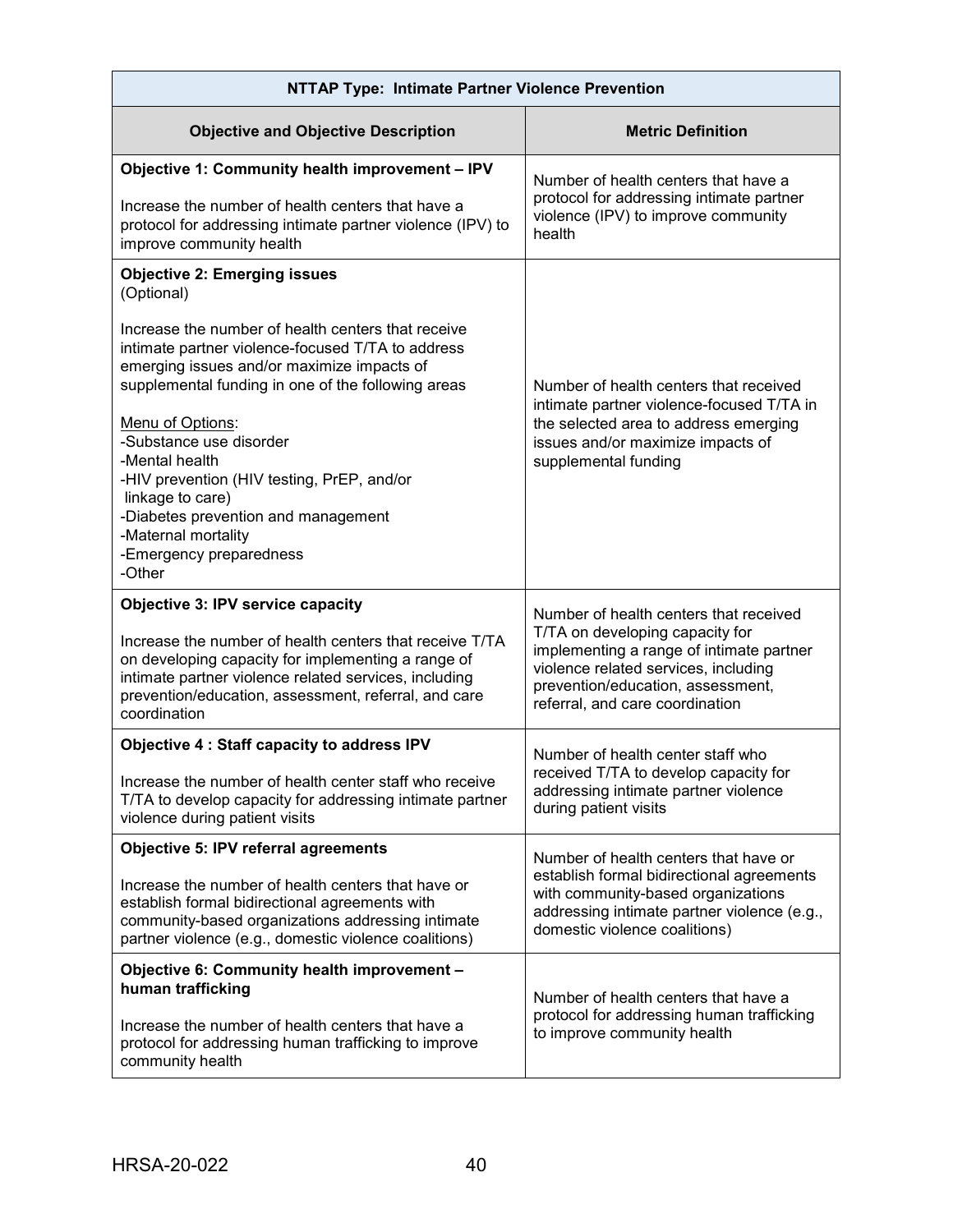| NTTAP Type: Intimate Partner Violence Prevention                                                                                                                                                                                                                                                 |                                                                                                                                                                                                                               |
|--------------------------------------------------------------------------------------------------------------------------------------------------------------------------------------------------------------------------------------------------------------------------------------------------|-------------------------------------------------------------------------------------------------------------------------------------------------------------------------------------------------------------------------------|
| <b>Objective and Objective Description</b>                                                                                                                                                                                                                                                       | <b>Metric Definition</b>                                                                                                                                                                                                      |
| <b>Objective 7: Human trafficking service capacity</b><br>Increase the number of health centers that receive T/TA<br>on developing capacity for implementing a range of<br>human trafficking related services, including<br>prevention/education, assessment, referral, and care<br>coordination | Number of health centers that received<br>T/TA on developing capacity for<br>implementing a range of human trafficking<br>related services, including<br>prevention/education, assessment,<br>referral, and care coordination |

| NTTAP Category and Type: National T/TA Center                                                                                                                                                                                                                                                                                                                                                                                                                     |                                                                                                                                                                                                                                                                                                                                                                                                                                                 |  |
|-------------------------------------------------------------------------------------------------------------------------------------------------------------------------------------------------------------------------------------------------------------------------------------------------------------------------------------------------------------------------------------------------------------------------------------------------------------------|-------------------------------------------------------------------------------------------------------------------------------------------------------------------------------------------------------------------------------------------------------------------------------------------------------------------------------------------------------------------------------------------------------------------------------------------------|--|
| <b>Objective and Objective Description</b>                                                                                                                                                                                                                                                                                                                                                                                                                        | <b>Metric Definition</b>                                                                                                                                                                                                                                                                                                                                                                                                                        |  |
| Objective 1: Access to comprehensive care<br>Increase the number of health centers providing access<br>to integrated, comprehensive primary health care (e.g.,<br>primary medical, oral, mental, substance use disorder,<br>vision, enabling services)                                                                                                                                                                                                            | Number of health centers that provide<br>access to integrated, comprehensive<br>primary health care (e.g., primary medical,<br>oral, mental, substance use disorder,<br>vision, enabling services)                                                                                                                                                                                                                                              |  |
| <b>Objective 2: Emerging issues</b><br>(Optional)<br>Increase the number of health centers that receive T/TA<br>to address emerging issues and/or maximize impacts of<br>supplemental funding in one of the following areas<br>Menu of Options:<br>-Substance use disorder<br>-Mental health<br>-HIV prevention (HIV testing, PrEP, and/or<br>linkage to care)<br>-Diabetes prevention and management<br>-Maternal mortality<br>-Emergency preparedness<br>-Other | Number of health centers that received<br>T/TA in the selected area to address<br>emerging issues and/or maximize impacts<br>of supplemental funding                                                                                                                                                                                                                                                                                            |  |
| <b>Objective 3: Diabetes control</b><br>Reduce the percentage of patients 18-75 years of age<br>with diabetes who had hemoglobin A1c greater than 9.0<br>percent during the measurement period                                                                                                                                                                                                                                                                    | Numerator: Number of patients age<br>18 - 75 years of age whose most<br>recent HbA1c level performed during<br>the measurement year is greater than<br>9.0 percent or who had no test<br>conducted during the measurement<br>period<br>Denominator: Number of health<br>center patients age 18 - 75 with<br>diabetes with a medical visit during<br>the measurement period<br>(Numerator and Denominator prepopulated<br>from 2018 UDS Table 7) |  |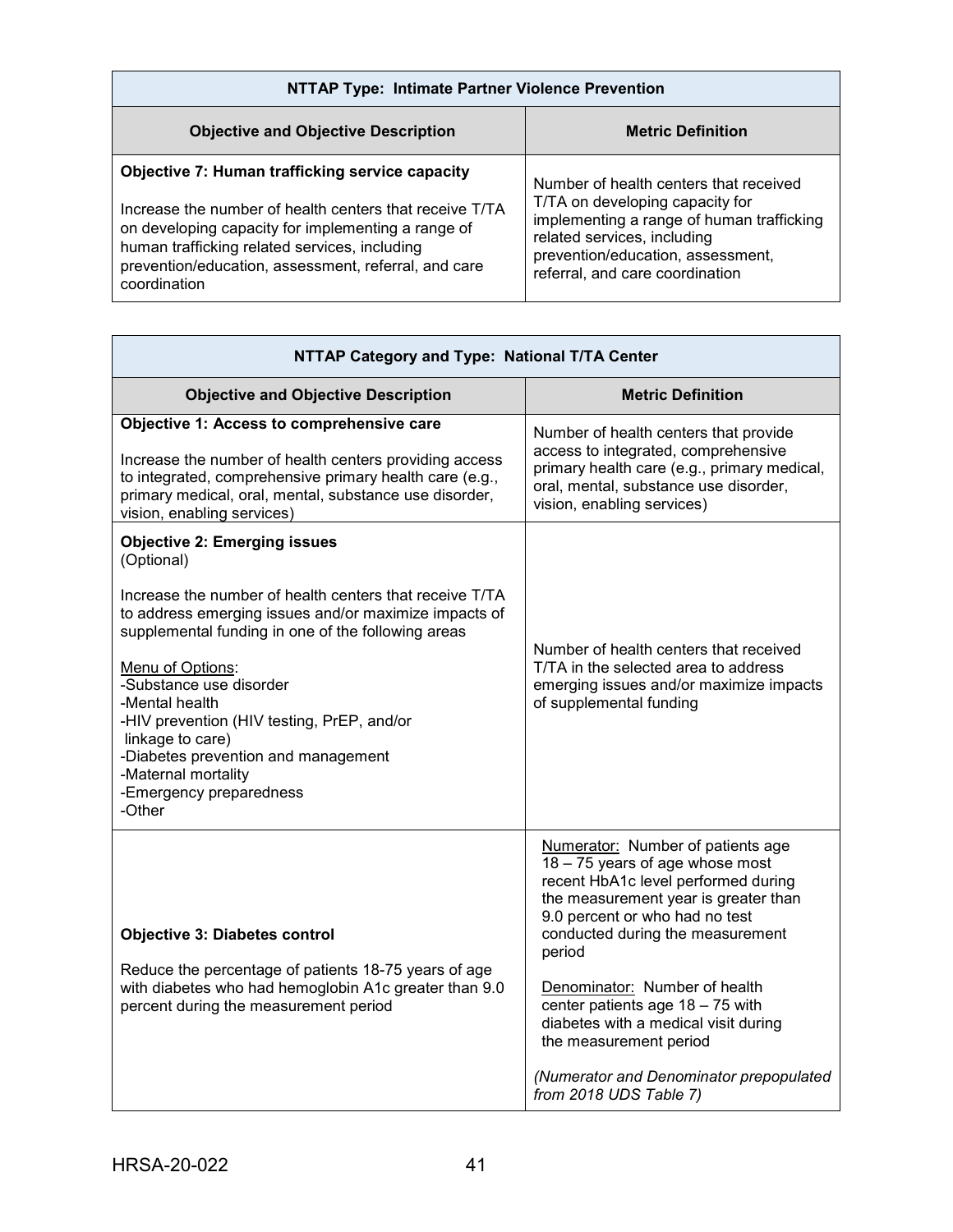| NTTAP Category and Type: National T/TA Center                                                                                                                                                                                                                                                                                                                                              |                                                                                                                                                                                                                                                                                                                     |  |
|--------------------------------------------------------------------------------------------------------------------------------------------------------------------------------------------------------------------------------------------------------------------------------------------------------------------------------------------------------------------------------------------|---------------------------------------------------------------------------------------------------------------------------------------------------------------------------------------------------------------------------------------------------------------------------------------------------------------------|--|
| <b>Objective and Objective Description</b>                                                                                                                                                                                                                                                                                                                                                 | <b>Metric Definition</b>                                                                                                                                                                                                                                                                                            |  |
| <b>Objective 4: Health center expansion</b><br>Increase number of New Access Point award recipients<br>and/or Health Center Program look-alikes that receive<br>T/TA on the fundamentals of a successful health center                                                                                                                                                                     | Number of New Access Point award<br>recipients and/or Health Center Program<br>look-alikes that received T/TA on the<br>fundamentals of a successful health center                                                                                                                                                  |  |
| <b>Objective 5: Organizational excellence</b><br>Increase the number of health centers assisted through<br>collection and dissemination of evidence-based or<br>promising practices in the areas of governance, strategic<br>planning, workforce, QA/QI, and value based care                                                                                                              | Number of health centers assisted through<br>collection and dissemination of evidence-<br>based or promising practices in the areas<br>of governance, strategic planning,<br>workforce, QA/QI, and value based care                                                                                                 |  |
| Objective 6: Emergency preparedness and continuity<br>of care<br>Increase the number of health centers that receive T/TA<br>to develop emergency preparedness plans that<br>demonstrate alignment with and participation in federal,<br>state, tribal, regional and local emergency preparedness<br>systems to ensure continuity of care during disasters and<br>public health emergencies | Number of health centers that received<br>T/TA to develop emergency preparedness<br>plans that demonstrate alignment with and<br>participation in federal, state, tribal,<br>regional and local emergency<br>preparedness systems to ensure continuity<br>of care during disasters and public health<br>emergencies |  |
| <b>Objective 7: Leadership development</b><br>Increase the number of health centers with executive<br>staff (CEO, COO, CFO, CD/CMO, CIO) and Board<br>members who complete leadership development training                                                                                                                                                                                 | Number of health centers with executive<br>staff (CEO, COO, CFO, CD/CMO, CIO)<br>and Board members who completed<br>leadership development training                                                                                                                                                                 |  |
| <b>Objective 8: Clinician engagement</b><br>Establish a health center clinicians council to promote<br>peer-to-peer learning and identify professional<br>development areas of need                                                                                                                                                                                                        | Number of clinicians council meetings held<br>(Goal must be 4 in the first 12 months)                                                                                                                                                                                                                               |  |
| <b>Objective 9: Operational workforce competency</b><br>Increase the number of health centers with operations<br>staff who receive training to support development within<br>their positions (e.g., billing, coding, administration, health<br> T)                                                                                                                                         | Number of health centers with operations<br>staff who received training to support<br>development within their positions (e.g.,<br>billing, coding, administration, health IT)                                                                                                                                      |  |
| Objective 10: Health center resource clearinghouse -<br>access<br>Increase the number of users who access learning<br>resources available on the clearinghouse platform                                                                                                                                                                                                                    | Number of users who accessed learning<br>resources available on the clearinghouse<br>platform                                                                                                                                                                                                                       |  |

ī

Ē